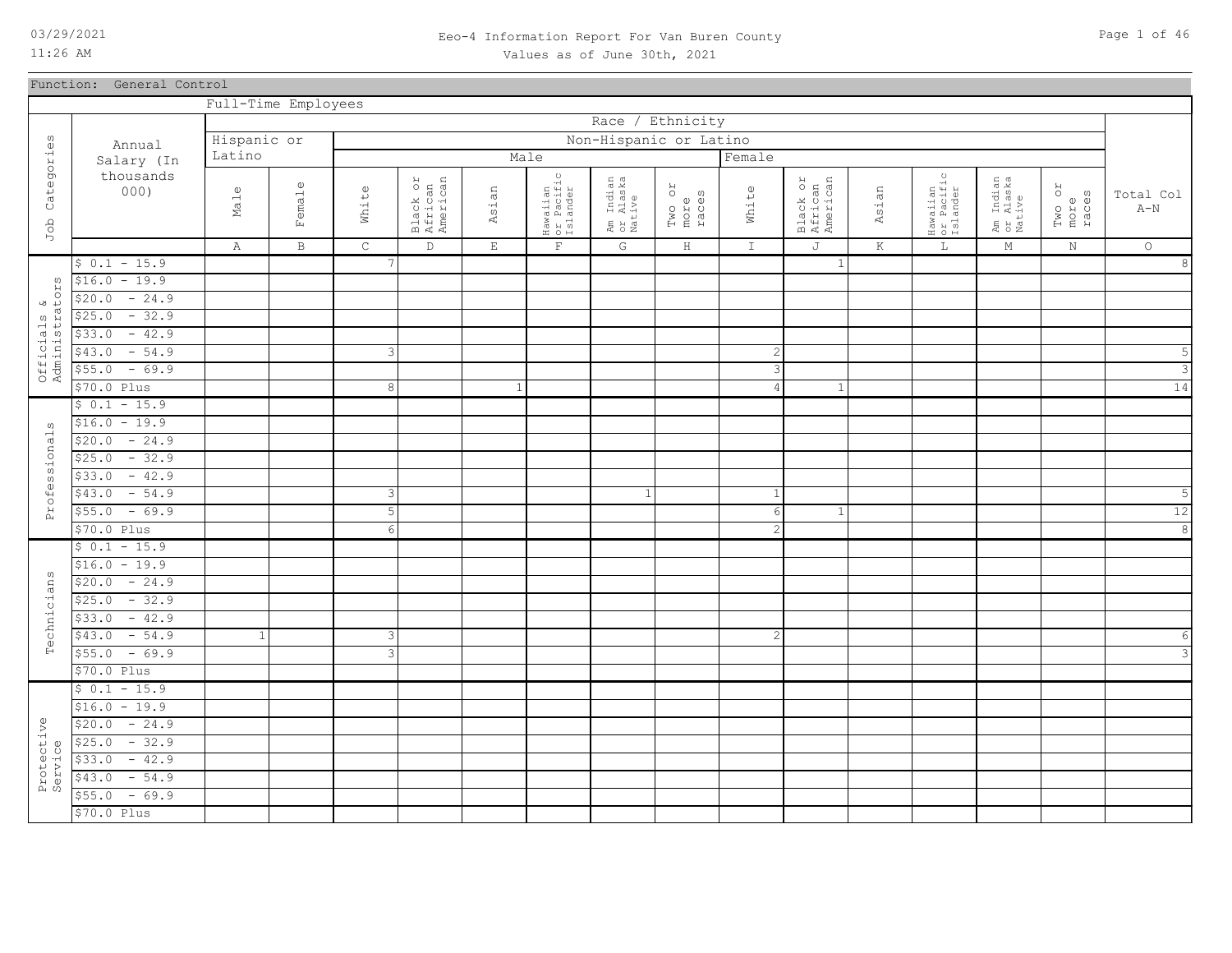### 03/29/2021 Page 2 of 46 Eeo-4 Information Report For Van Buren County Values as of June 30th, 2021

|                | Function: General Control                                                                                                                                                                                                                                                                                                                                                                                           |                |                |                |   |              |              |                |  |  |                |
|----------------|---------------------------------------------------------------------------------------------------------------------------------------------------------------------------------------------------------------------------------------------------------------------------------------------------------------------------------------------------------------------------------------------------------------------|----------------|----------------|----------------|---|--------------|--------------|----------------|--|--|----------------|
|                | $$0.1 - 15.9$                                                                                                                                                                                                                                                                                                                                                                                                       |                |                |                |   |              |              |                |  |  |                |
|                | $\sqrt{516.0} - 19.9$                                                                                                                                                                                                                                                                                                                                                                                               |                |                |                |   |              |              |                |  |  |                |
|                |                                                                                                                                                                                                                                                                                                                                                                                                                     |                |                |                |   |              |              |                |  |  |                |
|                |                                                                                                                                                                                                                                                                                                                                                                                                                     |                |                |                |   |              |              |                |  |  |                |
|                |                                                                                                                                                                                                                                                                                                                                                                                                                     |                |                |                |   |              |              |                |  |  |                |
|                |                                                                                                                                                                                                                                                                                                                                                                                                                     |                |                |                |   |              |              |                |  |  |                |
|                | $\frac{410.0 - 19.9}{520.0 - 24.9}$<br>$\frac{525.0 - 32.9}{533.0 - 42.9}$<br>$\frac{42.9}{553.0 - 54.9}$<br>$\frac{42.9}{555.0 - 69.9}$                                                                                                                                                                                                                                                                            |                |                |                |   |              |              |                |  |  |                |
|                | \$70.0 Plus                                                                                                                                                                                                                                                                                                                                                                                                         |                |                |                |   |              |              |                |  |  |                |
|                | $$0.1 - 15.9$                                                                                                                                                                                                                                                                                                                                                                                                       |                |                |                |   |              |              |                |  |  |                |
|                | $$16.0 - 19.9$                                                                                                                                                                                                                                                                                                                                                                                                      |                |                |                |   |              |              |                |  |  |                |
|                |                                                                                                                                                                                                                                                                                                                                                                                                                     |                |                |                |   |              |              |                |  |  |                |
|                | $\begin{array}{r} \n 9 \overline{516.0 - 19.9} \\  \hline\n 520.0 - 24.9 \\  \hline\n 525.0 - 32.9 \\  \hline\n 14 \overline{533.0 - 42.9} \\  \hline\n 543.0 - 54.9 \\  \hline\n 643.0 - 54.9 \\  \hline\n 70.0 \text{ Plus}\n \end{array}$                                                                                                                                                                        |                |                |                |   |              | $\mathbf{3}$ |                |  |  | ₹              |
|                |                                                                                                                                                                                                                                                                                                                                                                                                                     |                |                | $\overline{2}$ |   |              | 24           |                |  |  | 27             |
|                |                                                                                                                                                                                                                                                                                                                                                                                                                     |                | 2              | $\mathfrak{D}$ |   |              | 21           |                |  |  | 26             |
|                |                                                                                                                                                                                                                                                                                                                                                                                                                     |                |                |                |   |              | $\mathbf{2}$ |                |  |  | $\overline{2}$ |
|                | \$70.0 Plus                                                                                                                                                                                                                                                                                                                                                                                                         |                |                |                |   |              |              |                |  |  |                |
|                | $$0.1 - 15.9$                                                                                                                                                                                                                                                                                                                                                                                                       |                |                |                |   |              |              |                |  |  |                |
| $\overline{ }$ | $$16.0 - 19.9$                                                                                                                                                                                                                                                                                                                                                                                                      |                |                |                |   |              |              |                |  |  |                |
| Craft          | $$20.0 - 24.9$                                                                                                                                                                                                                                                                                                                                                                                                      |                |                |                |   |              |              |                |  |  |                |
|                | $$25.0 - 32.9$                                                                                                                                                                                                                                                                                                                                                                                                      |                |                |                |   |              |              |                |  |  |                |
| $\vec{\theta}$ | $$33.0 - 42.9$                                                                                                                                                                                                                                                                                                                                                                                                      |                |                |                |   |              |              |                |  |  |                |
| $S$ kille      | $$43.0 - 54.9$                                                                                                                                                                                                                                                                                                                                                                                                      |                |                |                |   |              |              |                |  |  |                |
|                | $$55.0 - 69.9$                                                                                                                                                                                                                                                                                                                                                                                                      |                |                |                |   |              |              |                |  |  |                |
|                | \$70.0 Plus                                                                                                                                                                                                                                                                                                                                                                                                         |                |                |                |   |              |              |                |  |  |                |
|                | $$0.1 - 15.9$                                                                                                                                                                                                                                                                                                                                                                                                       |                |                |                |   |              |              |                |  |  |                |
| $\Phi$         | $$16.0 - 19.9$                                                                                                                                                                                                                                                                                                                                                                                                      |                |                |                |   |              |              |                |  |  |                |
|                | $0$ \$20.0 - 24.9                                                                                                                                                                                                                                                                                                                                                                                                   |                |                |                |   |              |              |                |  |  |                |
|                |                                                                                                                                                                                                                                                                                                                                                                                                                     |                |                |                |   |              |              |                |  |  |                |
|                |                                                                                                                                                                                                                                                                                                                                                                                                                     |                |                |                |   |              |              |                |  |  |                |
|                | $\begin{array}{r} \text{9} \\ \text{9} \\ \text{10} \\ \text{25} \\ \text{26} \\ \text{27} \\ \text{38} \\ \text{49} \\ \text{50} \\ \text{60} \\ \text{75} \\ \text{87} \\ \text{98} \\ \text{100} \\ \text{110} \\ \text{120} \\ \text{131} \\ \text{141} \\ \text{152} \\ \text{163} \\ \text{173} \\ \text{183} \\ \text{195} \\ \text{195} \\ \text{195} \\ \text{195} \\ \text{195} \\ \text{195} \\ \text{1$ |                |                |                |   |              |              |                |  |  |                |
|                |                                                                                                                                                                                                                                                                                                                                                                                                                     |                |                |                |   |              |              |                |  |  |                |
|                | $$70.0$ Plus                                                                                                                                                                                                                                                                                                                                                                                                        |                |                |                |   |              |              |                |  |  |                |
|                | Full Time Totals:                                                                                                                                                                                                                                                                                                                                                                                                   | $\overline{2}$ | $\overline{2}$ | 43             | 1 | $\mathbf{1}$ | 71           | $\overline{4}$ |  |  | 124            |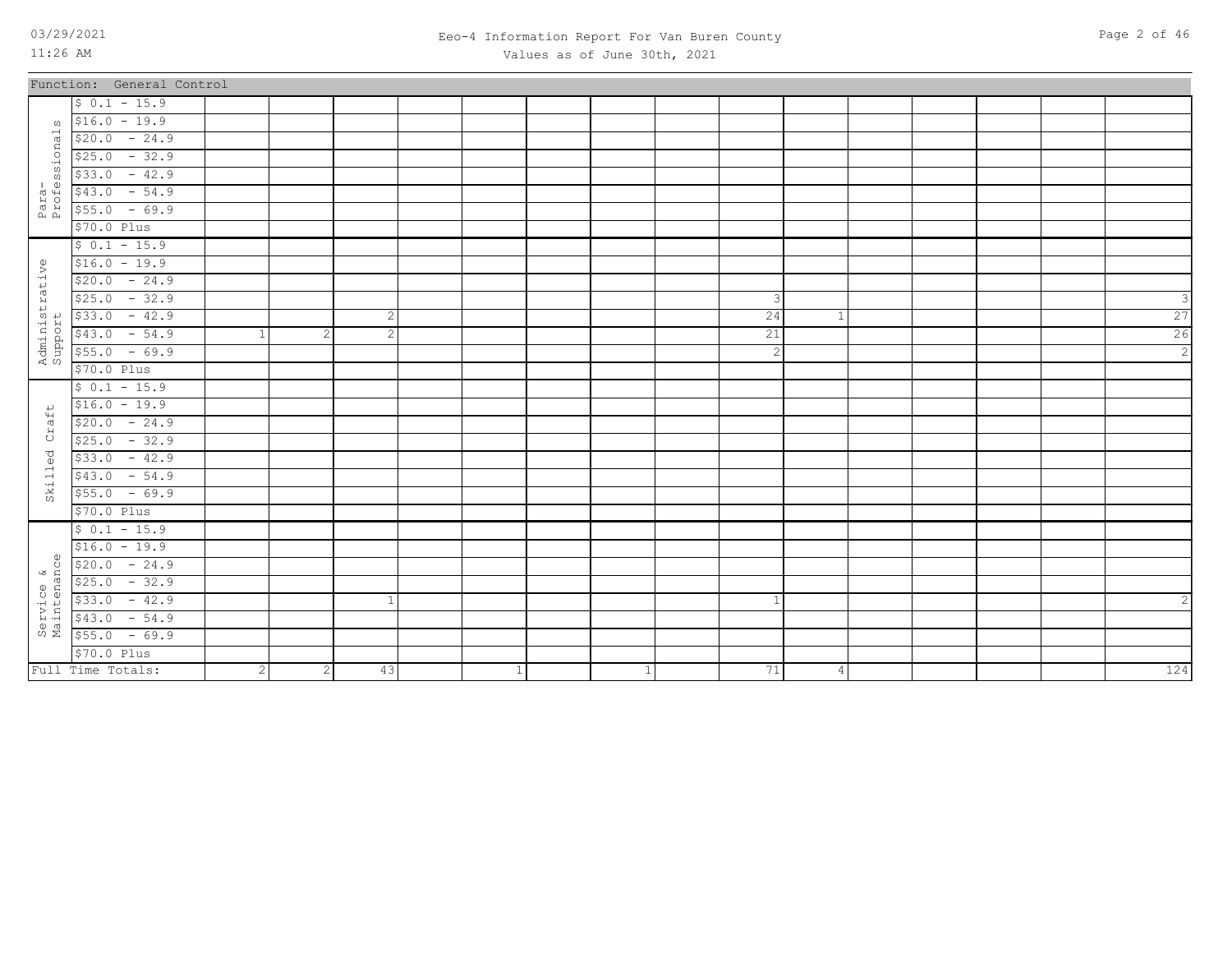### 03/29/2021 Page 3 of 46 Eeo-4 Information Report For Van Buren County Values as of June 30th, 2021

Function: General Control

|                        | Other Than Full-Time Employees |                           |                       |                                 |                          |                                             |                                  |                               |                |                                 |                                       |                                               |                                           |                         |                    |
|------------------------|--------------------------------|---------------------------|-----------------------|---------------------------------|--------------------------|---------------------------------------------|----------------------------------|-------------------------------|----------------|---------------------------------|---------------------------------------|-----------------------------------------------|-------------------------------------------|-------------------------|--------------------|
|                        |                                |                           |                       |                                 |                          |                                             | Race / Ethnicity                 |                               |                |                                 |                                       |                                               |                                           |                         |                    |
|                        | Hispanic or                    |                           |                       |                                 |                          |                                             | Non-Hispanic or Latino           |                               |                |                                 |                                       |                                               |                                           |                         |                    |
|                        | Latino                         |                           |                       |                                 |                          | Male                                        |                                  |                               | Female         |                                 |                                       |                                               |                                           |                         |                    |
|                        | $\omega$<br>Mal                | $\mathbb U$<br>emal<br>E. | $\mathbb{O}$<br>White | Black or<br>African<br>American | Ξ<br>$\frac{1}{2}$<br>Ä. | waiian<br>: Pacific<br>;lander<br>$max_{S}$ | Am Indian<br>or Alaska<br>Native | RO<br>Two or<br>more<br>races | White          | Black or<br>African<br>American | an<br>$\overline{\overline{5}}$<br>K. | $\circ$<br>Hawaiian<br>or Pacific<br>Islander | ı Indian<br>: Alaska<br>.tive<br>탄 요<br>일 | Two or<br>more<br>races | Total Col<br>$A-N$ |
|                        | Α                              | B                         | C                     | D                               | Е                        | F                                           | G                                | $\rm H$                       |                | J                               | Κ                                     | ⊥                                             | М                                         | N                       | $\circ$            |
| Officials & Administra |                                |                           |                       |                                 |                          |                                             |                                  |                               |                |                                 |                                       |                                               |                                           |                         |                    |
| Professionals          |                                |                           |                       |                                 |                          |                                             |                                  |                               |                |                                 |                                       |                                               |                                           |                         |                    |
| Technicians            |                                |                           |                       |                                 |                          |                                             |                                  |                               |                |                                 |                                       |                                               |                                           |                         |                    |
| Protective Service     |                                |                           |                       |                                 |                          |                                             |                                  |                               |                |                                 |                                       |                                               |                                           |                         |                    |
| Para-Professionals     |                                |                           |                       |                                 |                          |                                             |                                  |                               |                |                                 |                                       |                                               |                                           |                         |                    |
| Administrative Support |                                |                           |                       |                                 |                          |                                             |                                  |                               | 3              |                                 |                                       |                                               |                                           |                         | 3                  |
| Skilled Craft          |                                |                           |                       |                                 |                          |                                             |                                  |                               |                |                                 |                                       |                                               |                                           |                         |                    |
| Service & Maintenance  |                                |                           |                       |                                 |                          |                                             |                                  |                               | 4              |                                 |                                       |                                               |                                           |                         |                    |
| Other Than Full Time 1 |                                |                           |                       |                                 |                          |                                             |                                  |                               | $\overline{ }$ |                                 |                                       |                                               |                                           |                         | 8                  |

|                        | New Hires                   |                        |                       |                                 |           |                                    |                                  |                                      |                      |                                 |                       |                                    |                                    |                                        |                    |
|------------------------|-----------------------------|------------------------|-----------------------|---------------------------------|-----------|------------------------------------|----------------------------------|--------------------------------------|----------------------|---------------------------------|-----------------------|------------------------------------|------------------------------------|----------------------------------------|--------------------|
|                        |                             |                        |                       |                                 |           |                                    |                                  | Race / Ethnicity                     |                      |                                 |                       |                                    |                                    |                                        |                    |
|                        | Hispanic or                 |                        |                       |                                 |           |                                    | Non-Hispanic or Latino           |                                      |                      |                                 |                       |                                    |                                    |                                        |                    |
|                        | Latino                      |                        |                       |                                 |           | Male                               |                                  |                                      | Female               |                                 |                       |                                    |                                    |                                        |                    |
|                        | $\omega$<br>Ma <sub>1</sub> | $\omega$<br>emal<br>Ŀц | $\mathbb{O}$<br>White | Black or<br>African<br>American | άn<br>Asi | Hawaiian<br>or Pacific<br>Islander | Am Indian<br>or Alaska<br>Native | <b>ZO</b><br>Two or<br>more<br>races | $\mathbb U$<br>White | Black or<br>African<br>American | sian<br>$\mathcal{A}$ | Hawaiian<br>or Pacific<br>Islander | Indian<br>Alaska<br>tive<br>E s ai | RO<br>$\Omega$<br>Two<br>more<br>races | Total Col<br>$A-N$ |
|                        | Α                           | B                      | $\mathsf{C}$          | D                               | E         | F                                  | G                                | $\rm H$                              | T                    | J                               | K                     | ш.                                 | М                                  | $\mathbf N$                            | $\circ$            |
| Officials & Administra |                             |                        |                       |                                 |           |                                    |                                  |                                      |                      |                                 |                       |                                    |                                    |                                        |                    |
| Professionals          |                             |                        |                       |                                 |           |                                    |                                  |                                      |                      |                                 |                       |                                    |                                    |                                        | $\overline{2}$     |
| Technicians            |                             |                        |                       |                                 |           |                                    |                                  |                                      |                      |                                 |                       |                                    |                                    |                                        |                    |
| Protective Service     |                             |                        |                       |                                 |           |                                    |                                  |                                      |                      |                                 |                       |                                    |                                    |                                        |                    |
| Para-Professionals     |                             |                        |                       |                                 |           |                                    |                                  |                                      |                      |                                 |                       |                                    |                                    |                                        |                    |
| Administrative Support |                             |                        |                       |                                 |           |                                    |                                  |                                      |                      |                                 |                       |                                    |                                    |                                        | 5 <sup>1</sup>     |
| Skilled Craft          |                             |                        |                       |                                 |           |                                    |                                  |                                      |                      |                                 |                       |                                    |                                    |                                        |                    |
| Service & Maintenance  |                             |                        |                       |                                 |           |                                    |                                  |                                      |                      |                                 |                       |                                    |                                    |                                        |                    |
| New Hire Totals:       |                             |                        |                       |                                 |           |                                    |                                  |                                      | $\overline{a}$       |                                 |                       |                                    |                                    |                                        | $\overline{9}$     |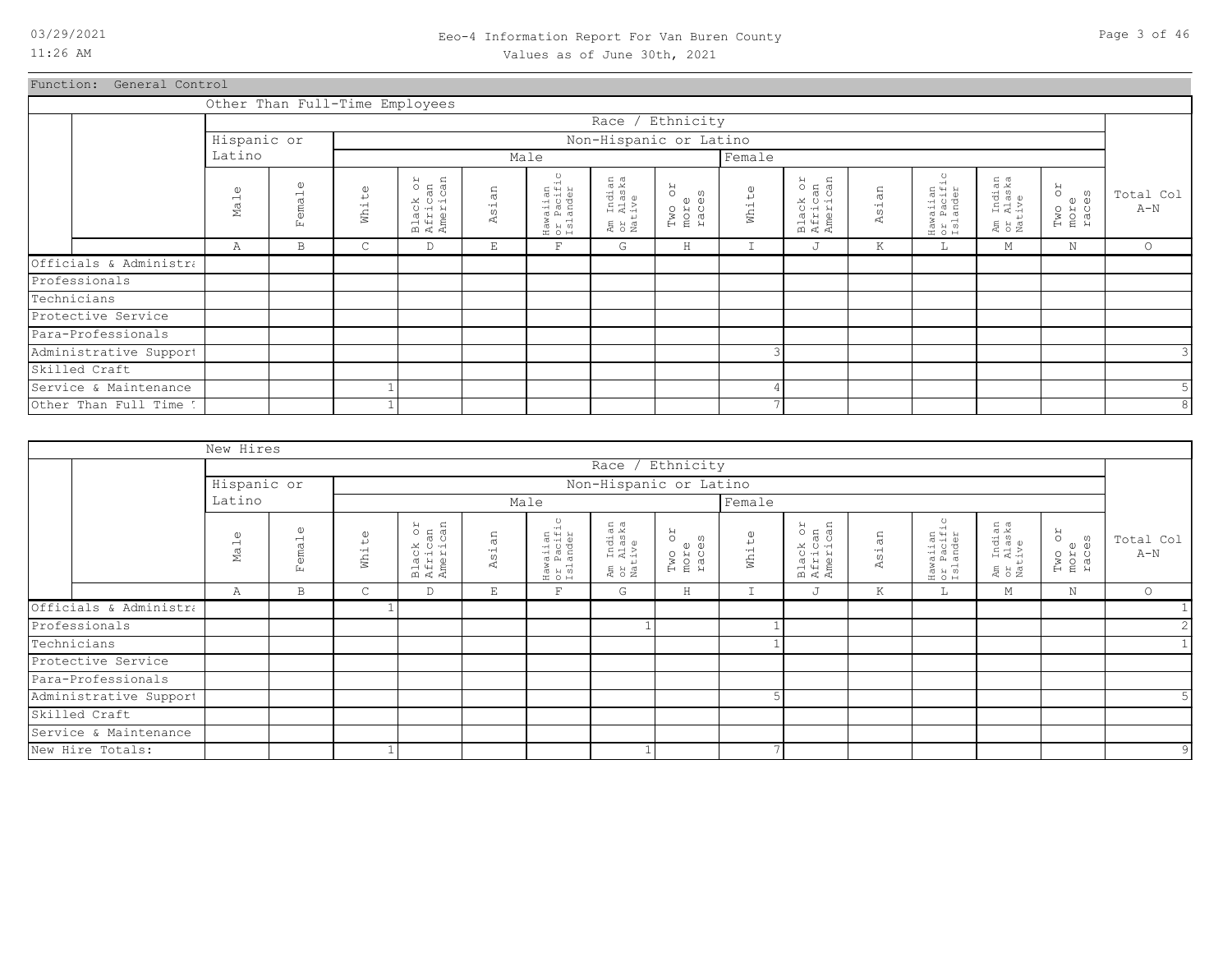### 03/29/2021 Page 4 of 46 Eeo-4 Information Report For Van Buren County Values as of June 30th, 2021

Function: Streets and Highways

|                                    |                   | Full-Time Employees |              |             |                                 |             |                                    |                                  |                               |               |                                 |        |                                    |                                  |                               |                    |
|------------------------------------|-------------------|---------------------|--------------|-------------|---------------------------------|-------------|------------------------------------|----------------------------------|-------------------------------|---------------|---------------------------------|--------|------------------------------------|----------------------------------|-------------------------------|--------------------|
|                                    |                   |                     |              |             |                                 |             |                                    | Race                             | / Ethnicity                   |               |                                 |        |                                    |                                  |                               |                    |
|                                    |                   | Hispanic or         |              |             |                                 |             |                                    | Non-Hispanic or Latino           |                               |               |                                 |        |                                    |                                  |                               |                    |
|                                    |                   | Latino              |              |             |                                 |             | Male                               |                                  |                               | Female        |                                 |        |                                    |                                  |                               |                    |
|                                    |                   |                     |              |             |                                 |             |                                    |                                  |                               |               |                                 |        |                                    |                                  |                               |                    |
|                                    |                   | $\mathbb{O}$<br>Mal | Female       | White       | Black or<br>African<br>American | Asian       | Hawaiian<br>or Pacific<br>Islander | Am Indian<br>or Alaska<br>Native | RO<br>Two or<br>more<br>races | White         | Black or<br>African<br>American | Asian  | Hawaiian<br>or Pacific<br>Islander | Am Indian<br>or Alaska<br>Native | RO<br>Two or<br>more<br>races | Total Col<br>$A-N$ |
|                                    |                   |                     |              |             |                                 |             |                                    |                                  |                               |               |                                 |        |                                    |                                  |                               |                    |
|                                    |                   | Α                   | $\, {\bf B}$ | $\mathsf C$ | $\mathbb D$                     | $\mathbf E$ | $\mathbf{F}$                       | G                                | $\, {\rm H} \,$               | $\mathbbm{I}$ | J                               | $\,$ K | $\mathbb L$                        | $M_{\odot}$                      | $\rm N$                       | $\circ$            |
|                                    | $$0.1 - 15.9$     |                     |              |             |                                 |             |                                    |                                  |                               |               |                                 |        |                                    |                                  |                               |                    |
| $\mathsf{V}\Omega$<br>$\mathbf{H}$ | $$16.0 - 19.9$    |                     |              |             |                                 |             |                                    |                                  |                               |               |                                 |        |                                    |                                  |                               |                    |
|                                    | $-24.9$<br>\$20.0 |                     |              |             |                                 |             |                                    |                                  |                               |               |                                 |        |                                    |                                  |                               |                    |
|                                    | $-32.9$<br>\$25.0 |                     |              |             |                                 |             |                                    |                                  |                               |               |                                 |        |                                    |                                  |                               |                    |
|                                    | $-42.9$<br>\$33.0 |                     |              |             |                                 |             |                                    |                                  |                               |               |                                 |        |                                    |                                  |                               |                    |
|                                    | $-54.9$<br>\$43.0 |                     |              |             |                                 |             |                                    |                                  |                               |               |                                 |        |                                    |                                  |                               |                    |
| Officials &<br>Administrator       | \$55.0<br>$-69.9$ |                     |              |             |                                 |             |                                    |                                  |                               |               |                                 |        |                                    |                                  |                               |                    |
|                                    | \$70.0 Plus       |                     |              |             |                                 |             |                                    |                                  |                               |               |                                 |        |                                    |                                  |                               |                    |
|                                    | $$0.1 - 15.9$     |                     |              |             |                                 |             |                                    |                                  |                               |               |                                 |        |                                    |                                  |                               |                    |
| ω                                  | $$16.0 - 19.9$    |                     |              |             |                                 |             |                                    |                                  |                               |               |                                 |        |                                    |                                  |                               |                    |
|                                    | $-24.9$<br>\$20.0 |                     |              |             |                                 |             |                                    |                                  |                               |               |                                 |        |                                    |                                  |                               |                    |
|                                    | $$25.0 - 32.9$    |                     |              |             |                                 |             |                                    |                                  |                               |               |                                 |        |                                    |                                  |                               |                    |
|                                    | $-42.9$<br>\$33.0 |                     |              |             |                                 |             |                                    |                                  |                               |               |                                 |        |                                    |                                  |                               |                    |
|                                    | $-54.9$<br>\$43.0 |                     |              |             |                                 |             |                                    |                                  |                               |               |                                 |        |                                    |                                  |                               |                    |
| Professional                       | $-69.9$<br>\$55.0 |                     |              |             |                                 |             |                                    |                                  |                               |               |                                 |        |                                    |                                  |                               |                    |
|                                    | \$70.0 Plus       |                     |              |             |                                 |             |                                    |                                  |                               |               |                                 |        |                                    |                                  |                               |                    |
|                                    | $$0.1 - 15.9$     |                     |              |             |                                 |             |                                    |                                  |                               |               |                                 |        |                                    |                                  |                               |                    |
|                                    | $$16.0 - 19.9$    |                     |              |             |                                 |             |                                    |                                  |                               |               |                                 |        |                                    |                                  |                               |                    |
|                                    | $-24.9$<br>\$20.0 |                     |              |             |                                 |             |                                    |                                  |                               |               |                                 |        |                                    |                                  |                               |                    |
| Technicians                        | $$25.0 - 32.9$    |                     |              |             |                                 |             |                                    |                                  |                               |               |                                 |        |                                    |                                  |                               |                    |
|                                    | $-42.9$<br>\$33.0 |                     |              |             |                                 |             |                                    |                                  |                               |               |                                 |        |                                    |                                  |                               |                    |
|                                    | $-54.9$<br>\$43.0 |                     |              |             |                                 |             |                                    |                                  |                               |               |                                 |        |                                    |                                  |                               |                    |
|                                    | $$55.0 - 69.9$    |                     |              |             |                                 |             |                                    |                                  |                               |               |                                 |        |                                    |                                  |                               |                    |
|                                    | \$70.0 Plus       |                     |              |             |                                 |             |                                    |                                  |                               |               |                                 |        |                                    |                                  |                               |                    |
|                                    | $$0.1 - 15.9$     |                     |              |             |                                 |             |                                    |                                  |                               |               |                                 |        |                                    |                                  |                               |                    |
|                                    | $$16.0 - 19.9$    |                     |              |             |                                 |             |                                    |                                  |                               |               |                                 |        |                                    |                                  |                               |                    |
|                                    | $-24.9$<br>\$20.0 |                     |              |             |                                 |             |                                    |                                  |                               |               |                                 |        |                                    |                                  |                               |                    |
|                                    | $-32.9$<br>\$25.0 |                     |              |             |                                 |             |                                    |                                  |                               |               |                                 |        |                                    |                                  |                               |                    |
| Protective<br>Service              | \$33.0<br>$-42.9$ |                     |              |             |                                 |             |                                    |                                  |                               |               |                                 |        |                                    |                                  |                               |                    |
|                                    | \$43.0<br>$-54.9$ |                     |              |             |                                 |             |                                    |                                  |                               |               |                                 |        |                                    |                                  |                               |                    |
|                                    | $-69.9$<br>\$55.0 |                     |              |             |                                 |             |                                    |                                  |                               |               |                                 |        |                                    |                                  |                               |                    |
|                                    | \$70.0 Plus       |                     |              |             |                                 |             |                                    |                                  |                               |               |                                 |        |                                    |                                  |                               |                    |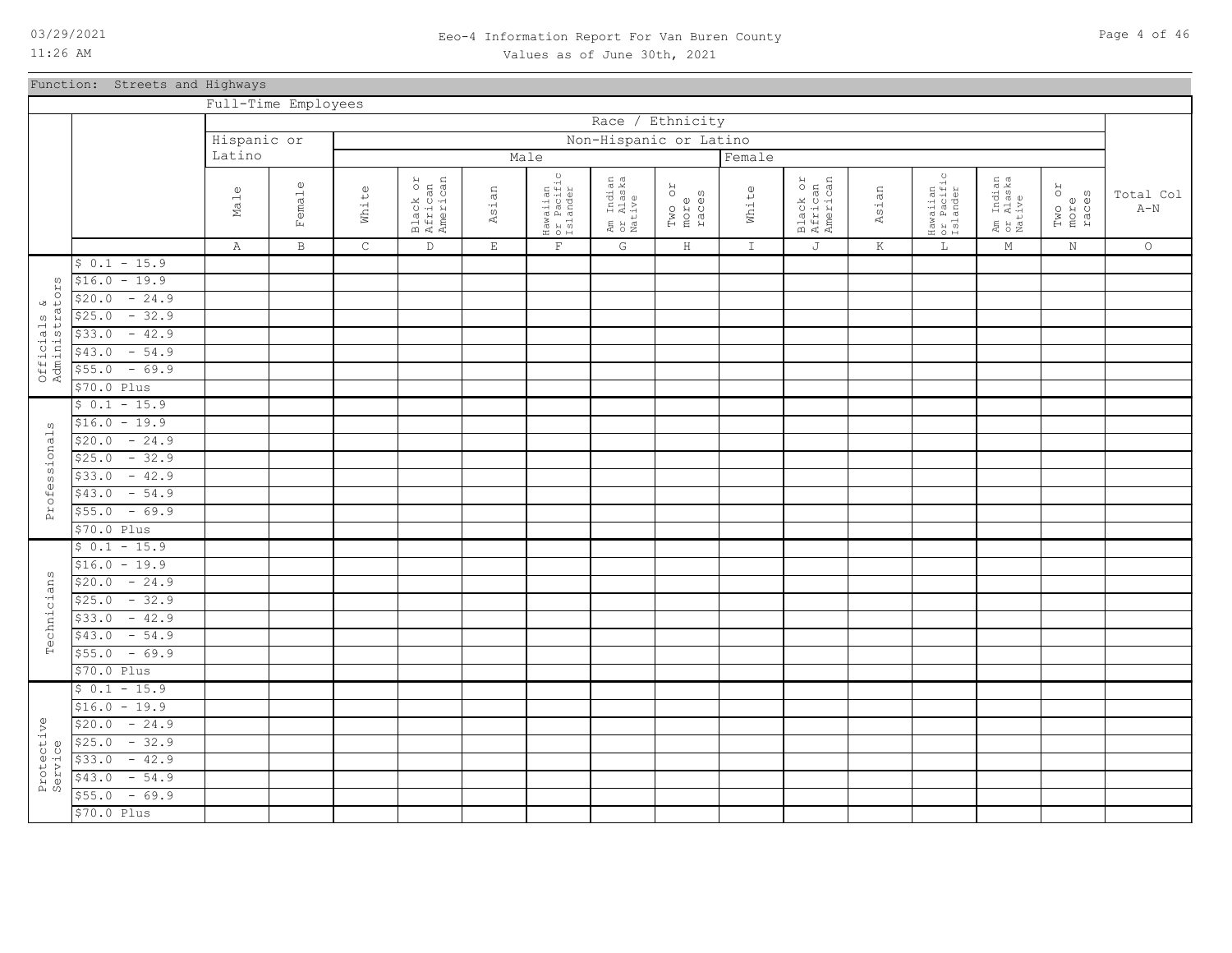### 03/29/2021 Page 5 of 46 Eeo-4 Information Report For Van Buren County Values as of June 30th, 2021

|                           | Function: Streets and Highways |  |  |  |  |  |  |  |  |
|---------------------------|--------------------------------|--|--|--|--|--|--|--|--|
|                           | $$0.1 - 15.9$                  |  |  |  |  |  |  |  |  |
| ω                         | $$16.0 - 19.9$                 |  |  |  |  |  |  |  |  |
|                           | $$20.0 - 24.9$                 |  |  |  |  |  |  |  |  |
| Para-<br>Professionals    | $$25.0 - 32.9$                 |  |  |  |  |  |  |  |  |
|                           | $$33.0 - 42.9$                 |  |  |  |  |  |  |  |  |
|                           | $$43.0 - 54.9$                 |  |  |  |  |  |  |  |  |
|                           | $$55.0 - 69.9$                 |  |  |  |  |  |  |  |  |
|                           | \$70.0 Plus                    |  |  |  |  |  |  |  |  |
|                           | $$0.1 - 15.9$                  |  |  |  |  |  |  |  |  |
|                           | $$16.0 - 19.9$                 |  |  |  |  |  |  |  |  |
|                           | $$20.0 - 24.9$                 |  |  |  |  |  |  |  |  |
|                           | $$25.0 - 32.9$                 |  |  |  |  |  |  |  |  |
|                           | $$33.0 - 42.9$                 |  |  |  |  |  |  |  |  |
| Administrative<br>Support | $$43.0 - 54.9$                 |  |  |  |  |  |  |  |  |
|                           | $$55.0 - 69.9$                 |  |  |  |  |  |  |  |  |
|                           | \$70.0 Plus                    |  |  |  |  |  |  |  |  |
|                           | $$0.1 - 15.9$                  |  |  |  |  |  |  |  |  |
|                           | $$16.0 - 19.9$                 |  |  |  |  |  |  |  |  |
| Craft                     | $$20.0 - 24.9$                 |  |  |  |  |  |  |  |  |
|                           | $$25.0 - 32.9$                 |  |  |  |  |  |  |  |  |
| Skilled                   | $$33.0 - 42.9$                 |  |  |  |  |  |  |  |  |
|                           | $$43.0 - 54.9$                 |  |  |  |  |  |  |  |  |
|                           | $$55.0 - 69.9$                 |  |  |  |  |  |  |  |  |
|                           | \$70.0 Plus                    |  |  |  |  |  |  |  |  |
|                           | $$0.1 - 15.9$                  |  |  |  |  |  |  |  |  |
|                           | $$16.0 - 19.9$                 |  |  |  |  |  |  |  |  |
|                           |                                |  |  |  |  |  |  |  |  |
|                           |                                |  |  |  |  |  |  |  |  |
|                           |                                |  |  |  |  |  |  |  |  |
|                           |                                |  |  |  |  |  |  |  |  |
|                           |                                |  |  |  |  |  |  |  |  |
|                           | \$70.0 Plus                    |  |  |  |  |  |  |  |  |
|                           | Full Time Totals:              |  |  |  |  |  |  |  |  |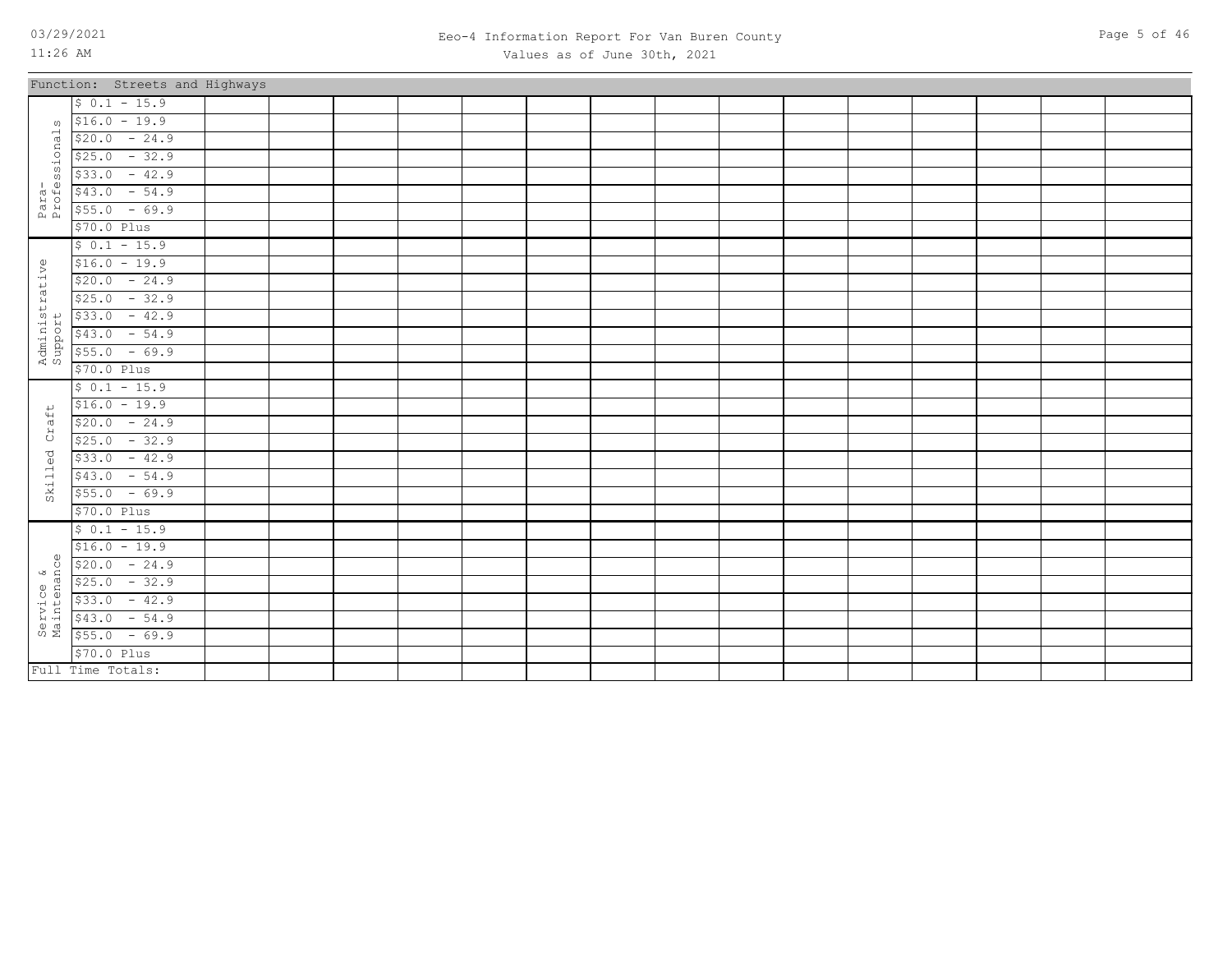### 03/29/2021 Page 6 of 46 Eeo-4 Information Report For Van Buren County Values as of June 30th, 2021

Function: Streets and Highways

|                        | Other Than Full-Time Employees  |                    |                                             |                                              |                     |                                    |                                  |                               |        |                                 |            |                                                                                                      |                                  |                               |                    |
|------------------------|---------------------------------|--------------------|---------------------------------------------|----------------------------------------------|---------------------|------------------------------------|----------------------------------|-------------------------------|--------|---------------------------------|------------|------------------------------------------------------------------------------------------------------|----------------------------------|-------------------------------|--------------------|
|                        |                                 |                    |                                             |                                              |                     |                                    | Race /                           | Ethnicity                     |        |                                 |            |                                                                                                      |                                  |                               |                    |
|                        | Hispanic or                     |                    |                                             |                                              |                     |                                    | Non-Hispanic or Latino           |                               |        |                                 |            |                                                                                                      |                                  |                               |                    |
|                        | Latino                          |                    |                                             |                                              |                     | Male                               |                                  |                               | Female |                                 |            |                                                                                                      |                                  |                               |                    |
|                        | $\mathbb{O}$<br>Ma <sub>1</sub> | O<br>$=$ mal<br>E. | $\mathbb{O}$<br>$\downarrow$<br>$-1$<br>Мh. | on<br>an<br>can<br>Black<br>Africa<br>Amerio | an<br>ہے۔<br>0<br>4 | Hawaiian<br>or Pacific<br>Islander | Am Indian<br>or Alaska<br>Native | RO<br>Two or<br>more<br>races | White  | Black or<br>African<br>American | sian<br>K. | $\circ$<br>waiian<br>· Pacifio<br>·lander<br>$\begin{bmatrix} 1 & 0 \\ 0 & 1 \\ 0 & 1 \end{bmatrix}$ | Am Indian<br>or Alaska<br>Native | RO<br>Two o:<br>more<br>races | Total Col<br>$A-N$ |
|                        | Α                               | $\mathbf B$        | C                                           | D                                            | E                   | $\mathbf{F}$                       | G                                | H                             | I      | J                               | Κ          | L                                                                                                    | М                                | Ν                             | $\circ$            |
| Officials & Administra |                                 |                    |                                             |                                              |                     |                                    |                                  |                               |        |                                 |            |                                                                                                      |                                  |                               |                    |
| Professionals          |                                 |                    |                                             |                                              |                     |                                    |                                  |                               |        |                                 |            |                                                                                                      |                                  |                               |                    |
| Technicians            |                                 |                    |                                             |                                              |                     |                                    |                                  |                               |        |                                 |            |                                                                                                      |                                  |                               |                    |
| Protective Service     |                                 |                    |                                             |                                              |                     |                                    |                                  |                               |        |                                 |            |                                                                                                      |                                  |                               |                    |
| Para-Professionals     |                                 |                    |                                             |                                              |                     |                                    |                                  |                               |        |                                 |            |                                                                                                      |                                  |                               |                    |
| Administrative Support |                                 |                    |                                             |                                              |                     |                                    |                                  |                               |        |                                 |            |                                                                                                      |                                  |                               |                    |
| Skilled Craft          |                                 |                    |                                             |                                              |                     |                                    |                                  |                               |        |                                 |            |                                                                                                      |                                  |                               |                    |
| Service & Maintenance  |                                 |                    |                                             |                                              |                     |                                    |                                  |                               |        |                                 |            |                                                                                                      |                                  |                               |                    |
| Other Than Full Time 1 |                                 |                    |                                             |                                              |                     |                                    |                                  |                               |        |                                 |            |                                                                                                      |                                  |                               |                    |

|                        | New Hires                   |                             |                   |                                 |       |                                    |                                  |                               |             |                                 |         |                                                          |                                                 |                               |                    |
|------------------------|-----------------------------|-----------------------------|-------------------|---------------------------------|-------|------------------------------------|----------------------------------|-------------------------------|-------------|---------------------------------|---------|----------------------------------------------------------|-------------------------------------------------|-------------------------------|--------------------|
|                        |                             |                             |                   |                                 |       |                                    | Race / Ethnicity                 |                               |             |                                 |         |                                                          |                                                 |                               |                    |
|                        | Hispanic or                 |                             |                   |                                 |       |                                    | Non-Hispanic or Latino           |                               |             |                                 |         |                                                          |                                                 |                               |                    |
|                        | Latino                      |                             |                   |                                 |       | Male                               |                                  |                               | Female      |                                 |         |                                                          |                                                 |                               |                    |
|                        | $\omega$<br>Ma <sub>1</sub> | $\mathbb{O}$<br>ema1<br>Еŭ. | $\omega$<br>White | Black or<br>African<br>American | Asian | Hawaiian<br>or Pacific<br>Islander | Am Indian<br>or Alaska<br>Native | RO<br>Two or<br>more<br>races | White       | Black or<br>African<br>American | Asian   | waiian<br>: Pacific<br>:lander<br>Haw<br>Or J<br>I S J i | ı Indian<br>: Alaska<br>.tive<br>Ex<br>S<br>Nat | RO<br>Two or<br>more<br>races | Total Col<br>$A-N$ |
|                        | Α                           | B                           | $\mathsf{C}$      | D                               | E     | $\mathbf F$                        | G                                | $\rm H$                       | $\mathbf I$ | J                               | $\rm K$ | Ш.,                                                      | М                                               | $\rm N$                       | $\circ$            |
| Officials & Administra |                             |                             |                   |                                 |       |                                    |                                  |                               |             |                                 |         |                                                          |                                                 |                               |                    |
| Professionals          |                             |                             |                   |                                 |       |                                    |                                  |                               |             |                                 |         |                                                          |                                                 |                               |                    |
| Technicians            |                             |                             |                   |                                 |       |                                    |                                  |                               |             |                                 |         |                                                          |                                                 |                               |                    |
| Protective Service     |                             |                             |                   |                                 |       |                                    |                                  |                               |             |                                 |         |                                                          |                                                 |                               |                    |
| Para-Professionals     |                             |                             |                   |                                 |       |                                    |                                  |                               |             |                                 |         |                                                          |                                                 |                               |                    |
| Administrative Support |                             |                             |                   |                                 |       |                                    |                                  |                               |             |                                 |         |                                                          |                                                 |                               |                    |
| Skilled Craft          |                             |                             |                   |                                 |       |                                    |                                  |                               |             |                                 |         |                                                          |                                                 |                               |                    |
| Service & Maintenance  |                             |                             |                   |                                 |       |                                    |                                  |                               |             |                                 |         |                                                          |                                                 |                               |                    |
| New Hire Totals:       |                             |                             |                   |                                 |       |                                    |                                  |                               |             |                                 |         |                                                          |                                                 |                               |                    |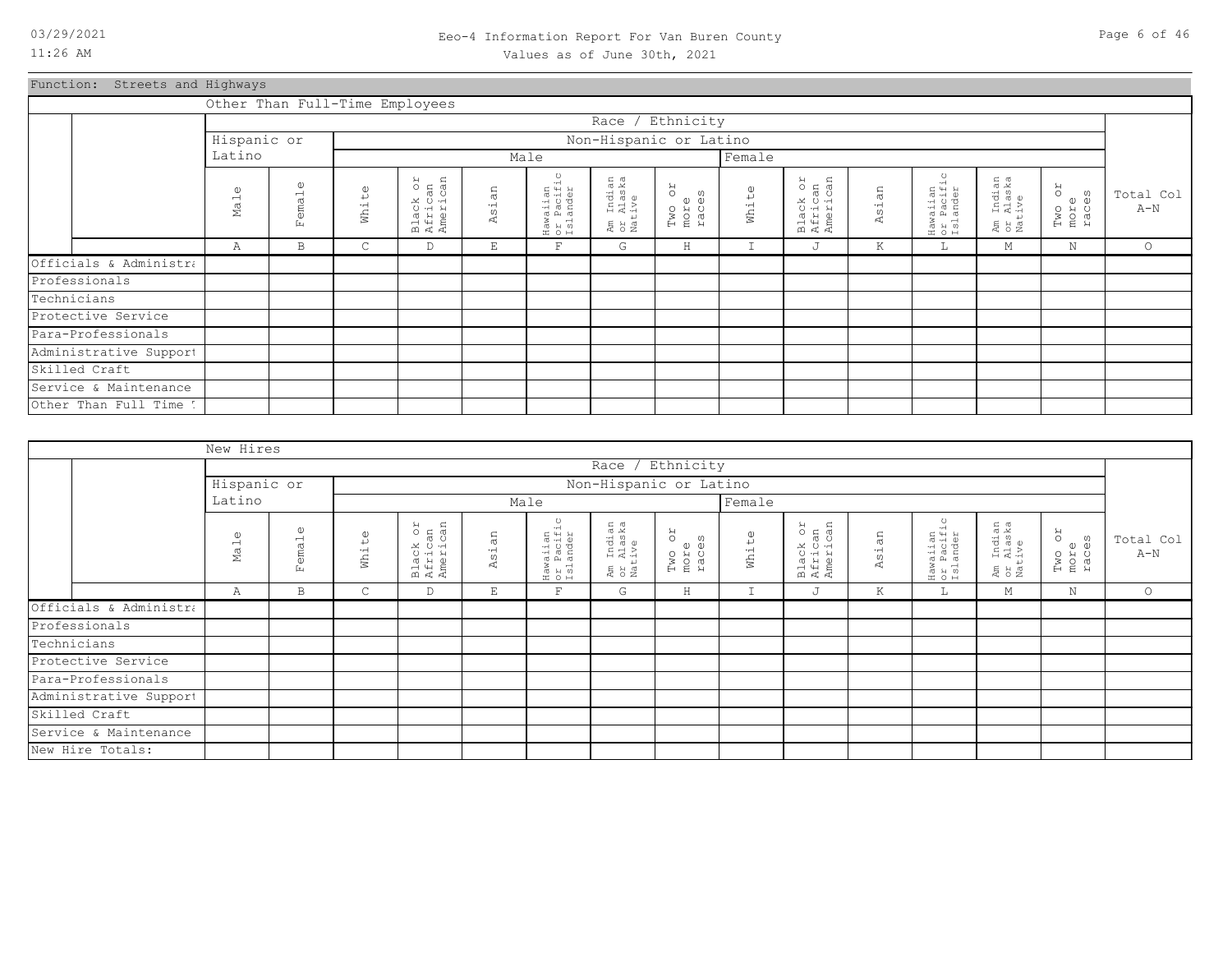### 03/29/2021 Page 7 of 46 Eeo-4 Information Report For Van Buren County Values as of June 30th, 2021

|                               | Function: Public Welfare |             |                     |             |                                 |                                 |                                    |                                  |                         |               |                                 |         |                                    |                                  |                         |           |
|-------------------------------|--------------------------|-------------|---------------------|-------------|---------------------------------|---------------------------------|------------------------------------|----------------------------------|-------------------------|---------------|---------------------------------|---------|------------------------------------|----------------------------------|-------------------------|-----------|
|                               |                          |             | Full-Time Employees |             |                                 |                                 |                                    |                                  |                         |               |                                 |         |                                    |                                  |                         |           |
|                               |                          |             |                     |             |                                 |                                 |                                    |                                  | Race / Ethnicity        |               |                                 |         |                                    |                                  |                         |           |
|                               |                          | Hispanic or |                     |             |                                 |                                 |                                    |                                  | Non-Hispanic or Latino  |               |                                 |         |                                    |                                  |                         |           |
|                               |                          | Latino      |                     |             |                                 |                                 | Male                               |                                  |                         | Female        |                                 |         |                                    |                                  |                         |           |
|                               |                          |             |                     |             |                                 |                                 |                                    |                                  |                         |               |                                 |         | $_{\circ}$                         |                                  |                         | Total Col |
|                               |                          | Male        | Female              | White       | Black or<br>African<br>American | Asian                           | Hawaiian<br>or Pacific<br>Islander | Am Indian<br>or Alaska<br>Native | Two or<br>more<br>races | White         | Black or<br>African<br>American | Asian   | Hawaiian<br>or Pacific<br>Islander | Am Indian<br>or Alaska<br>Native | Two or<br>more<br>races | $A-N$     |
|                               |                          | Α           | $\, {\bf B}$        | $\mathsf C$ | $\mathbb D$                     | $\mathop{}\mathcal{E}\nolimits$ | $\mathbf{F}$                       | G                                | $\, {\rm H}$            | $\mathbbm{1}$ | J                               | $\rm K$ | $\mathbf L$                        | $\mathbf M$                      | $\mathbb N$             | $\circ$   |
|                               | $$0.1 - 15.9$            |             |                     |             |                                 |                                 |                                    |                                  |                         |               |                                 |         |                                    |                                  |                         |           |
|                               | $-19.9$<br>\$16.0        |             |                     |             |                                 |                                 |                                    |                                  |                         |               |                                 |         |                                    |                                  |                         |           |
|                               | $-24.9$<br>\$20.0        |             |                     |             |                                 |                                 |                                    |                                  |                         |               |                                 |         |                                    |                                  |                         |           |
|                               | $-32.9$<br>\$25.0        |             |                     |             |                                 |                                 |                                    |                                  |                         |               |                                 |         |                                    |                                  |                         |           |
| Officials &<br>Administrators | $-42.9$<br>\$33.0        |             |                     |             |                                 |                                 |                                    |                                  |                         |               |                                 |         |                                    |                                  |                         |           |
|                               | $-54.9$<br>\$43.0        |             |                     |             |                                 |                                 |                                    |                                  |                         |               |                                 |         |                                    |                                  |                         |           |
|                               | $-69.9$<br>\$55.0        |             |                     |             |                                 |                                 |                                    |                                  |                         |               |                                 |         |                                    |                                  |                         |           |
|                               | $$70.0$ Plus             |             |                     |             |                                 |                                 |                                    |                                  |                         |               |                                 |         |                                    |                                  |                         |           |
|                               | $$0.1 - 15.9$            |             |                     |             |                                 |                                 |                                    |                                  |                         |               |                                 |         |                                    |                                  |                         |           |
| S)                            | $$16.0 - 19.9$           |             |                     |             |                                 |                                 |                                    |                                  |                         |               |                                 |         |                                    |                                  |                         |           |
| rofessional                   | $-24.9$<br>\$20.0        |             |                     |             |                                 |                                 |                                    |                                  |                         |               |                                 |         |                                    |                                  |                         |           |
|                               | $$25.0 - 32.9$           |             |                     |             |                                 |                                 |                                    |                                  |                         |               |                                 |         |                                    |                                  |                         |           |
|                               | $-42.9$<br>\$33.0        |             |                     |             |                                 |                                 |                                    |                                  |                         |               |                                 |         |                                    |                                  |                         |           |
|                               | $-54.9$<br>\$43.0        |             |                     |             |                                 |                                 |                                    |                                  |                         |               |                                 |         |                                    |                                  |                         |           |
| $\mathbf{a}$                  | $-69.9$<br>\$55.0        |             |                     |             |                                 |                                 |                                    |                                  |                         |               |                                 |         |                                    |                                  |                         |           |
|                               | \$70.0 Plus              |             |                     |             |                                 |                                 |                                    |                                  |                         |               |                                 |         |                                    |                                  |                         |           |
|                               | $$0.1 - 15.9$            |             |                     |             |                                 |                                 |                                    |                                  |                         |               |                                 |         |                                    |                                  |                         |           |
|                               | $$16.0 - 19.9$           |             |                     |             |                                 |                                 |                                    |                                  |                         |               |                                 |         |                                    |                                  |                         |           |
|                               | $$20.0 - 24.9$           |             |                     |             |                                 |                                 |                                    |                                  |                         |               |                                 |         |                                    |                                  |                         |           |
|                               | $-32.9$<br>\$25.0        |             |                     |             |                                 |                                 |                                    |                                  |                         |               |                                 |         |                                    |                                  |                         |           |
|                               | $-42.9$<br>\$33.0        |             |                     |             |                                 |                                 |                                    |                                  |                         |               |                                 |         |                                    |                                  |                         |           |
| Technicians                   | $-54.9$<br>\$43.0        |             |                     |             |                                 |                                 |                                    |                                  |                         |               |                                 |         |                                    |                                  |                         |           |
|                               | $-69.9$<br>\$55.0        |             |                     |             |                                 |                                 |                                    |                                  |                         |               |                                 |         |                                    |                                  |                         |           |
|                               | \$70.0 Plus              |             |                     |             |                                 |                                 |                                    |                                  |                         |               |                                 |         |                                    |                                  |                         |           |
|                               | $$0.1 - 15.9$            |             |                     |             |                                 |                                 |                                    |                                  |                         |               |                                 |         |                                    |                                  |                         |           |
|                               | $$16.0 - 19.9$           |             |                     |             |                                 |                                 |                                    |                                  |                         |               |                                 |         |                                    |                                  |                         |           |
|                               | \$20.0<br>$-24.9$        |             |                     |             |                                 |                                 |                                    |                                  |                         |               |                                 |         |                                    |                                  |                         |           |
| Protective<br>Service         | $-32.9$<br>\$25.0        |             |                     |             |                                 |                                 |                                    |                                  |                         |               |                                 |         |                                    |                                  |                         |           |
|                               | $-42.9$<br>\$33.0        |             |                     |             |                                 |                                 |                                    |                                  |                         |               |                                 |         |                                    |                                  |                         |           |
|                               | \$43.0<br>$-54.9$        |             |                     |             |                                 |                                 |                                    |                                  |                         |               |                                 |         |                                    |                                  |                         |           |
|                               | \$55.0<br>$-69.9$        |             |                     |             |                                 |                                 |                                    |                                  |                         |               |                                 |         |                                    |                                  |                         |           |
|                               | \$70.0 Plus              |             |                     |             |                                 |                                 |                                    |                                  |                         |               |                                 |         |                                    |                                  |                         |           |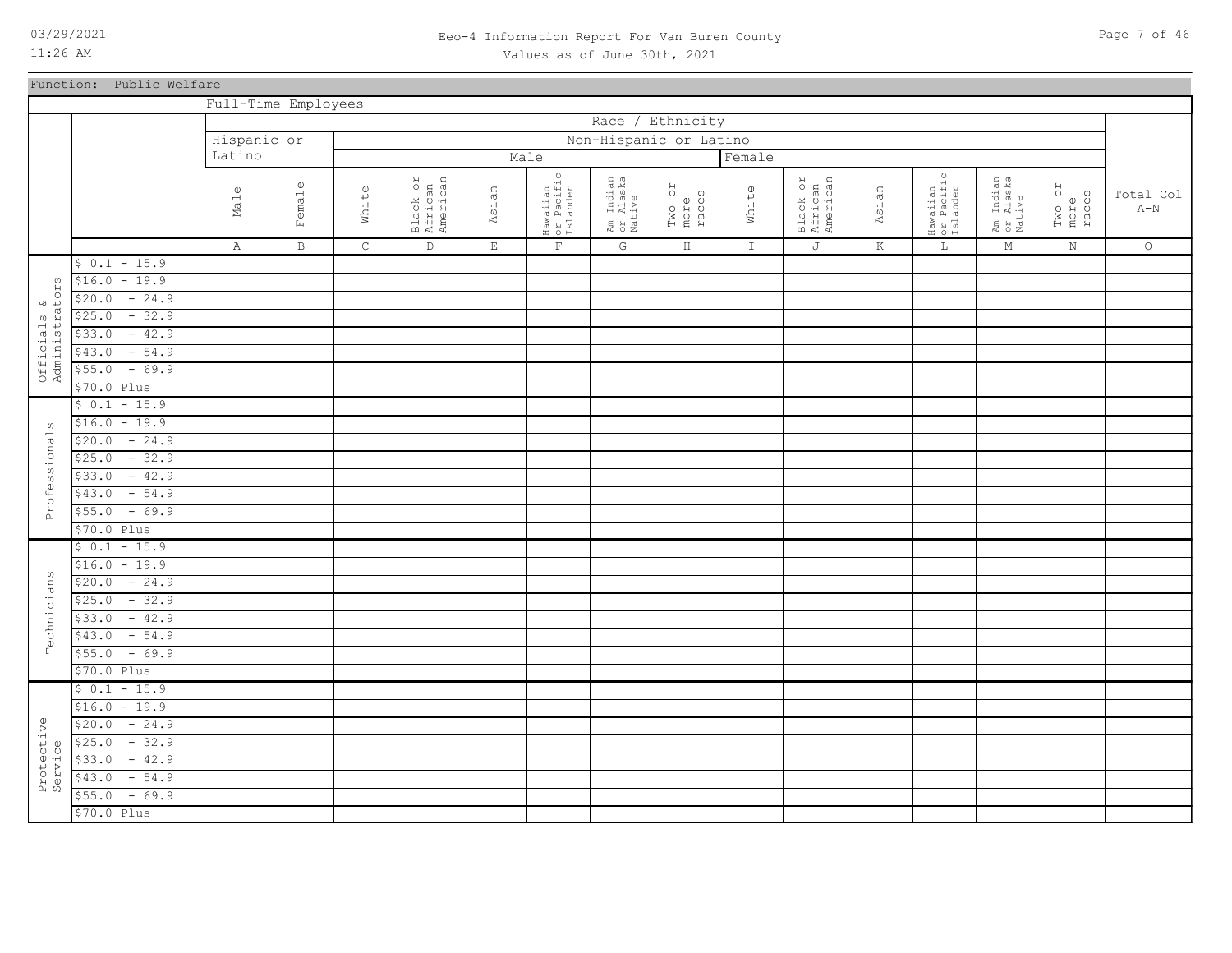### 03/29/2021 Page 8 of 46 Eeo-4 Information Report For Van Buren County Values as of June 30th, 2021

|                | Function: Public Welfare                                                                                                                                                                                                                                                                                                                                                                                                                    |  |  |  |  |           |  |  |                |
|----------------|---------------------------------------------------------------------------------------------------------------------------------------------------------------------------------------------------------------------------------------------------------------------------------------------------------------------------------------------------------------------------------------------------------------------------------------------|--|--|--|--|-----------|--|--|----------------|
|                | $$0.1 - 15.9$                                                                                                                                                                                                                                                                                                                                                                                                                               |  |  |  |  |           |  |  |                |
|                | $\sqrt{516.0}$ - 19.9                                                                                                                                                                                                                                                                                                                                                                                                                       |  |  |  |  |           |  |  |                |
|                | $\begin{array}{c cccc} \n\frac{3}{6} & \frac{1}{520.0} & -24.9 \\ \hline\n5 & 525.0 & -32.9 \\ \hline\n\text{so} & 533.0 & -42.9 \\ \text{and} & 543.0 & -54.9\n\end{array}$                                                                                                                                                                                                                                                                |  |  |  |  |           |  |  |                |
|                |                                                                                                                                                                                                                                                                                                                                                                                                                                             |  |  |  |  |           |  |  |                |
|                |                                                                                                                                                                                                                                                                                                                                                                                                                                             |  |  |  |  |           |  |  |                |
|                | $\begin{array}{cccc} \n \stackrel{1}{\text{1}} & \stackrel{1}{\text{1}} & \stackrel{1}{\text{5}} & \stackrel{1}{\text{4}} & \stackrel{1}{\text{3}} & \stackrel{1}{\text{0}} & - & \stackrel{5}{\text{4}} & \stackrel{1}{\text{5}} \\ \n \stackrel{1}{\text{1}} & \stackrel{1}{\text{1}} & \stackrel{1}{\text{5}} & \stackrel{1}{\text{5}} & \stackrel{1}{\text{5}} & - & \stackrel{6}{\text{9}} & \stackrel{1}{\text{9}} \\ \n \end{array}$ |  |  |  |  |           |  |  |                |
|                |                                                                                                                                                                                                                                                                                                                                                                                                                                             |  |  |  |  |           |  |  |                |
|                | \$70.0 Plus                                                                                                                                                                                                                                                                                                                                                                                                                                 |  |  |  |  |           |  |  |                |
|                | $$0.1 - 15.9$                                                                                                                                                                                                                                                                                                                                                                                                                               |  |  |  |  |           |  |  |                |
|                |                                                                                                                                                                                                                                                                                                                                                                                                                                             |  |  |  |  |           |  |  |                |
|                |                                                                                                                                                                                                                                                                                                                                                                                                                                             |  |  |  |  |           |  |  |                |
|                |                                                                                                                                                                                                                                                                                                                                                                                                                                             |  |  |  |  |           |  |  |                |
|                | $\begin{array}{r} \n 9 \overline{)16.0 - 19.9} \\  \hline\n 14 \overline{)520.0 - 24.9} \\  \hline\n 525.0 - 32.9 \\  \hline\n 1533.0 - 42.9 \\  \hline\n 16 \overline{)543.0 - 54.9} \\  \hline\n 17 \overline{)555.0 - 69.9} \\  \hline\n 18 \overline{)555.0 - 69.9} \\  \hline\n 19 \overline{)570.0 \text{ Plus}}\n \end{array}$                                                                                                       |  |  |  |  | 1         |  |  | 1              |
|                |                                                                                                                                                                                                                                                                                                                                                                                                                                             |  |  |  |  |           |  |  |                |
|                |                                                                                                                                                                                                                                                                                                                                                                                                                                             |  |  |  |  |           |  |  |                |
|                | \$70.0 Plus                                                                                                                                                                                                                                                                                                                                                                                                                                 |  |  |  |  |           |  |  |                |
|                | $$0.1 - 15.9$                                                                                                                                                                                                                                                                                                                                                                                                                               |  |  |  |  |           |  |  |                |
| $\overline{+}$ | $$16.0 - 19.9$                                                                                                                                                                                                                                                                                                                                                                                                                              |  |  |  |  |           |  |  |                |
| $\vec{a}$      | $$20.0 - 24.9$                                                                                                                                                                                                                                                                                                                                                                                                                              |  |  |  |  |           |  |  |                |
| ЯÇ             | $$25.0 - 32.9$                                                                                                                                                                                                                                                                                                                                                                                                                              |  |  |  |  |           |  |  |                |
| $\texttt{led}$ | $$33.0 - 42.9$                                                                                                                                                                                                                                                                                                                                                                                                                              |  |  |  |  |           |  |  |                |
|                | $$43.0 - 54.9$                                                                                                                                                                                                                                                                                                                                                                                                                              |  |  |  |  |           |  |  |                |
| Skil.          | $$55.0 - 69.9$                                                                                                                                                                                                                                                                                                                                                                                                                              |  |  |  |  |           |  |  |                |
|                | \$70.0 Plus                                                                                                                                                                                                                                                                                                                                                                                                                                 |  |  |  |  |           |  |  |                |
|                | $$0.1 - 15.9$                                                                                                                                                                                                                                                                                                                                                                                                                               |  |  |  |  |           |  |  |                |
|                | $$16.0 - 19.9$                                                                                                                                                                                                                                                                                                                                                                                                                              |  |  |  |  |           |  |  |                |
|                |                                                                                                                                                                                                                                                                                                                                                                                                                                             |  |  |  |  |           |  |  |                |
|                |                                                                                                                                                                                                                                                                                                                                                                                                                                             |  |  |  |  |           |  |  |                |
|                |                                                                                                                                                                                                                                                                                                                                                                                                                                             |  |  |  |  |           |  |  |                |
|                |                                                                                                                                                                                                                                                                                                                                                                                                                                             |  |  |  |  |           |  |  |                |
|                | $\begin{array}{r} \n\frac{10}{320.0} - 19.9 \\ \hline\n\end{array}$ $\begin{array}{r} \n\frac{10}{320.0} - 24.9 \\ \hline\n\end{array}$ $\begin{array}{r} \n\frac{10}{325.0} - 32.9 \\ \hline\n\end{array}$ $\begin{array}{r} \n\frac{10}{333.0} - 42.9 \\ \hline\n\end{array}$ $\begin{array}{r} \n\frac{10}{333.0} - 54.9 \\ \hline\n\end{array}$                                                                                         |  |  |  |  |           |  |  |                |
|                | \$70.0 Plus                                                                                                                                                                                                                                                                                                                                                                                                                                 |  |  |  |  |           |  |  |                |
|                | Full Time Totals:                                                                                                                                                                                                                                                                                                                                                                                                                           |  |  |  |  | $\vert$ 1 |  |  | $\overline{1}$ |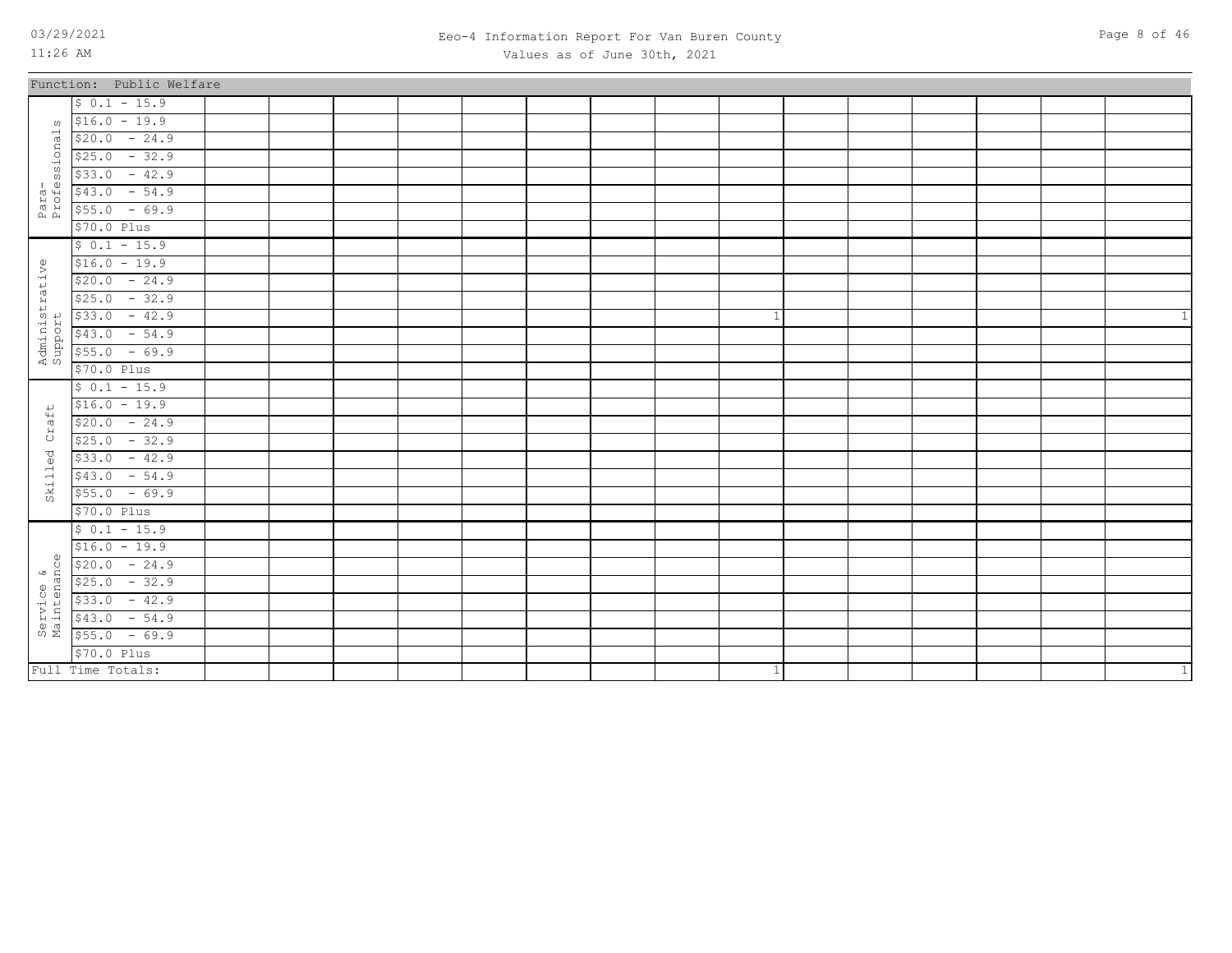### 03/29/2021 Page 9 of 46 Eeo-4 Information Report For Van Buren County Values as of June 30th, 2021

Function: Public Welfare

|                        |                    |                            |                   | Other Than Full-Time Employees  |            |                                    |                                            |                               |                   |                                 |            |                                    |                                  |                               |                    |
|------------------------|--------------------|----------------------------|-------------------|---------------------------------|------------|------------------------------------|--------------------------------------------|-------------------------------|-------------------|---------------------------------|------------|------------------------------------|----------------------------------|-------------------------------|--------------------|
|                        |                    |                            |                   |                                 |            |                                    | Race /                                     | Ethnicity                     |                   |                                 |            |                                    |                                  |                               |                    |
|                        | Hispanic or        |                            |                   |                                 |            |                                    | Non-Hispanic or Latino                     |                               |                   |                                 |            |                                    |                                  |                               |                    |
|                        | Latino             |                            |                   |                                 |            | Male                               |                                            |                               | Female            |                                 |            |                                    |                                  |                               |                    |
|                        | $\mathbb U$<br>Mal | $\mathbb{O}$<br>emal<br>Ŀ. | $\omega$<br>White | Black or<br>African<br>American | άñ<br>Asi. | Hawaiian<br>or Pacific<br>Islander | Indian<br>Alaska<br>ive<br>」<br>こと<br>Nati | RO<br>Two on<br>more<br>races | White             | Black or<br>African<br>American | sian<br>K. | Hawaiian<br>or Pacific<br>Islander | Am Indian<br>or Alaska<br>Native | RO<br>Two or<br>more<br>races | Total Col<br>$A-N$ |
|                        | Α                  | B                          | С                 | D                               | E          | $\mathbf F$                        | G                                          | $\rm H$                       | $\mathbf{r}$<br>Ŧ | J                               | Κ          | L                                  | М                                | $\mathbf N$                   | $\circ$            |
| Officials & Administra |                    |                            |                   |                                 |            |                                    |                                            |                               |                   |                                 |            |                                    |                                  |                               |                    |
| Professionals          |                    |                            |                   |                                 |            |                                    |                                            |                               |                   |                                 |            |                                    |                                  |                               |                    |
| Technicians            |                    |                            |                   |                                 |            |                                    |                                            |                               |                   |                                 |            |                                    |                                  |                               |                    |
| Protective Service     |                    |                            |                   |                                 |            |                                    |                                            |                               |                   |                                 |            |                                    |                                  |                               |                    |
| Para-Professionals     |                    |                            |                   |                                 |            |                                    |                                            |                               |                   |                                 |            |                                    |                                  |                               |                    |
| Administrative Support |                    |                            |                   |                                 |            |                                    |                                            |                               |                   |                                 |            |                                    |                                  |                               |                    |
| Skilled Craft          |                    |                            |                   |                                 |            |                                    |                                            |                               |                   |                                 |            |                                    |                                  |                               |                    |
| Service & Maintenance  |                    |                            |                   |                                 |            |                                    |                                            |                               |                   |                                 |            |                                    |                                  |                               |                    |
| Other Than Full Time 1 |                    |                            |                   |                                 |            |                                    |                                            |                               |                   |                                 |            |                                    |                                  |                               |                    |

|                        | New Hires       |                                                   |                                  |                                 |                          |                                    |                                  |                               |        |                                 |       |                                    |                                  |                         |                    |
|------------------------|-----------------|---------------------------------------------------|----------------------------------|---------------------------------|--------------------------|------------------------------------|----------------------------------|-------------------------------|--------|---------------------------------|-------|------------------------------------|----------------------------------|-------------------------|--------------------|
|                        |                 |                                                   |                                  |                                 |                          |                                    |                                  | Race / Ethnicity              |        |                                 |       |                                    |                                  |                         |                    |
|                        | Hispanic or     |                                                   |                                  |                                 |                          |                                    |                                  | Non-Hispanic or Latino        |        |                                 |       |                                    |                                  |                         |                    |
|                        | Latino          |                                                   |                                  |                                 |                          | Male                               |                                  |                               | Female |                                 |       |                                    |                                  |                         |                    |
|                        | $\omega$<br>Ma1 | $\omega$<br>$\overline{\phantom{0}}$<br>ema<br>Ŀц | $\mathbb{O}$<br>$\mapsto$<br>Wh1 | Black or<br>African<br>American | άn<br>Asi.               | Hawaiian<br>or Pacific<br>Islander | Am Indian<br>or Alaska<br>Native | RO<br>Two or<br>more<br>races | White  | Black or<br>African<br>American | Asian | Hawaiian<br>or Pacific<br>Islander | Am Indian<br>or Alaska<br>Native | Two or<br>more<br>races | Total Col<br>$A-N$ |
|                        | Α               | B                                                 | $\mathsf{C}$                     | D                               | $\mathop{}\mathopen{} E$ | F                                  | G                                | $\,$ H                        | I      | J                               | К     | L.                                 | М                                | N                       | $\circ$            |
| Officials & Administra |                 |                                                   |                                  |                                 |                          |                                    |                                  |                               |        |                                 |       |                                    |                                  |                         |                    |
| Professionals          |                 |                                                   |                                  |                                 |                          |                                    |                                  |                               |        |                                 |       |                                    |                                  |                         |                    |
| Technicians            |                 |                                                   |                                  |                                 |                          |                                    |                                  |                               |        |                                 |       |                                    |                                  |                         |                    |
| Protective Service     |                 |                                                   |                                  |                                 |                          |                                    |                                  |                               |        |                                 |       |                                    |                                  |                         |                    |
| Para-Professionals     |                 |                                                   |                                  |                                 |                          |                                    |                                  |                               |        |                                 |       |                                    |                                  |                         |                    |
| Administrative Support |                 |                                                   |                                  |                                 |                          |                                    |                                  |                               |        |                                 |       |                                    |                                  |                         |                    |
| Skilled Craft          |                 |                                                   |                                  |                                 |                          |                                    |                                  |                               |        |                                 |       |                                    |                                  |                         |                    |
| Service & Maintenance  |                 |                                                   |                                  |                                 |                          |                                    |                                  |                               |        |                                 |       |                                    |                                  |                         |                    |
| New Hire Totals:       |                 |                                                   |                                  |                                 |                          |                                    |                                  |                               |        |                                 |       |                                    |                                  |                         |                    |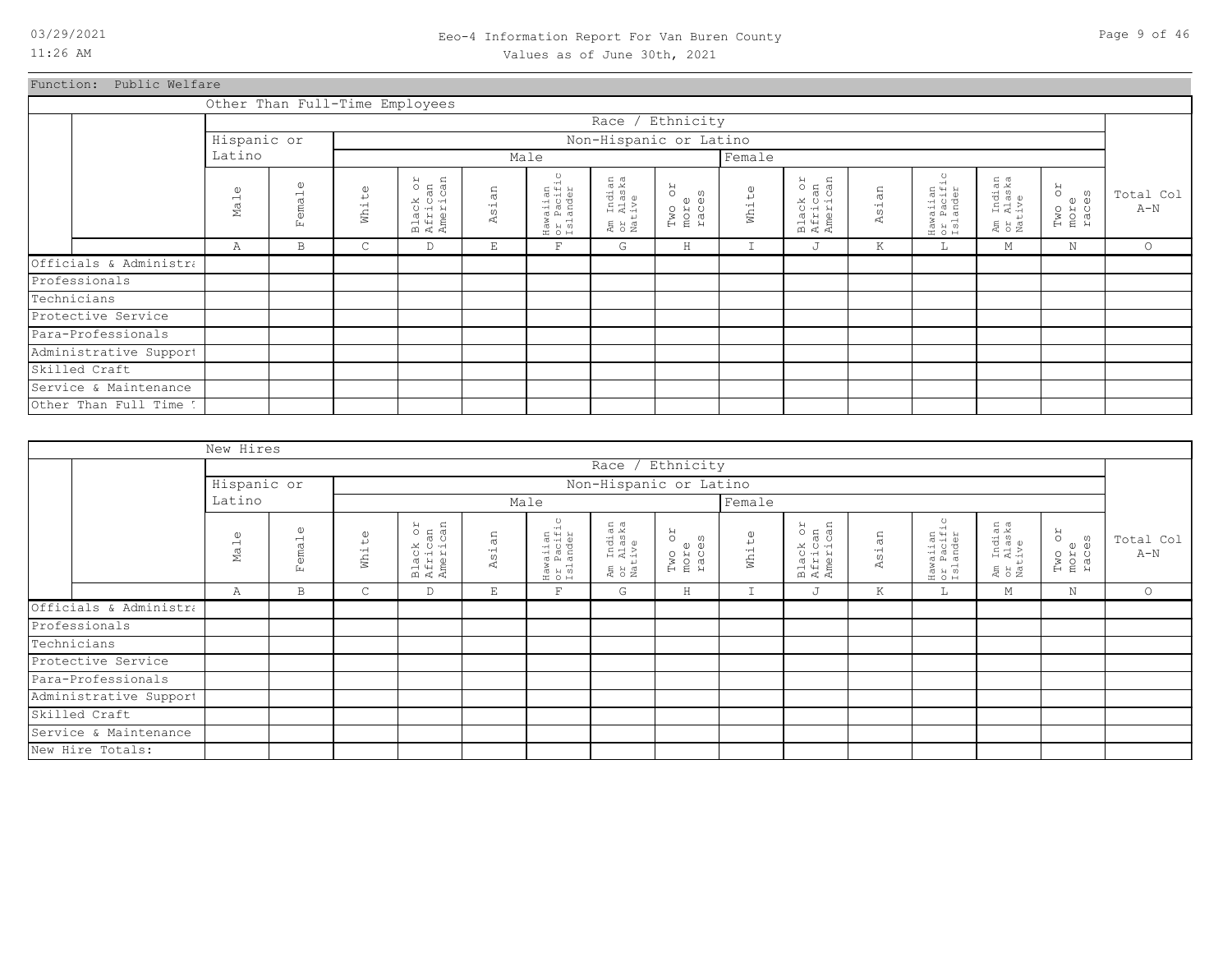### 03/29/2021 Page 10 of 46 Eeo-4 Information Report For Van Buren County Values as of June 30th, 2021

|                              | Function: Police Protection     |                     |             |                 |                                 |             |                                    |                                  |                         |                           |                                 |         |                                    |                                  |                         |                             |
|------------------------------|---------------------------------|---------------------|-------------|-----------------|---------------------------------|-------------|------------------------------------|----------------------------------|-------------------------|---------------------------|---------------------------------|---------|------------------------------------|----------------------------------|-------------------------|-----------------------------|
|                              |                                 | Full-Time Employees |             |                 |                                 |             |                                    |                                  |                         |                           |                                 |         |                                    |                                  |                         |                             |
|                              |                                 |                     |             |                 |                                 |             |                                    | Race / Ethnicity                 |                         |                           |                                 |         |                                    |                                  |                         |                             |
|                              |                                 | Hispanic or         |             |                 |                                 |             |                                    | Non-Hispanic or Latino           |                         |                           |                                 |         |                                    |                                  |                         |                             |
|                              |                                 | Latino              |             |                 |                                 |             | Male                               |                                  |                         | Female                    |                                 |         |                                    |                                  |                         |                             |
|                              |                                 | Male                | emale<br>国  | White           | Black or<br>African<br>American | Asian       | Hawaiian<br>or Pacific<br>Islander | Am Indian<br>or Alaska<br>Native | Two or<br>races<br>more | White                     | Black or<br>African<br>American | Asian   | Hawaiian<br>or Pacific<br>Islander | Am Indian<br>or Alaska<br>Native | Two or<br>more<br>races | Total Col<br>$\mathtt{A-N}$ |
|                              |                                 | A                   | $\mathbf B$ | $\mathsf C$     | $\mathbb D$                     | $\mathbf E$ | $\mathbf{F}$                       | $\mathbb{G}$                     | $\, {\rm H}$            | $\mathbbm{1}$             | $\mathbb J$                     | $\rm K$ | $\mathbb L$                        | $\mathbf M$                      | N                       | $\circ$                     |
|                              | $$0.1 - 15.9$                   |                     |             |                 |                                 |             |                                    |                                  |                         |                           |                                 |         |                                    |                                  |                         |                             |
| $\mathsf{V}\Omega$           | $$16.0 - 19.9$                  |                     |             |                 |                                 |             |                                    |                                  |                         |                           |                                 |         |                                    |                                  |                         |                             |
|                              | $-24.9$<br>\$20.0               |                     |             |                 |                                 |             |                                    |                                  |                         |                           |                                 |         |                                    |                                  |                         |                             |
|                              | $-32.9$<br>\$25.0               |                     |             |                 |                                 |             |                                    |                                  |                         |                           |                                 |         |                                    |                                  |                         |                             |
|                              | $-42.9$<br>\$33.0               |                     |             |                 |                                 |             |                                    |                                  |                         |                           |                                 |         |                                    |                                  |                         |                             |
| Officials &<br>Administrator | $-54.9$<br>\$43.0               |                     |             |                 |                                 |             |                                    |                                  |                         |                           |                                 |         |                                    |                                  |                         |                             |
|                              | $-69.9$<br>\$55.0               |                     |             | $\mathbf{1}$    |                                 |             |                                    |                                  |                         |                           |                                 |         |                                    |                                  |                         |                             |
|                              | \$70.0 Plus                     |                     |             | $\mathbf{2}$    |                                 |             |                                    |                                  |                         |                           |                                 |         |                                    |                                  |                         | $\overline{c}$              |
|                              | $$0.1 - 15.9$                   |                     |             |                 |                                 |             |                                    |                                  |                         |                           |                                 |         |                                    |                                  |                         |                             |
| $\omega$                     | $$16.0 - 19.9$                  |                     |             |                 |                                 |             |                                    |                                  |                         |                           |                                 |         |                                    |                                  |                         |                             |
| Professional                 | $-24.9$<br>\$20.0               |                     |             |                 |                                 |             |                                    |                                  |                         |                           |                                 |         |                                    |                                  |                         |                             |
|                              | $-32.9$<br>\$25.0               |                     |             |                 |                                 |             |                                    |                                  |                         |                           |                                 |         |                                    |                                  |                         |                             |
|                              | $-42.9$<br>\$33.0               |                     |             |                 |                                 |             |                                    |                                  |                         |                           |                                 |         |                                    |                                  |                         |                             |
|                              | $-54.9$<br>\$43.0               |                     |             |                 |                                 |             |                                    |                                  |                         |                           |                                 |         |                                    |                                  |                         |                             |
|                              | $-69.9$<br>\$55.0               |                     |             |                 |                                 |             |                                    |                                  |                         |                           |                                 |         |                                    |                                  |                         |                             |
|                              | \$70.0 Plus                     |                     |             | $6\overline{6}$ |                                 |             |                                    |                                  |                         |                           |                                 |         |                                    |                                  |                         |                             |
|                              | $$0.1 - 15.9$                   |                     |             |                 |                                 |             |                                    |                                  |                         |                           |                                 |         |                                    |                                  |                         |                             |
|                              | $$16.0 - 19.9$                  |                     |             |                 |                                 |             |                                    |                                  |                         |                           |                                 |         |                                    |                                  |                         |                             |
|                              | $-24.9$<br>\$20.0               |                     |             |                 |                                 |             |                                    |                                  |                         |                           |                                 |         |                                    |                                  |                         |                             |
| Technicians                  | $-32.9$<br>\$25.0               |                     |             |                 |                                 |             |                                    |                                  |                         |                           |                                 |         |                                    |                                  |                         |                             |
|                              | $-42.9$<br>\$33.0               |                     |             |                 |                                 |             |                                    |                                  |                         |                           |                                 |         |                                    |                                  |                         |                             |
|                              | $-54.9$<br>\$43.0               |                     |             |                 |                                 |             |                                    |                                  |                         |                           |                                 |         |                                    |                                  |                         |                             |
|                              | $-69.9$<br>\$55.0               |                     |             | 7               |                                 |             |                                    |                                  |                         | 1                         |                                 |         |                                    |                                  |                         | 8                           |
|                              | \$70.0 Plus                     |                     |             |                 |                                 |             |                                    |                                  |                         |                           |                                 |         |                                    |                                  |                         |                             |
|                              | $$0.1 - 15.9$<br>$$16.0 - 19.9$ |                     |             | $\mathbf{1}$    |                                 |             |                                    |                                  |                         |                           |                                 |         |                                    |                                  |                         | 1                           |
|                              | $-24.9$<br>\$20.0               |                     |             |                 |                                 |             |                                    |                                  |                         |                           |                                 |         |                                    |                                  |                         |                             |
|                              | $-32.9$<br>\$25.0               |                     |             |                 |                                 |             |                                    |                                  |                         |                           |                                 |         |                                    |                                  |                         |                             |
| Protective<br>Service        | \$33.0<br>$-42.9$               |                     |             |                 |                                 |             |                                    |                                  |                         |                           |                                 |         |                                    |                                  |                         |                             |
|                              | $-54.9$<br>\$43.0               |                     |             | 5               | 1                               |             |                                    |                                  |                         | 1                         |                                 |         |                                    |                                  |                         | 7                           |
|                              | $-69.9$<br>\$55.0               |                     | -1          | 23              | $\mathbf{2}$                    |             |                                    |                                  |                         | $\ensuremath{\mathsf{3}}$ |                                 |         |                                    |                                  |                         | 29                          |
|                              | $$70.0$ Plus                    |                     |             |                 |                                 |             |                                    |                                  |                         |                           |                                 |         |                                    |                                  |                         |                             |
|                              |                                 |                     |             |                 |                                 |             |                                    |                                  |                         |                           |                                 |         |                                    |                                  |                         |                             |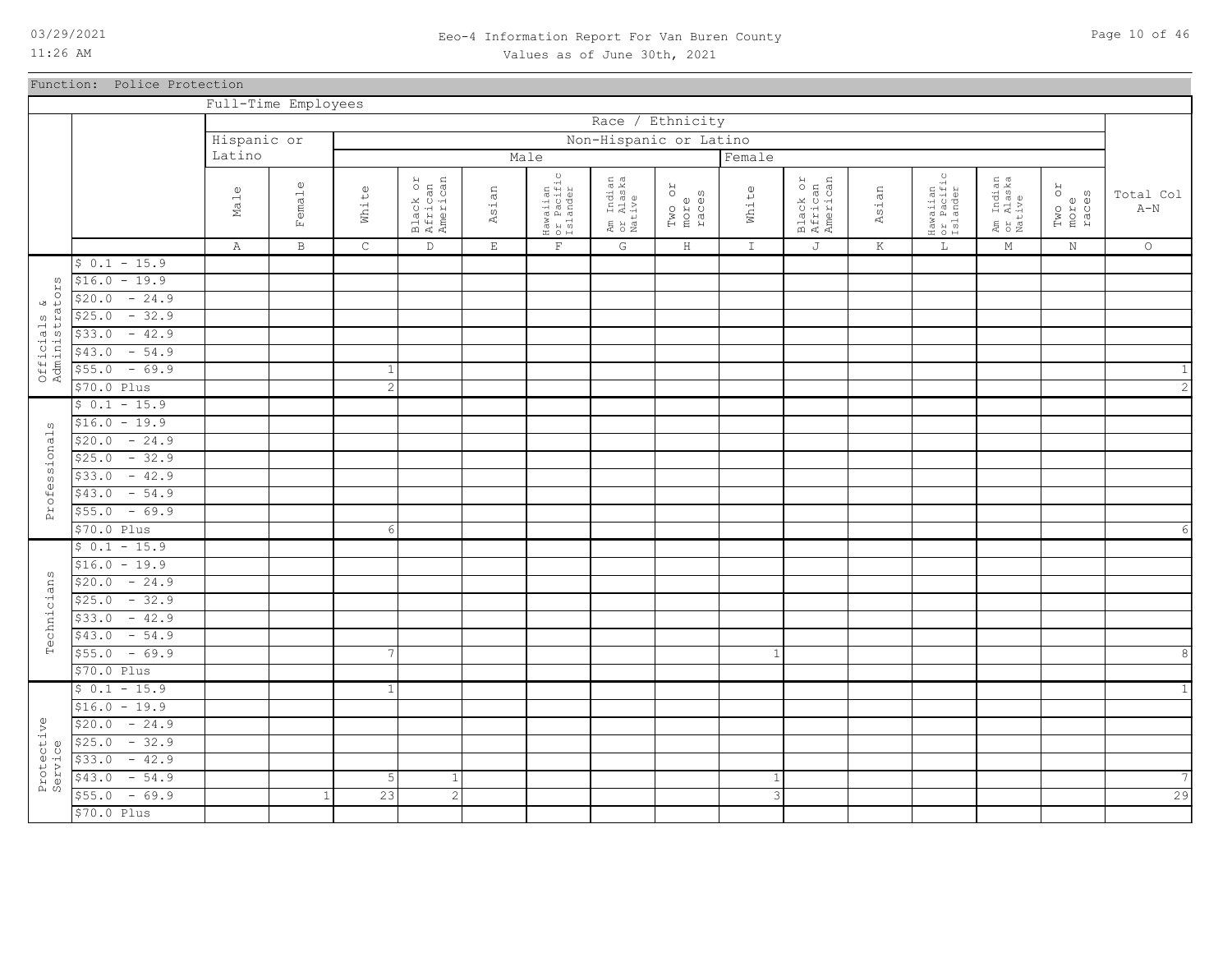### 03/29/2021 Page 11 of 46 Eeo-4 Information Report For Van Buren County Values as of June 30th, 2021

|                               | Function: Police Protection                                                                                                                                                                                                                                                                                                                                                                                                              |   |    |              |  |  |              |  |  |               |
|-------------------------------|------------------------------------------------------------------------------------------------------------------------------------------------------------------------------------------------------------------------------------------------------------------------------------------------------------------------------------------------------------------------------------------------------------------------------------------|---|----|--------------|--|--|--------------|--|--|---------------|
|                               | $$0.1 - 15.9$                                                                                                                                                                                                                                                                                                                                                                                                                            |   |    |              |  |  |              |  |  |               |
|                               | $\sqrt{516.0}$ - 19.9                                                                                                                                                                                                                                                                                                                                                                                                                    |   |    |              |  |  |              |  |  |               |
| onal                          | $$20.0 - 24.9$                                                                                                                                                                                                                                                                                                                                                                                                                           |   |    |              |  |  |              |  |  |               |
|                               | $$25.0 - 32.9$                                                                                                                                                                                                                                                                                                                                                                                                                           |   |    |              |  |  |              |  |  |               |
| 551                           | $$33.0 - 42.9$                                                                                                                                                                                                                                                                                                                                                                                                                           |   |    |              |  |  |              |  |  |               |
| Para-<br>Profes               | $$43.0 - 54.9$                                                                                                                                                                                                                                                                                                                                                                                                                           |   |    |              |  |  |              |  |  |               |
|                               | $$55.0 - 69.9$                                                                                                                                                                                                                                                                                                                                                                                                                           |   |    |              |  |  |              |  |  |               |
|                               | \$70.0 Plus                                                                                                                                                                                                                                                                                                                                                                                                                              |   |    |              |  |  |              |  |  |               |
|                               | $$0.1 - 15.9$                                                                                                                                                                                                                                                                                                                                                                                                                            |   |    |              |  |  |              |  |  |               |
|                               | $$16.0 - 19.9$                                                                                                                                                                                                                                                                                                                                                                                                                           |   |    |              |  |  |              |  |  |               |
|                               | $$20.0 - 24.9$                                                                                                                                                                                                                                                                                                                                                                                                                           |   |    |              |  |  |              |  |  |               |
|                               | $$25.0 - 32.9$                                                                                                                                                                                                                                                                                                                                                                                                                           |   |    |              |  |  |              |  |  |               |
|                               | $$33.0 - 42.9$                                                                                                                                                                                                                                                                                                                                                                                                                           |   |    |              |  |  | $\mathbf{1}$ |  |  | $\mathbf{1}$  |
|                               | $$43.0 - 54.9$                                                                                                                                                                                                                                                                                                                                                                                                                           |   | 4  |              |  |  | 12           |  |  | 16            |
| Administrative<br>Support     | $$55.0 - 69.9$                                                                                                                                                                                                                                                                                                                                                                                                                           |   |    |              |  |  | $\mathbf{2}$ |  |  | $\mathcal{E}$ |
|                               | \$70.0 Plus                                                                                                                                                                                                                                                                                                                                                                                                                              |   |    |              |  |  |              |  |  |               |
|                               | $$0.1 - 15.9$                                                                                                                                                                                                                                                                                                                                                                                                                            |   |    |              |  |  |              |  |  |               |
| $\overline{v}$                | $$16.0 - 19.9$                                                                                                                                                                                                                                                                                                                                                                                                                           |   |    |              |  |  |              |  |  |               |
| $\frac{4}{6}$<br>$\mathsf{H}$ | $$20.0 - 24.9$                                                                                                                                                                                                                                                                                                                                                                                                                           |   |    |              |  |  |              |  |  |               |
| $\circ$                       | $$25.0 - 32.9$                                                                                                                                                                                                                                                                                                                                                                                                                           |   |    |              |  |  |              |  |  |               |
| $l$ ed                        | $$33.0 - 42.9$                                                                                                                                                                                                                                                                                                                                                                                                                           |   |    |              |  |  |              |  |  |               |
|                               | $$43.0 - 54.9$                                                                                                                                                                                                                                                                                                                                                                                                                           |   |    |              |  |  |              |  |  |               |
| $S$ kil                       | $$55.0 - 69.9$                                                                                                                                                                                                                                                                                                                                                                                                                           |   |    |              |  |  |              |  |  |               |
|                               | \$70.0 Plus                                                                                                                                                                                                                                                                                                                                                                                                                              |   |    |              |  |  |              |  |  |               |
|                               | $$0.1 - 15.9$                                                                                                                                                                                                                                                                                                                                                                                                                            |   |    |              |  |  |              |  |  |               |
| $\omega$                      | $$16.0 - 19.9$                                                                                                                                                                                                                                                                                                                                                                                                                           |   |    |              |  |  |              |  |  |               |
| Ō                             | $$20.0 - 24.9$                                                                                                                                                                                                                                                                                                                                                                                                                           |   |    |              |  |  |              |  |  |               |
|                               |                                                                                                                                                                                                                                                                                                                                                                                                                                          |   |    |              |  |  |              |  |  |               |
|                               |                                                                                                                                                                                                                                                                                                                                                                                                                                          |   |    |              |  |  |              |  |  |               |
|                               | $\begin{array}{r} \text{a} \\ \text{d} \\ \text{1} \\ \text{2} \\ \text{3} \\ \text{4} \\ \text{5} \\ \text{5} \\ \text{6} \\ \text{7} \\ \text{8} \\ \text{9} \\ \text{10} \\ \text{11} \\ \text{12} \\ \text{13} \\ \text{14} \\ \text{15} \\ \text{16} \\ \text{17} \\ \text{18} \\ \text{19} \\ \text{19} \\ \text{19} \\ \text{19} \\ \text{19} \\ \text{19} \\ \text{19} \\ \text{19} \\ \text{19} \\ \text{19} \\ \text{19} \\ \$ |   |    |              |  |  | $\mathbf{1}$ |  |  | $\mathbf{1}$  |
|                               |                                                                                                                                                                                                                                                                                                                                                                                                                                          |   |    |              |  |  |              |  |  |               |
|                               | $$70.0$ Plus                                                                                                                                                                                                                                                                                                                                                                                                                             |   |    |              |  |  |              |  |  |               |
|                               | Full Time Totals:                                                                                                                                                                                                                                                                                                                                                                                                                        | 1 | 50 | $\mathbf{3}$ |  |  | 21           |  |  | 75            |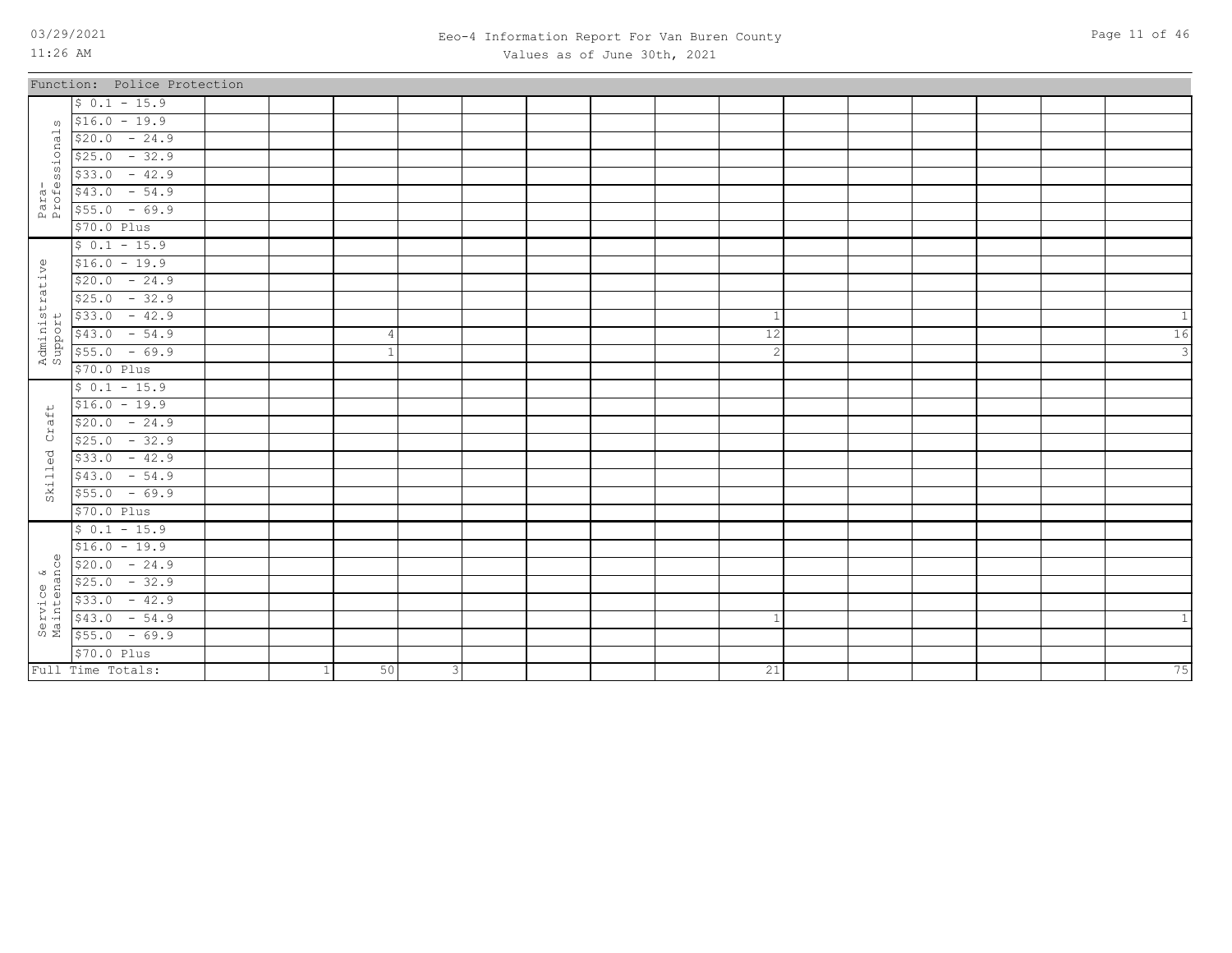### 03/29/2021 Page 12 of 46 Eeo-4 Information Report For Van Buren County Values as of June 30th, 2021

Function: Police Protection

|                        | Other Than Full-Time Employees |                        |                   |                                 |                            |                                              |                                  |                               |                    |                                 |            |                                    |                                  |                               |                    |
|------------------------|--------------------------------|------------------------|-------------------|---------------------------------|----------------------------|----------------------------------------------|----------------------------------|-------------------------------|--------------------|---------------------------------|------------|------------------------------------|----------------------------------|-------------------------------|--------------------|
|                        |                                |                        |                   |                                 |                            |                                              |                                  | Race / Ethnicity              |                    |                                 |            |                                    |                                  |                               |                    |
|                        | Hispanic or                    |                        |                   |                                 |                            |                                              | Non-Hispanic or Latino           |                               |                    |                                 |            |                                    |                                  |                               |                    |
|                        | Latino                         |                        |                   |                                 |                            | Male                                         |                                  |                               | Female             |                                 |            |                                    |                                  |                               |                    |
|                        | $\mathbb U$<br>Ma <sub>1</sub> | $\omega$<br>emal<br>Ŀ. | $\omega$<br>White | Black or<br>African<br>American | an<br>$\overline{5}$<br>₫. | ں.<br>+<br>Hawaiian<br>or Pacifi<br>Islander | Am Indian<br>or Alaska<br>Native | RO<br>Two on<br>more<br>races | White              | Black or<br>African<br>American | sian<br>₫. | Hawaiian<br>or Pacific<br>Islander | Am Indian<br>or Alaska<br>Native | RO<br>Two o:<br>more<br>races | Total Col<br>$A-N$ |
|                        | Α                              | B                      | C                 | D                               | Е                          | $\mathbf F$                                  | G                                | H                             | $\mathbf{r}$<br>ч. | J                               | К          | L                                  | М                                | N                             | $\circ$            |
| Officials & Administra |                                |                        |                   |                                 |                            |                                              |                                  |                               |                    |                                 |            |                                    |                                  |                               |                    |
| Professionals          |                                |                        |                   |                                 |                            |                                              |                                  |                               |                    |                                 |            |                                    |                                  |                               |                    |
| Technicians            |                                |                        |                   |                                 |                            |                                              |                                  |                               |                    |                                 |            |                                    |                                  |                               |                    |
| Protective Service     |                                |                        | 24                |                                 |                            |                                              |                                  |                               |                    |                                 |            |                                    |                                  |                               | 26                 |
| Para-Professionals     |                                |                        |                   |                                 |                            |                                              |                                  |                               |                    |                                 |            |                                    |                                  |                               |                    |
| Administrative Support |                                |                        |                   |                                 |                            |                                              |                                  |                               | $\overline{c}$     |                                 |            |                                    |                                  |                               | $\mathbf{2}$       |
| Skilled Craft          |                                |                        |                   |                                 |                            |                                              |                                  |                               |                    |                                 |            |                                    |                                  |                               |                    |
| Service & Maintenance  |                                |                        |                   |                                 |                            |                                              |                                  |                               |                    |                                 |            |                                    |                                  |                               | $1\vert$           |
| Other Than Full Time 1 |                                |                        | 25                |                                 |                            |                                              |                                  |                               | 3                  |                                 |            |                                    |                                  |                               | 29                 |

|                        | New Hires                   |                        |                   |                                 |            |                                    |                                  |                                      |                      |                                 |       |                                    |                                  |                         |                    |
|------------------------|-----------------------------|------------------------|-------------------|---------------------------------|------------|------------------------------------|----------------------------------|--------------------------------------|----------------------|---------------------------------|-------|------------------------------------|----------------------------------|-------------------------|--------------------|
|                        |                             |                        |                   |                                 |            |                                    |                                  | Race / Ethnicity                     |                      |                                 |       |                                    |                                  |                         |                    |
|                        | Hispanic or                 |                        |                   |                                 |            |                                    |                                  | Non-Hispanic or Latino               |                      |                                 |       |                                    |                                  |                         |                    |
|                        | Latino                      |                        |                   |                                 |            | Male                               |                                  |                                      | Female               |                                 |       |                                    |                                  |                         |                    |
|                        | $\omega$<br>Ma <sub>1</sub> | $\omega$<br>emal<br>Ŀц | $\omega$<br>White | Black or<br>African<br>American | an<br>Asi. | Hawaiian<br>or Pacific<br>Islander | Am Indian<br>or Alaska<br>Native | <b>ZO</b><br>Two or<br>more<br>races | $\mathbb U$<br>White | Black or<br>African<br>American | Asian | Hawaiian<br>or Pacific<br>Islander | Am Indian<br>or Alaska<br>Native | Two or<br>more<br>races | Total Col<br>$A-N$ |
|                        | Α                           | $\mathbf{B}$           | $\mathsf{C}$      | D                               | E          | $\mathbf{F}$                       | G                                | $\rm H$                              | $\mathbb{I}$         | J                               | K     | ш.                                 | М                                | N                       | $\circ$            |
| Officials & Administra |                             |                        |                   |                                 |            |                                    |                                  |                                      |                      |                                 |       |                                    |                                  |                         |                    |
| Professionals          |                             |                        |                   |                                 |            |                                    |                                  |                                      |                      |                                 |       |                                    |                                  |                         |                    |
| Technicians            |                             |                        |                   |                                 |            |                                    |                                  |                                      |                      |                                 |       |                                    |                                  |                         |                    |
| Protective Service     |                             |                        |                   |                                 |            |                                    |                                  |                                      |                      |                                 |       |                                    |                                  |                         |                    |
| Para-Professionals     |                             |                        |                   |                                 |            |                                    |                                  |                                      |                      |                                 |       |                                    |                                  |                         |                    |
| Administrative Support |                             |                        |                   |                                 |            |                                    |                                  |                                      | $\overline{c}$       |                                 |       |                                    |                                  |                         | 2 <sub>l</sub>     |
| Skilled Craft          |                             |                        |                   |                                 |            |                                    |                                  |                                      |                      |                                 |       |                                    |                                  |                         |                    |
| Service & Maintenance  |                             |                        |                   |                                 |            |                                    |                                  |                                      |                      |                                 |       |                                    |                                  |                         |                    |
| New Hire Totals:       |                             |                        |                   |                                 |            |                                    |                                  |                                      | 3                    |                                 |       |                                    |                                  |                         | $\mathcal{E}$      |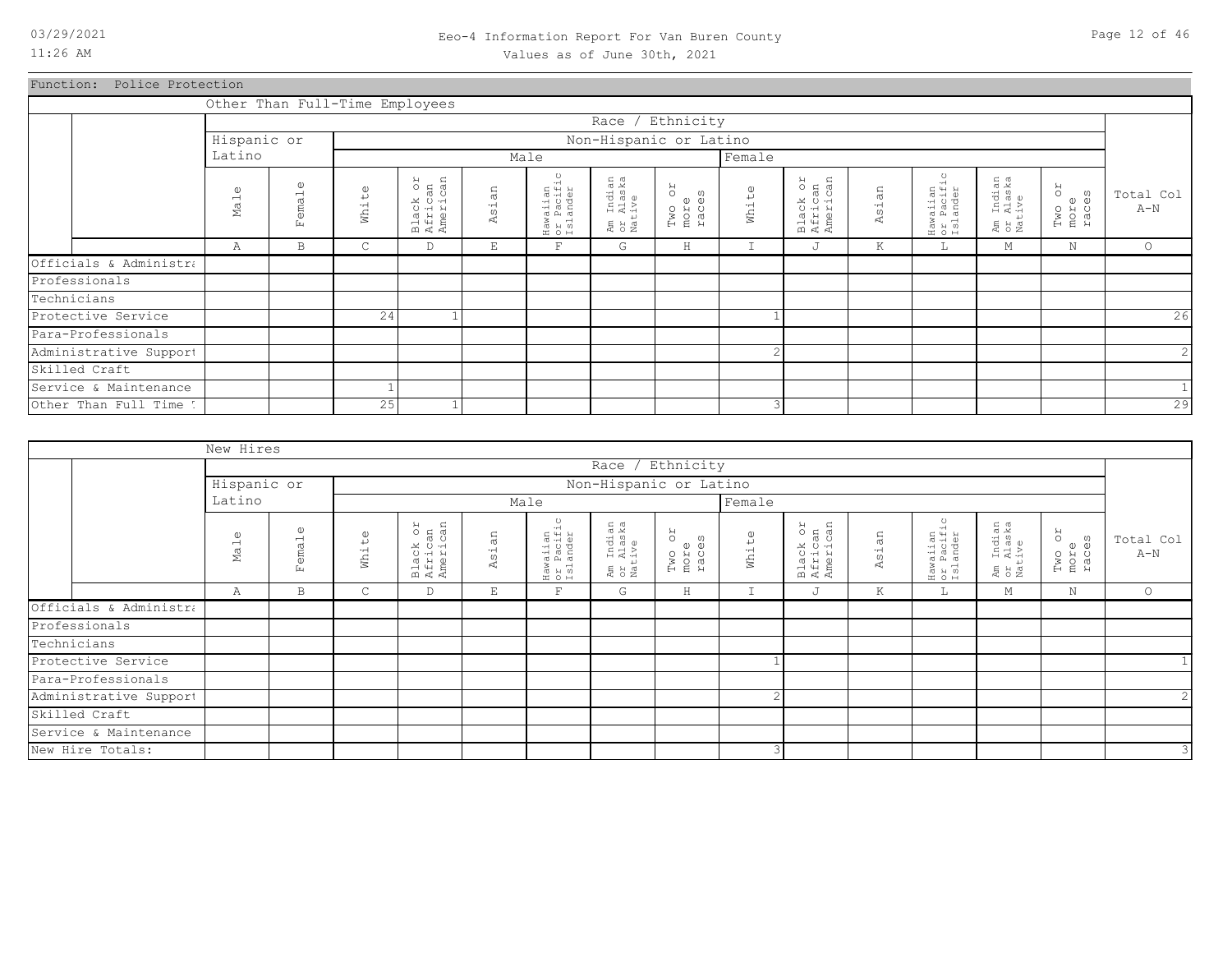Function: Fire Protection

11:26 AM

### 03/29/2021 Page 13 of 46 Eeo-4 Information Report For Van Buren County Values as of June 30th, 2021

|                         |                   |                    | Full-Time Employees |             |                                 |             |                                    |                                  |                               |               |                                 |         |                                    |                                  |                         |                    |
|-------------------------|-------------------|--------------------|---------------------|-------------|---------------------------------|-------------|------------------------------------|----------------------------------|-------------------------------|---------------|---------------------------------|---------|------------------------------------|----------------------------------|-------------------------|--------------------|
|                         |                   |                    |                     |             |                                 |             |                                    | Race                             | / Ethnicity                   |               |                                 |         |                                    |                                  |                         |                    |
|                         |                   | Hispanic or        |                     |             |                                 |             |                                    | Non-Hispanic or Latino           |                               |               |                                 |         |                                    |                                  |                         |                    |
|                         |                   | Latino             |                     |             |                                 |             | Male                               |                                  |                               | Female        |                                 |         |                                    |                                  |                         |                    |
|                         |                   | $\mathbb U$<br>Ma1 | Female              | White       | Black or<br>African<br>American | Asian       | Hawaiian<br>or Pacific<br>Islander | Am Indian<br>or Alaska<br>Native | RO<br>Two or<br>more<br>races | White         | Black or<br>African<br>American | Asian   | Hawaiian<br>or Pacific<br>Islander | Am Indian<br>or Alaska<br>Native | Two or<br>more<br>races | Total Col<br>$A-N$ |
|                         |                   | $\mathbb{A}$       | $\, {\bf B} \,$     | $\mathsf C$ | $\mathbb D$                     | $\mathbf E$ | $\mathbf{F}$                       | ${\mathbb G}$                    | $\, {\rm H}$                  | $\mathbbm{I}$ | J                               | $\rm K$ | $\mathbb L$                        | $\mathbb M$                      | $\mathbf N$             | $\circ$            |
|                         | $$0.1 - 15.9$     |                    |                     |             |                                 |             |                                    |                                  |                               |               |                                 |         |                                    |                                  |                         |                    |
| w                       | $$16.0 - 19.9$    |                    |                     |             |                                 |             |                                    |                                  |                               |               |                                 |         |                                    |                                  |                         |                    |
| s &<br>cators:          | $-24.9$<br>\$20.0 |                    |                     |             |                                 |             |                                    |                                  |                               |               |                                 |         |                                    |                                  |                         |                    |
|                         | $-32.9$<br>\$25.0 |                    |                     |             |                                 |             |                                    |                                  |                               |               |                                 |         |                                    |                                  |                         |                    |
|                         | $-42.9$<br>\$33.0 |                    |                     |             |                                 |             |                                    |                                  |                               |               |                                 |         |                                    |                                  |                         |                    |
| Officials<br>Administra | $-54.9$<br>\$43.0 |                    |                     |             |                                 |             |                                    |                                  |                               |               |                                 |         |                                    |                                  |                         |                    |
|                         | $-69.9$<br>\$55.0 |                    |                     |             |                                 |             |                                    |                                  |                               |               |                                 |         |                                    |                                  |                         |                    |
|                         | \$70.0 Plus       |                    |                     |             |                                 |             |                                    |                                  |                               |               |                                 |         |                                    |                                  |                         |                    |
|                         | $$0.1 - 15.9$     |                    |                     |             |                                 |             |                                    |                                  |                               |               |                                 |         |                                    |                                  |                         |                    |
| $\omega$                | $$16.0 - 19.9$    |                    |                     |             |                                 |             |                                    |                                  |                               |               |                                 |         |                                    |                                  |                         |                    |
|                         | $-24.9$<br>\$20.0 |                    |                     |             |                                 |             |                                    |                                  |                               |               |                                 |         |                                    |                                  |                         |                    |
| Professional            | $-32.9$<br>\$25.0 |                    |                     |             |                                 |             |                                    |                                  |                               |               |                                 |         |                                    |                                  |                         |                    |
|                         | $-42.9$<br>\$33.0 |                    |                     |             |                                 |             |                                    |                                  |                               |               |                                 |         |                                    |                                  |                         |                    |
|                         | $-54.9$<br>\$43.0 |                    |                     |             |                                 |             |                                    |                                  |                               |               |                                 |         |                                    |                                  |                         |                    |
|                         | $-69.9$<br>\$55.0 |                    |                     |             |                                 |             |                                    |                                  |                               |               |                                 |         |                                    |                                  |                         |                    |
|                         | \$70.0 Plus       |                    |                     |             |                                 |             |                                    |                                  |                               |               |                                 |         |                                    |                                  |                         |                    |
|                         | $$0.1 - 15.9$     |                    |                     |             |                                 |             |                                    |                                  |                               |               |                                 |         |                                    |                                  |                         |                    |
|                         | $$16.0 - 19.9$    |                    |                     |             |                                 |             |                                    |                                  |                               |               |                                 |         |                                    |                                  |                         |                    |
| Technicians             | $-24.9$<br>\$20.0 |                    |                     |             |                                 |             |                                    |                                  |                               |               |                                 |         |                                    |                                  |                         |                    |
|                         | $-32.9$<br>\$25.0 |                    |                     |             |                                 |             |                                    |                                  |                               |               |                                 |         |                                    |                                  |                         |                    |
|                         | $-42.9$<br>\$33.0 |                    |                     |             |                                 |             |                                    |                                  |                               |               |                                 |         |                                    |                                  |                         |                    |
|                         | $-54.9$<br>\$43.0 |                    |                     |             |                                 |             |                                    |                                  |                               |               |                                 |         |                                    |                                  |                         |                    |
|                         | $-69.9$<br>\$55.0 |                    |                     |             |                                 |             |                                    |                                  |                               |               |                                 |         |                                    |                                  |                         |                    |
|                         | \$70.0 Plus       |                    |                     |             |                                 |             |                                    |                                  |                               |               |                                 |         |                                    |                                  |                         |                    |
|                         | $$0.1 - 15.9$     |                    |                     |             |                                 |             |                                    |                                  |                               |               |                                 |         |                                    |                                  |                         |                    |
|                         | $$16.0 - 19.9$    |                    |                     |             |                                 |             |                                    |                                  |                               |               |                                 |         |                                    |                                  |                         |                    |
|                         | $-24.9$<br>\$20.0 |                    |                     |             |                                 |             |                                    |                                  |                               |               |                                 |         |                                    |                                  |                         |                    |
|                         | $-32.9$<br>\$25.0 |                    |                     |             |                                 |             |                                    |                                  |                               |               |                                 |         |                                    |                                  |                         |                    |
|                         | $-42.9$<br>\$33.0 |                    |                     |             |                                 |             |                                    |                                  |                               |               |                                 |         |                                    |                                  |                         |                    |
| Protective<br>Service   | $-54.9$<br>\$43.0 |                    |                     |             |                                 |             |                                    |                                  |                               |               |                                 |         |                                    |                                  |                         |                    |
|                         | $-69.9$<br>\$55.0 |                    |                     |             |                                 |             |                                    |                                  |                               |               |                                 |         |                                    |                                  |                         |                    |
|                         | \$70.0 Plus       |                    |                     |             |                                 |             |                                    |                                  |                               |               |                                 |         |                                    |                                  |                         |                    |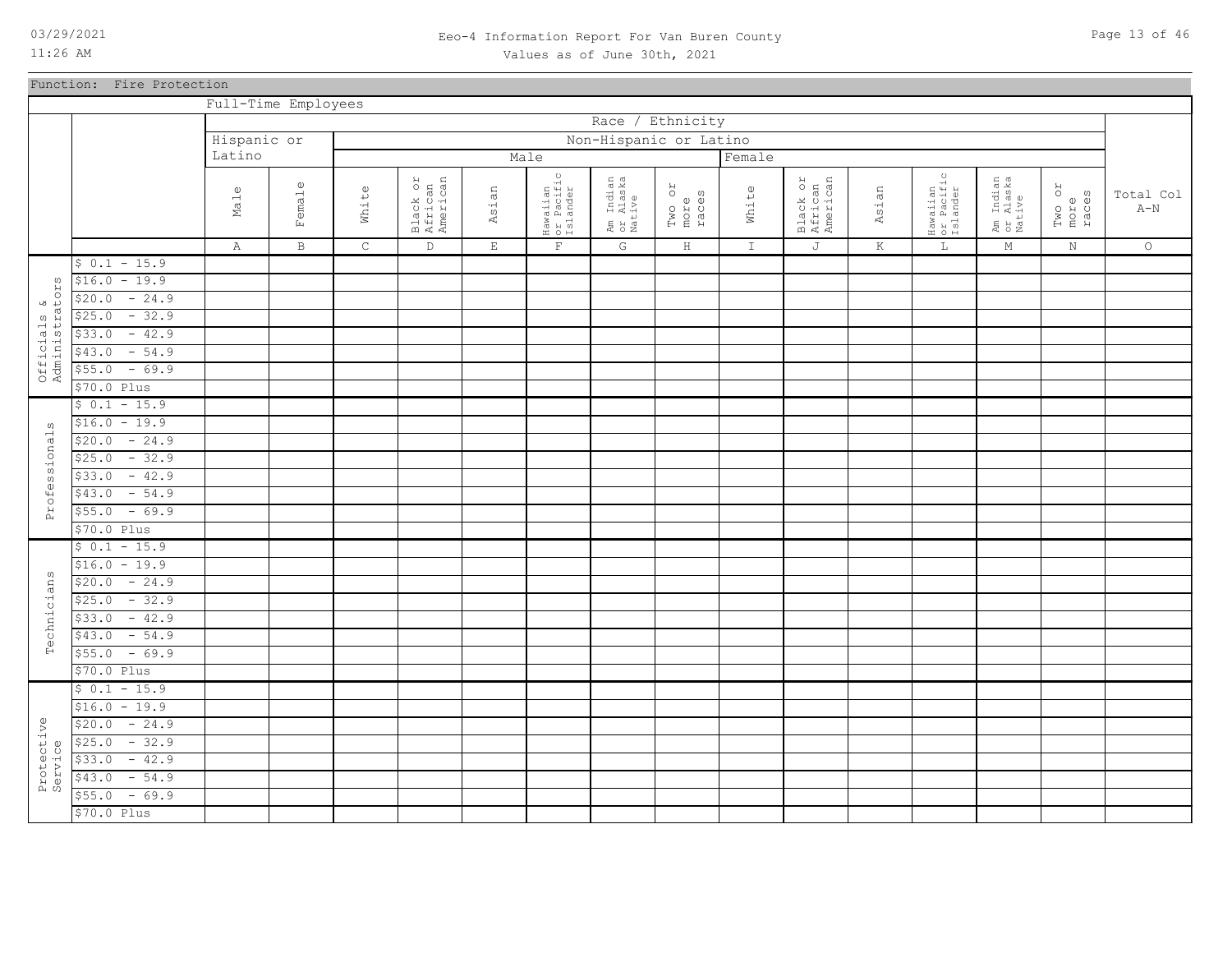### 03/29/2021 Page 14 of 46 Eeo-4 Information Report For Van Buren County Values as of June 30th, 2021

|                           | Function: Fire Protection                                                                                                                                                                                                                                                                                                                                                                                                    |  |  |  |  |  |  |  |  |
|---------------------------|------------------------------------------------------------------------------------------------------------------------------------------------------------------------------------------------------------------------------------------------------------------------------------------------------------------------------------------------------------------------------------------------------------------------------|--|--|--|--|--|--|--|--|
|                           | $$0.1 - 15.9$                                                                                                                                                                                                                                                                                                                                                                                                                |  |  |  |  |  |  |  |  |
| $\Omega$                  | $$16.0 - 19.9$                                                                                                                                                                                                                                                                                                                                                                                                               |  |  |  |  |  |  |  |  |
|                           | $$20.0 - 24.9$                                                                                                                                                                                                                                                                                                                                                                                                               |  |  |  |  |  |  |  |  |
| .<br>ssional:             | $$25.0 - 32.9$                                                                                                                                                                                                                                                                                                                                                                                                               |  |  |  |  |  |  |  |  |
|                           | $$33.0 - 42.9$                                                                                                                                                                                                                                                                                                                                                                                                               |  |  |  |  |  |  |  |  |
| Para-<br>Profe:           | $$43.0 - 54.9$                                                                                                                                                                                                                                                                                                                                                                                                               |  |  |  |  |  |  |  |  |
|                           | $$55.0 - 69.9$                                                                                                                                                                                                                                                                                                                                                                                                               |  |  |  |  |  |  |  |  |
|                           | \$70.0 Plus                                                                                                                                                                                                                                                                                                                                                                                                                  |  |  |  |  |  |  |  |  |
|                           | $$0.1 - 15.9$                                                                                                                                                                                                                                                                                                                                                                                                                |  |  |  |  |  |  |  |  |
|                           | $$16.0 - 19.9$                                                                                                                                                                                                                                                                                                                                                                                                               |  |  |  |  |  |  |  |  |
|                           | $$20.0 - 24.9$                                                                                                                                                                                                                                                                                                                                                                                                               |  |  |  |  |  |  |  |  |
|                           | $$25.0 - 32.9$                                                                                                                                                                                                                                                                                                                                                                                                               |  |  |  |  |  |  |  |  |
| Administrative<br>Support | $$33.0 - 42.9$                                                                                                                                                                                                                                                                                                                                                                                                               |  |  |  |  |  |  |  |  |
|                           | $$43.0 - 54.9$                                                                                                                                                                                                                                                                                                                                                                                                               |  |  |  |  |  |  |  |  |
|                           | $$55.0 - 69.9$                                                                                                                                                                                                                                                                                                                                                                                                               |  |  |  |  |  |  |  |  |
|                           | \$70.0 Plus                                                                                                                                                                                                                                                                                                                                                                                                                  |  |  |  |  |  |  |  |  |
|                           | $$0.1 - 15.9$                                                                                                                                                                                                                                                                                                                                                                                                                |  |  |  |  |  |  |  |  |
| $\overline{+}$            | $$16.0 - 19.9$                                                                                                                                                                                                                                                                                                                                                                                                               |  |  |  |  |  |  |  |  |
| $\vec{a}$                 | $$20.0 - 24.9$                                                                                                                                                                                                                                                                                                                                                                                                               |  |  |  |  |  |  |  |  |
| ά,                        | $$25.0 - 32.9$                                                                                                                                                                                                                                                                                                                                                                                                               |  |  |  |  |  |  |  |  |
| $\mathsf{led}$            | $$33.0 - 42.9$                                                                                                                                                                                                                                                                                                                                                                                                               |  |  |  |  |  |  |  |  |
|                           | $$43.0 - 54.9$                                                                                                                                                                                                                                                                                                                                                                                                               |  |  |  |  |  |  |  |  |
| Sk11                      | $$55.0 - 69.9$                                                                                                                                                                                                                                                                                                                                                                                                               |  |  |  |  |  |  |  |  |
|                           | \$70.0 Plus                                                                                                                                                                                                                                                                                                                                                                                                                  |  |  |  |  |  |  |  |  |
|                           | $$0.1 - 15.9$                                                                                                                                                                                                                                                                                                                                                                                                                |  |  |  |  |  |  |  |  |
|                           | $$16.0 - 19.9$                                                                                                                                                                                                                                                                                                                                                                                                               |  |  |  |  |  |  |  |  |
|                           |                                                                                                                                                                                                                                                                                                                                                                                                                              |  |  |  |  |  |  |  |  |
|                           |                                                                                                                                                                                                                                                                                                                                                                                                                              |  |  |  |  |  |  |  |  |
|                           |                                                                                                                                                                                                                                                                                                                                                                                                                              |  |  |  |  |  |  |  |  |
|                           | $\begin{array}{r} \n\text{u} & \text{u} & \text{u} & \text{u} & \text{u} & \text{u} & \text{u} \\ \text{u} & \text{u} & \text{u} & \text{u} & \text{u} & \text{u} & \text{u} \\ \text{u} & \text{u} & \text{u} & \text{u} & \text{u} & \text{u} & \text{u} \\ \text{u} & \text{u} & \text{u} & \text{u} & \text{u} & \text{u} & \text{u} \\ \text{u} & \text{u} & \text{u} & \text{u} & \text{u} & \text{u} & \text{u} \\ \$ |  |  |  |  |  |  |  |  |
|                           |                                                                                                                                                                                                                                                                                                                                                                                                                              |  |  |  |  |  |  |  |  |
|                           | \$70.0 Plus                                                                                                                                                                                                                                                                                                                                                                                                                  |  |  |  |  |  |  |  |  |
|                           | Full Time Totals:                                                                                                                                                                                                                                                                                                                                                                                                            |  |  |  |  |  |  |  |  |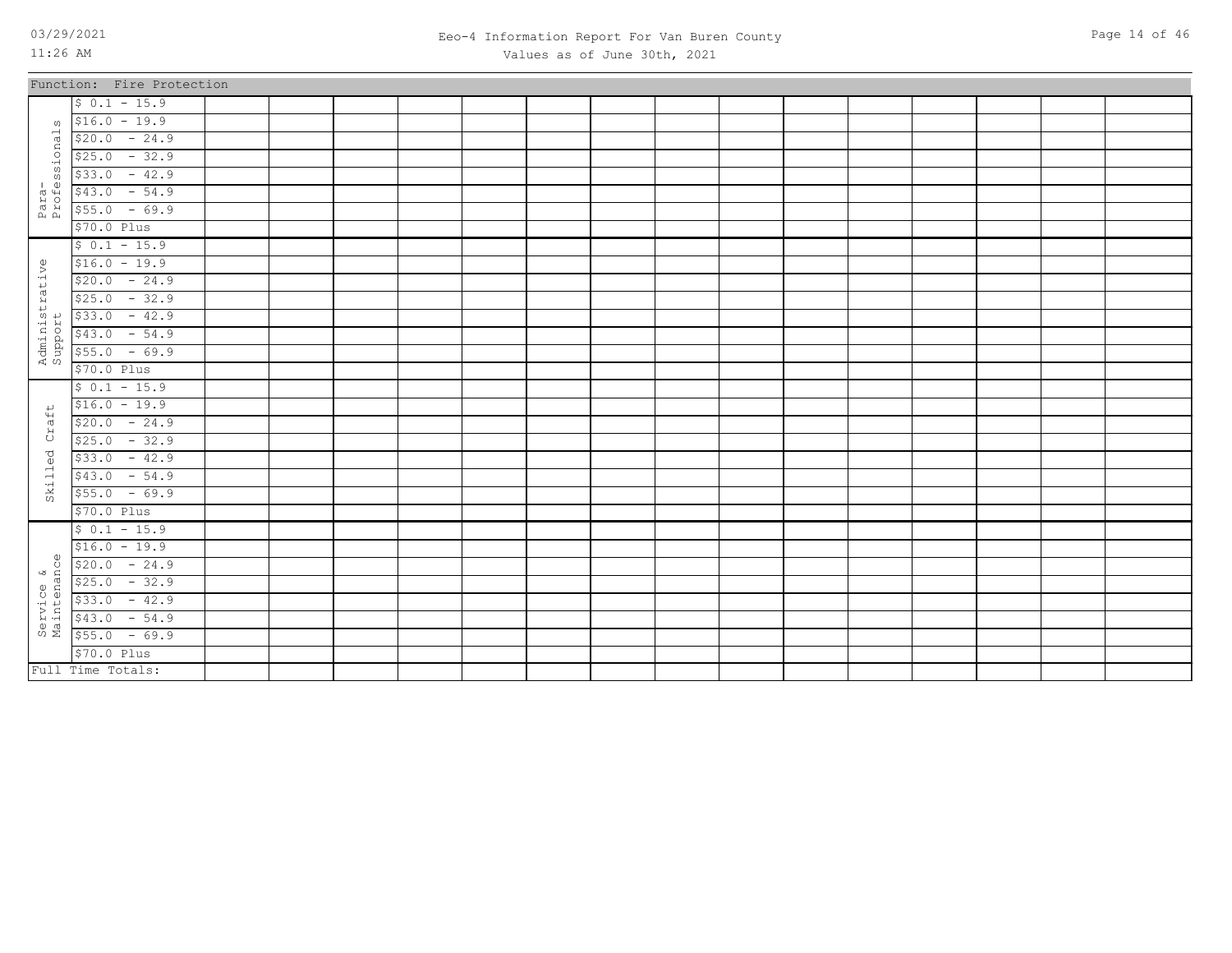### 03/29/2021 Page 15 of 46 Eeo-4 Information Report For Van Buren County Values as of June 30th, 2021

Function: Fire Protection

|                        |                 |                            |                      | Other Than Full-Time Employees  |       |                                    |                                  |                               |                      |                                 |            |                                    |                                  |                               |                    |
|------------------------|-----------------|----------------------------|----------------------|---------------------------------|-------|------------------------------------|----------------------------------|-------------------------------|----------------------|---------------------------------|------------|------------------------------------|----------------------------------|-------------------------------|--------------------|
|                        |                 |                            |                      |                                 |       |                                    |                                  | Race / Ethnicity              |                      |                                 |            |                                    |                                  |                               |                    |
|                        | Hispanic or     |                            |                      |                                 |       |                                    |                                  | Non-Hispanic or Latino        |                      |                                 |            |                                    |                                  |                               |                    |
|                        | Latino          |                            |                      |                                 |       | Male                               |                                  |                               | Female               |                                 |            |                                    |                                  |                               |                    |
|                        | $\omega$<br>Mal | $\mathbb{O}$<br>emal<br>Ŀ. | $\mathbb U$<br>White | Black or<br>African<br>American | Asian | Hawaiian<br>or Pacific<br>Islander | Am Indian<br>or Alaska<br>Native | RO<br>Two on<br>more<br>races | White                | Black or<br>African<br>American | sian<br>K. | Hawaiian<br>or Pacific<br>Islander | Am Indian<br>or Alaska<br>Native | RO<br>Two or<br>more<br>races | Total Col<br>$A-N$ |
|                        | Α               | B                          | $\mathsf{C}$         | D                               | E     | $\mathbf F$                        | G                                | H                             | $\overline{ }$<br>÷. | J                               | K          | L                                  | М                                | $\mathbb N$                   | $\circ$            |
| Officials & Administra |                 |                            |                      |                                 |       |                                    |                                  |                               |                      |                                 |            |                                    |                                  |                               |                    |
| Professionals          |                 |                            |                      |                                 |       |                                    |                                  |                               |                      |                                 |            |                                    |                                  |                               |                    |
| Technicians            |                 |                            |                      |                                 |       |                                    |                                  |                               |                      |                                 |            |                                    |                                  |                               |                    |
| Protective Service     |                 |                            |                      |                                 |       |                                    |                                  |                               |                      |                                 |            |                                    |                                  |                               |                    |
| Para-Professionals     |                 |                            |                      |                                 |       |                                    |                                  |                               |                      |                                 |            |                                    |                                  |                               |                    |
| Administrative Support |                 |                            |                      |                                 |       |                                    |                                  |                               |                      |                                 |            |                                    |                                  |                               |                    |
| Skilled Craft          |                 |                            |                      |                                 |       |                                    |                                  |                               |                      |                                 |            |                                    |                                  |                               |                    |
| Service & Maintenance  |                 |                            |                      |                                 |       |                                    |                                  |                               |                      |                                 |            |                                    |                                  |                               |                    |
| Other Than Full Time 1 |                 |                            |                      |                                 |       |                                    |                                  |                               |                      |                                 |            |                                    |                                  |                               |                    |

|                        | New Hires          |                            |                   |                                 |             |                                    |                                  |                         |               |                                 |            |                                    |                                  |                         |                    |
|------------------------|--------------------|----------------------------|-------------------|---------------------------------|-------------|------------------------------------|----------------------------------|-------------------------|---------------|---------------------------------|------------|------------------------------------|----------------------------------|-------------------------|--------------------|
|                        |                    |                            |                   |                                 |             |                                    |                                  | Race / Ethnicity        |               |                                 |            |                                    |                                  |                         |                    |
|                        | Hispanic or        |                            |                   |                                 |             |                                    |                                  | Non-Hispanic or Latino  |               |                                 |            |                                    |                                  |                         |                    |
|                        | Latino             |                            |                   |                                 |             | Male                               |                                  |                         | Female        |                                 |            |                                    |                                  |                         |                    |
|                        | $\omega$<br>$M$ al | $\mathbb U$<br>ema1<br>Eq. | $\omega$<br>White | Black or<br>African<br>American | an<br>Asi.  | Hawaiian<br>or Pacific<br>Islander | Am Indian<br>or Alaska<br>Native | Two or<br>more<br>races | White         | Black or<br>African<br>American | sian<br>K. | Hawaiian<br>or Pacific<br>Islander | Am Indian<br>or Alaska<br>Native | Two or<br>more<br>races | Total Col<br>$A-N$ |
|                        | Α                  | $\, {\bf B}$               | $\mathsf{C}$      | D                               | $\mathbf E$ | $\mathbf F$                        | G                                | $\rm H$                 | $\mathbbm{I}$ | J                               | K          | <b>L</b>                           | М                                | N                       | $\circ$            |
| Officials & Administra |                    |                            |                   |                                 |             |                                    |                                  |                         |               |                                 |            |                                    |                                  |                         |                    |
| Professionals          |                    |                            |                   |                                 |             |                                    |                                  |                         |               |                                 |            |                                    |                                  |                         |                    |
| Technicians            |                    |                            |                   |                                 |             |                                    |                                  |                         |               |                                 |            |                                    |                                  |                         |                    |
| Protective Service     |                    |                            |                   |                                 |             |                                    |                                  |                         |               |                                 |            |                                    |                                  |                         |                    |
| Para-Professionals     |                    |                            |                   |                                 |             |                                    |                                  |                         |               |                                 |            |                                    |                                  |                         |                    |
| Administrative Support |                    |                            |                   |                                 |             |                                    |                                  |                         |               |                                 |            |                                    |                                  |                         |                    |
| Skilled Craft          |                    |                            |                   |                                 |             |                                    |                                  |                         |               |                                 |            |                                    |                                  |                         |                    |
| Service & Maintenance  |                    |                            |                   |                                 |             |                                    |                                  |                         |               |                                 |            |                                    |                                  |                         |                    |
| New Hire Totals:       |                    |                            |                   |                                 |             |                                    |                                  |                         |               |                                 |            |                                    |                                  |                         |                    |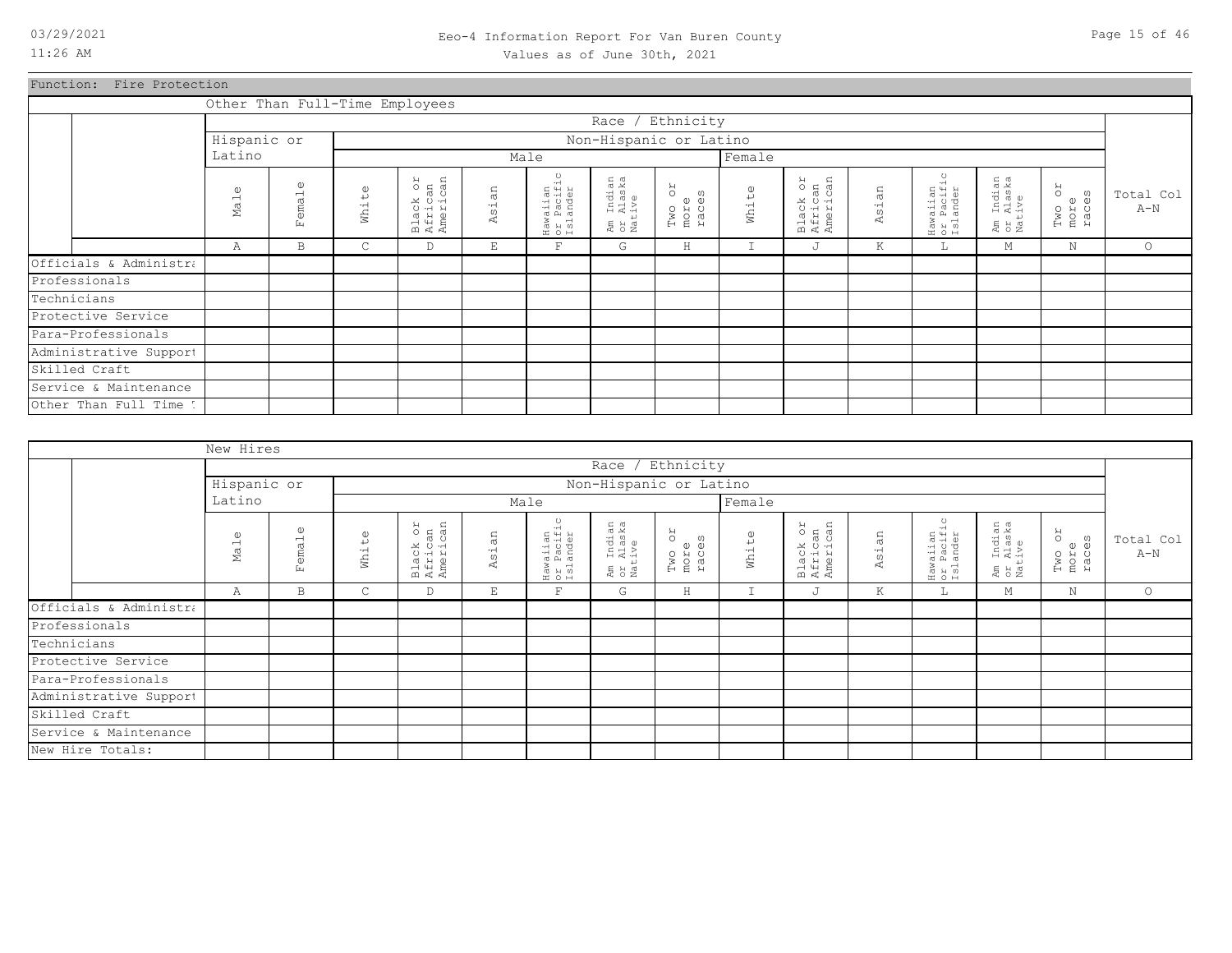### 03/29/2021 Page 16 of 46 Eeo-4 Information Report For Van Buren County Values as of June 30th, 2021

Function: Natural Resources

|                              |                   | Full-Time Employees |              |                |                                 |             |                                    |                                  |                         |              |                                 |         |                                    |                                  |                         |                         |
|------------------------------|-------------------|---------------------|--------------|----------------|---------------------------------|-------------|------------------------------------|----------------------------------|-------------------------|--------------|---------------------------------|---------|------------------------------------|----------------------------------|-------------------------|-------------------------|
|                              |                   |                     |              |                |                                 |             |                                    | Race                             | / Ethnicity             |              |                                 |         |                                    |                                  |                         |                         |
|                              |                   | Hispanic or         |              |                |                                 |             |                                    | Non-Hispanic or Latino           |                         |              |                                 |         |                                    |                                  |                         |                         |
|                              |                   | Latino              |              |                |                                 |             | Male                               |                                  |                         | Female       |                                 |         |                                    |                                  |                         |                         |
|                              |                   |                     |              |                |                                 |             |                                    |                                  |                         |              |                                 |         | $\circ$                            |                                  |                         |                         |
|                              |                   | $\Phi$              | Female       |                | Black or<br>African<br>American |             | Hawaiian<br>or Pacific<br>Islander | Am Indian<br>or Alaska<br>Native | RO                      |              | Black or<br>African<br>American |         | Hawaiian<br>or Pacific<br>Islander | Am Indian<br>or Alaska<br>Native | Two or<br>more<br>races | Total Col               |
|                              |                   | Ma1                 |              | White          |                                 | Asian       |                                    |                                  | Two or<br>more<br>races | White        |                                 | Asian   |                                    |                                  |                         | $\mbox{\AA}-\mbox{\AA}$ |
|                              |                   |                     |              |                |                                 |             |                                    |                                  |                         |              |                                 |         |                                    |                                  |                         |                         |
|                              |                   | $\mathbb{A}$        | $\mathbf{B}$ | $\mathsf{C}$   | $\mathbb{D}$                    | $\mathbf E$ | $\mathbf{F}$                       | G                                | $\, {\rm H}$            | $\mathbb T$  | $\mathbb J$                     | $\rm K$ | $\mathbb L$                        | $\mathop{\rm M}\nolimits$        | $\rm N$                 | $\circ$                 |
|                              | $$0.1 - 15.9$     |                     |              |                |                                 |             |                                    |                                  |                         |              |                                 |         |                                    |                                  |                         |                         |
| $\omega$                     | $$16.0 - 19.9$    |                     |              |                |                                 |             |                                    |                                  |                         |              |                                 |         |                                    |                                  |                         |                         |
|                              | \$20.0<br>$-24.9$ |                     |              |                |                                 |             |                                    |                                  |                         |              |                                 |         |                                    |                                  |                         |                         |
|                              | $-32.9$<br>\$25.0 |                     |              |                |                                 |             |                                    |                                  |                         |              |                                 |         |                                    |                                  |                         |                         |
|                              | $-42.9$<br>\$33.0 |                     |              |                |                                 |             |                                    |                                  |                         |              |                                 |         |                                    |                                  |                         |                         |
|                              | \$43.0<br>$-54.9$ |                     |              |                |                                 |             |                                    |                                  |                         | $\mathbf{1}$ |                                 |         |                                    |                                  |                         | 1                       |
| Officials &<br>Administrator | \$55.0<br>$-69.9$ |                     |              |                |                                 |             |                                    |                                  |                         |              |                                 |         |                                    |                                  |                         |                         |
|                              | \$70.0 Plus       |                     |              | $\overline{1}$ |                                 |             |                                    |                                  |                         |              |                                 |         |                                    |                                  |                         | $\mathbf{1}$            |
|                              | $$0.1 - 15.9$     |                     |              |                |                                 |             |                                    |                                  |                         |              |                                 |         |                                    |                                  |                         |                         |
| ω                            | $$16.0 - 19.9$    |                     |              |                |                                 |             |                                    |                                  |                         |              |                                 |         |                                    |                                  |                         |                         |
| Professional                 | $$20.0 - 24.9$    |                     |              |                |                                 |             |                                    |                                  |                         |              |                                 |         |                                    |                                  |                         |                         |
|                              | $-32.9$<br>\$25.0 |                     |              |                |                                 |             |                                    |                                  |                         |              |                                 |         |                                    |                                  |                         |                         |
|                              | $-42.9$<br>\$33.0 |                     |              |                |                                 |             |                                    |                                  |                         |              |                                 |         |                                    |                                  |                         |                         |
|                              | $$43.0 - 54.9$    |                     |              |                |                                 |             |                                    |                                  |                         |              |                                 |         |                                    |                                  |                         |                         |
|                              | $-69.9$<br>\$55.0 |                     |              |                |                                 |             |                                    |                                  |                         |              |                                 |         |                                    |                                  |                         |                         |
|                              | \$70.0 Plus       |                     |              |                |                                 |             |                                    |                                  |                         |              |                                 |         |                                    |                                  |                         |                         |
|                              | $$0.1 - 15.9$     |                     |              |                |                                 |             |                                    |                                  |                         |              |                                 |         |                                    |                                  |                         |                         |
|                              | $$16.0 - 19.9$    |                     |              |                |                                 |             |                                    |                                  |                         |              |                                 |         |                                    |                                  |                         |                         |
| Technicians                  | $-24.9$<br>\$20.0 |                     |              |                |                                 |             |                                    |                                  |                         |              |                                 |         |                                    |                                  |                         |                         |
|                              | $$25.0 - 32.9$    |                     |              |                |                                 |             |                                    |                                  |                         |              |                                 |         |                                    |                                  |                         |                         |
|                              | $-42.9$<br>\$33.0 |                     |              |                |                                 |             |                                    |                                  |                         |              |                                 |         |                                    |                                  |                         |                         |
|                              | $-54.9$<br>\$43.0 |                     |              | $\mathbf{1}$   |                                 |             |                                    |                                  |                         |              |                                 |         |                                    |                                  |                         | $\mathbf{1}$            |
|                              | $$55.0 - 69.9$    |                     |              |                |                                 |             |                                    |                                  |                         |              |                                 |         |                                    |                                  |                         |                         |
|                              | \$70.0 Plus       |                     |              | 1              |                                 |             |                                    |                                  |                         |              |                                 |         |                                    |                                  |                         | $\mathbf{1}$            |
|                              | $$0.1 - 15.9$     |                     |              |                |                                 |             |                                    |                                  |                         |              |                                 |         |                                    |                                  |                         |                         |
|                              | $$16.0 - 19.9$    |                     |              |                |                                 |             |                                    |                                  |                         |              |                                 |         |                                    |                                  |                         |                         |
|                              | $-24.9$<br>\$20.0 |                     |              |                |                                 |             |                                    |                                  |                         |              |                                 |         |                                    |                                  |                         |                         |
| Protective<br>Service        | $-32.9$<br>\$25.0 |                     |              |                |                                 |             |                                    |                                  |                         |              |                                 |         |                                    |                                  |                         |                         |
|                              | \$33.0<br>$-42.9$ |                     |              |                |                                 |             |                                    |                                  |                         |              |                                 |         |                                    |                                  |                         |                         |
|                              | \$43.0<br>$-54.9$ |                     |              |                |                                 |             |                                    |                                  |                         |              |                                 |         |                                    |                                  |                         |                         |
|                              | $-69.9$<br>\$55.0 |                     |              |                |                                 |             |                                    |                                  |                         |              |                                 |         |                                    |                                  |                         |                         |
|                              | \$70.0 Plus       |                     |              |                |                                 |             |                                    |                                  |                         |              |                                 |         |                                    |                                  |                         |                         |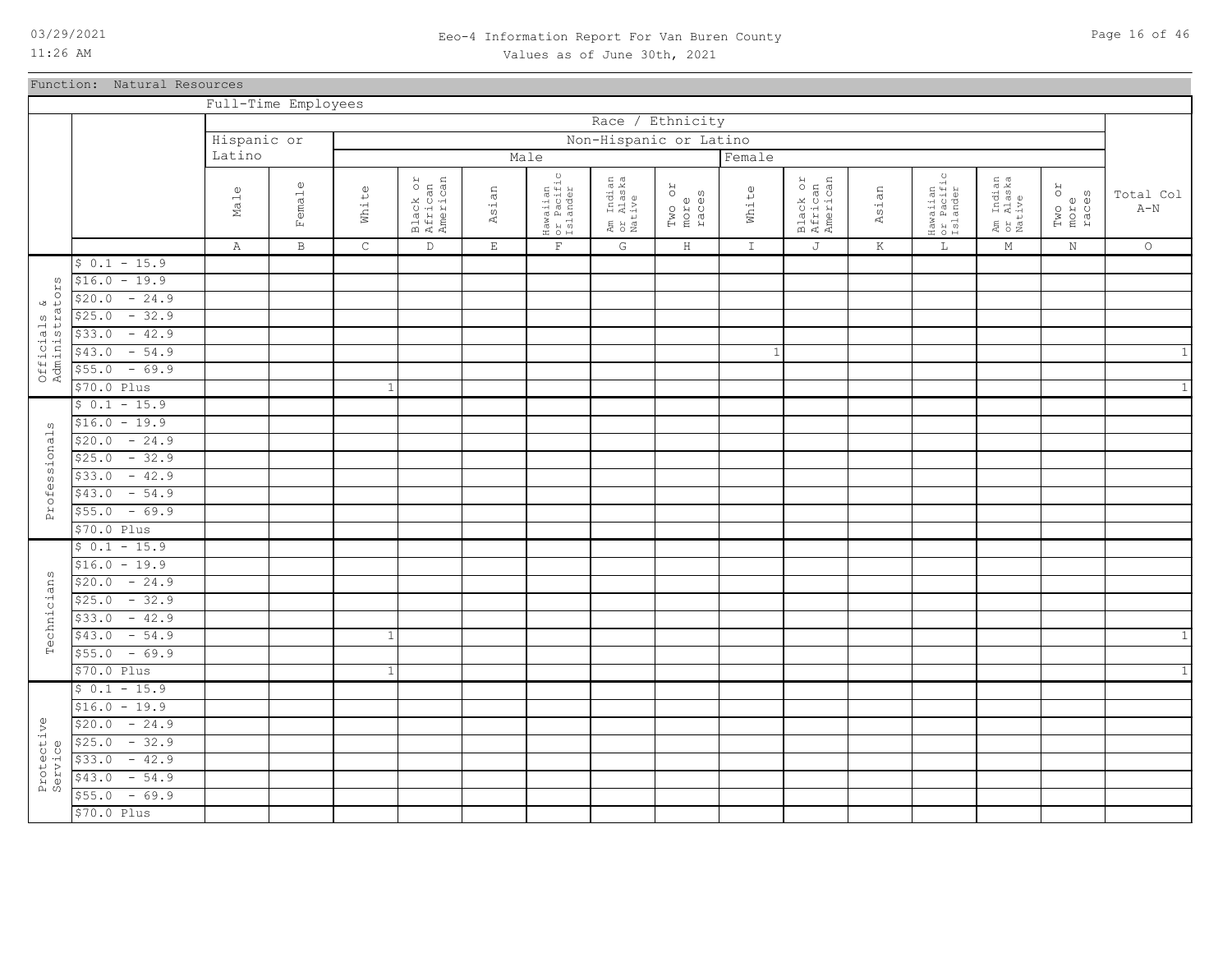Skilled Craft

Skilled

Service &<br>Maintenance Maintenance \$70.0 Plus  $$55.0$  - 69.9  $$43.0$  - 54.9  $$33.0 - 42.9$  $$25.0$  - 32.9  $$20.0 - 24.9$  $$16.0 - 19.9$  $$ 0.1 - 15.9$ 

\$70.0 Plus  $$55.0$  - 69.9  $$43.0$  - 54.9  $$33.0 - 42.9$  $$25.0$  - 32.9  $$20.0 - 24.9$  $$16.0 - 19.9$  $$ 0.1 - 15.9$ 

3

Full Time Totals:

# 03/29/2021 Page 17 of 46 Eeo-4 Information Report For Van Buren County

| 11:26 AM                  |                             |  |  | Values as of June 30th, 2021 |  |  |  |  |  |
|---------------------------|-----------------------------|--|--|------------------------------|--|--|--|--|--|
|                           | Function: Natural Resources |  |  |                              |  |  |  |  |  |
|                           | $$0.1 - 15.9$               |  |  |                              |  |  |  |  |  |
| $\omega$                  | $$16.0 - 19.9$              |  |  |                              |  |  |  |  |  |
|                           | $$20.0 - 24.9$              |  |  |                              |  |  |  |  |  |
| Para-<br>Professionals    | $$25.0 - 32.9$              |  |  |                              |  |  |  |  |  |
|                           | $$33.0 - 42.9$              |  |  |                              |  |  |  |  |  |
|                           | $$43.0 - 54.9$              |  |  |                              |  |  |  |  |  |
|                           | $$55.0 - 69.9$              |  |  |                              |  |  |  |  |  |
|                           | \$70.0 Plus                 |  |  |                              |  |  |  |  |  |
|                           | $$0.1 - 15.9$               |  |  |                              |  |  |  |  |  |
| Administrative<br>Support | $$16.0 - 19.9$              |  |  |                              |  |  |  |  |  |
|                           | $$20.0 - 24.9$              |  |  |                              |  |  |  |  |  |
|                           | $$25.0 - 32.9$              |  |  |                              |  |  |  |  |  |
|                           | $$33.0 - 42.9$              |  |  |                              |  |  |  |  |  |
|                           | $$43.0 - 54.9$              |  |  |                              |  |  |  |  |  |
|                           | $$55.0 - 69.9$              |  |  |                              |  |  |  |  |  |
|                           | $$70.0$ Plus                |  |  |                              |  |  |  |  |  |
|                           | $$0.1 - 15.9$               |  |  |                              |  |  |  |  |  |
|                           | $$16.0 - 19.9$              |  |  |                              |  |  |  |  |  |
| Craft                     | $$20.0 - 24.9$              |  |  |                              |  |  |  |  |  |
|                           | $$25.0 - 32.9$              |  |  |                              |  |  |  |  |  |
| $\vec{C}$                 | $$33.0 - 42.9$              |  |  |                              |  |  |  |  |  |

1

 $\Lambda$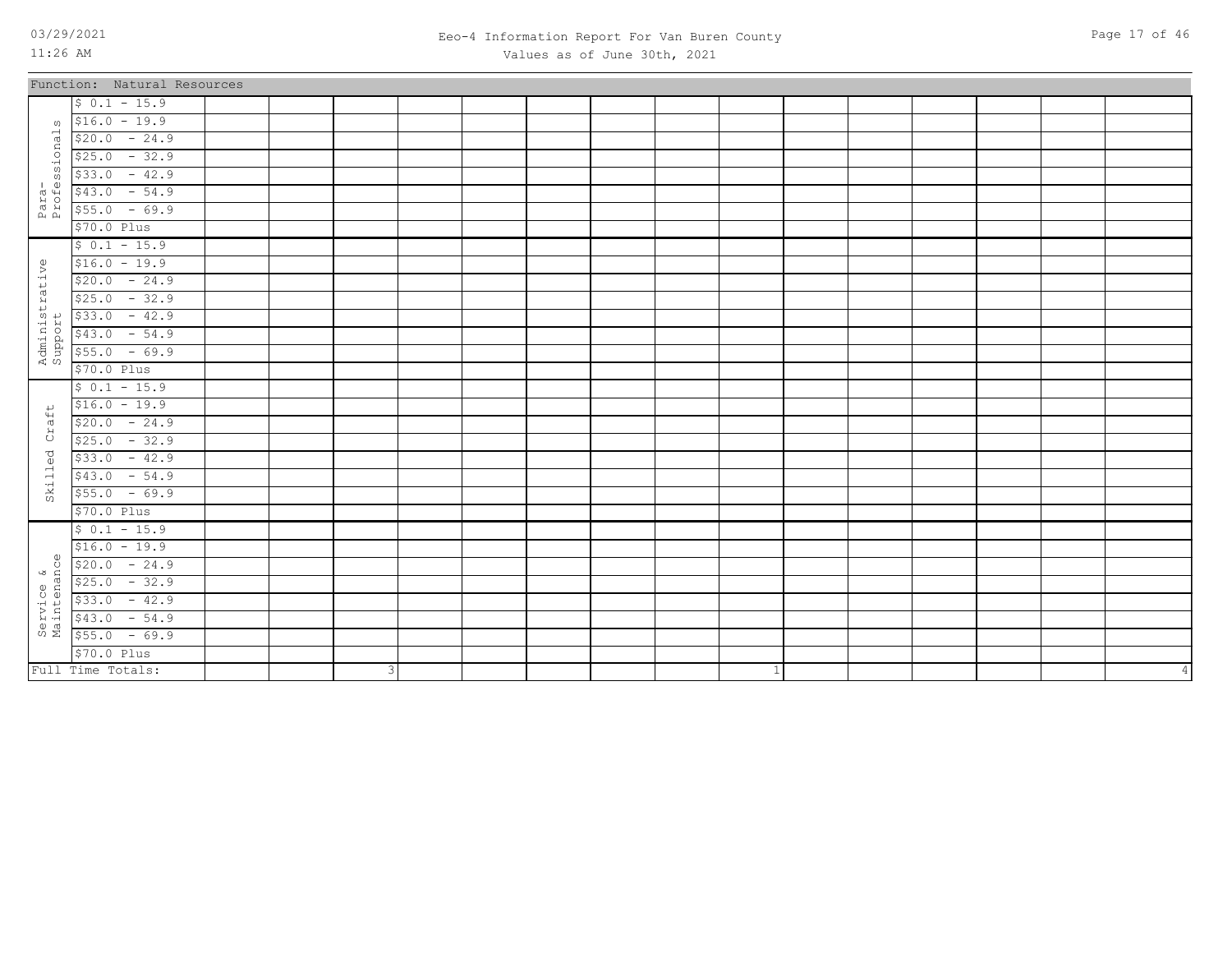### 03/29/2021 Page 18 of 46 Eeo-4 Information Report For Van Buren County Values as of June 30th, 2021

Function: Natural Resources

|                        |                             | Other Than Full-Time Employees |                       |                                 |                          |                                    |                                  |                               |               |                                 |                  |                                    |                                  |                               |                    |
|------------------------|-----------------------------|--------------------------------|-----------------------|---------------------------------|--------------------------|------------------------------------|----------------------------------|-------------------------------|---------------|---------------------------------|------------------|------------------------------------|----------------------------------|-------------------------------|--------------------|
|                        |                             |                                |                       |                                 |                          |                                    | Race / Ethnicity                 |                               |               |                                 |                  |                                    |                                  |                               |                    |
|                        | Hispanic or                 |                                |                       |                                 |                          |                                    | Non-Hispanic or Latino           |                               |               |                                 |                  |                                    |                                  |                               |                    |
|                        | Latino                      |                                |                       |                                 |                          | Male                               |                                  |                               | Female        |                                 |                  |                                    |                                  |                               |                    |
|                        | $\omega$<br>Ma <sub>1</sub> | $\omega$<br>emal<br>E.         | $\mathbb{O}$<br>White | Black or<br>African<br>American | an<br>$\vec{a}$<br>4     | Hawaiian<br>or Pacific<br>Islander | Am Indian<br>or Alaska<br>Native | RO<br>Two or<br>more<br>races | White         | Black or<br>African<br>American | sian<br><b>R</b> | Hawaiian<br>or Pacific<br>Islander | Am Indian<br>or Alaska<br>Native | RO<br>Two or<br>more<br>races | Total Col<br>$A-N$ |
|                        | Α                           | B                              | С                     | D                               | $\mathop{}\mathopen{} E$ | $\overline{\mathrm{F}}$            | G                                | $\rm H$                       | $\mathbbm{I}$ | J                               | K                | L                                  | М                                | $\mathbb N$                   | $\circ$            |
| Officials & Administra |                             |                                |                       |                                 |                          |                                    |                                  |                               |               |                                 |                  |                                    |                                  |                               |                    |
| Professionals          |                             |                                |                       |                                 |                          |                                    |                                  |                               |               |                                 |                  |                                    |                                  |                               |                    |
| Technicians            |                             |                                |                       |                                 |                          |                                    |                                  |                               |               |                                 |                  |                                    |                                  |                               |                    |
| Protective Service     |                             |                                |                       |                                 |                          |                                    |                                  |                               |               |                                 |                  |                                    |                                  |                               |                    |
| Para-Professionals     |                             |                                |                       |                                 |                          |                                    |                                  |                               |               |                                 |                  |                                    |                                  |                               |                    |
| Administrative Support |                             |                                |                       |                                 |                          |                                    |                                  |                               |               |                                 |                  |                                    |                                  |                               |                    |
| Skilled Craft          |                             |                                |                       |                                 |                          |                                    |                                  |                               |               |                                 |                  |                                    |                                  |                               |                    |
| Service & Maintenance  |                             |                                |                       |                                 |                          |                                    |                                  |                               |               |                                 |                  |                                    |                                  |                               |                    |
| Other Than Full Time 1 |                             |                                |                       |                                 |                          |                                    |                                  |                               |               |                                 |                  |                                    |                                  |                               |                    |

|             |                        | New Hires                   |                                                   |                       |                                 |            |                                    |                                  |                         |             |                                 |       |                                    |                                  |                               |                    |
|-------------|------------------------|-----------------------------|---------------------------------------------------|-----------------------|---------------------------------|------------|------------------------------------|----------------------------------|-------------------------|-------------|---------------------------------|-------|------------------------------------|----------------------------------|-------------------------------|--------------------|
|             |                        |                             |                                                   |                       |                                 |            |                                    |                                  | Race / Ethnicity        |             |                                 |       |                                    |                                  |                               |                    |
|             |                        | Hispanic or                 |                                                   |                       |                                 |            |                                    |                                  | Non-Hispanic or Latino  |             |                                 |       |                                    |                                  |                               |                    |
|             |                        | Latino                      |                                                   |                       |                                 |            | Male                               |                                  |                         | Female      |                                 |       |                                    |                                  |                               |                    |
|             |                        | $\omega$<br>Ma <sub>1</sub> | $\omega$<br>$\overline{\phantom{0}}$<br>ema<br>Ŀц | $\mathbb{O}$<br>White | Black or<br>African<br>American | άn<br>Asi. | Hawaiian<br>or Pacific<br>Islander | Am Indian<br>or Alaska<br>Native | Two or<br>more<br>races | White       | Black or<br>African<br>American | Asian | Hawaiian<br>or Pacific<br>Islander | Am Indian<br>or Alaska<br>Native | RO<br>Two o:<br>more<br>races | Total Col<br>$A-N$ |
|             |                        | Α                           | B                                                 | $\mathsf{C}$          | D                               | E          | $\overline{\mathrm{F}}$            | G                                | H                       | $\mathbf I$ | J                               | K     | Щ.                                 | М                                | $\mathbf N$                   | $\circ$            |
|             | Officials & Administra |                             |                                                   |                       |                                 |            |                                    |                                  |                         |             |                                 |       |                                    |                                  |                               |                    |
|             | Professionals          |                             |                                                   |                       |                                 |            |                                    |                                  |                         |             |                                 |       |                                    |                                  |                               |                    |
| Technicians |                        |                             |                                                   |                       |                                 |            |                                    |                                  |                         |             |                                 |       |                                    |                                  |                               |                    |
|             | Protective Service     |                             |                                                   |                       |                                 |            |                                    |                                  |                         |             |                                 |       |                                    |                                  |                               |                    |
|             | Para-Professionals     |                             |                                                   |                       |                                 |            |                                    |                                  |                         |             |                                 |       |                                    |                                  |                               |                    |
|             | Administrative Support |                             |                                                   |                       |                                 |            |                                    |                                  |                         |             |                                 |       |                                    |                                  |                               |                    |
|             | Skilled Craft          |                             |                                                   |                       |                                 |            |                                    |                                  |                         |             |                                 |       |                                    |                                  |                               |                    |
|             | Service & Maintenance  |                             |                                                   |                       |                                 |            |                                    |                                  |                         |             |                                 |       |                                    |                                  |                               |                    |
|             | New Hire Totals:       |                             |                                                   |                       |                                 |            |                                    |                                  |                         |             |                                 |       |                                    |                                  |                               |                    |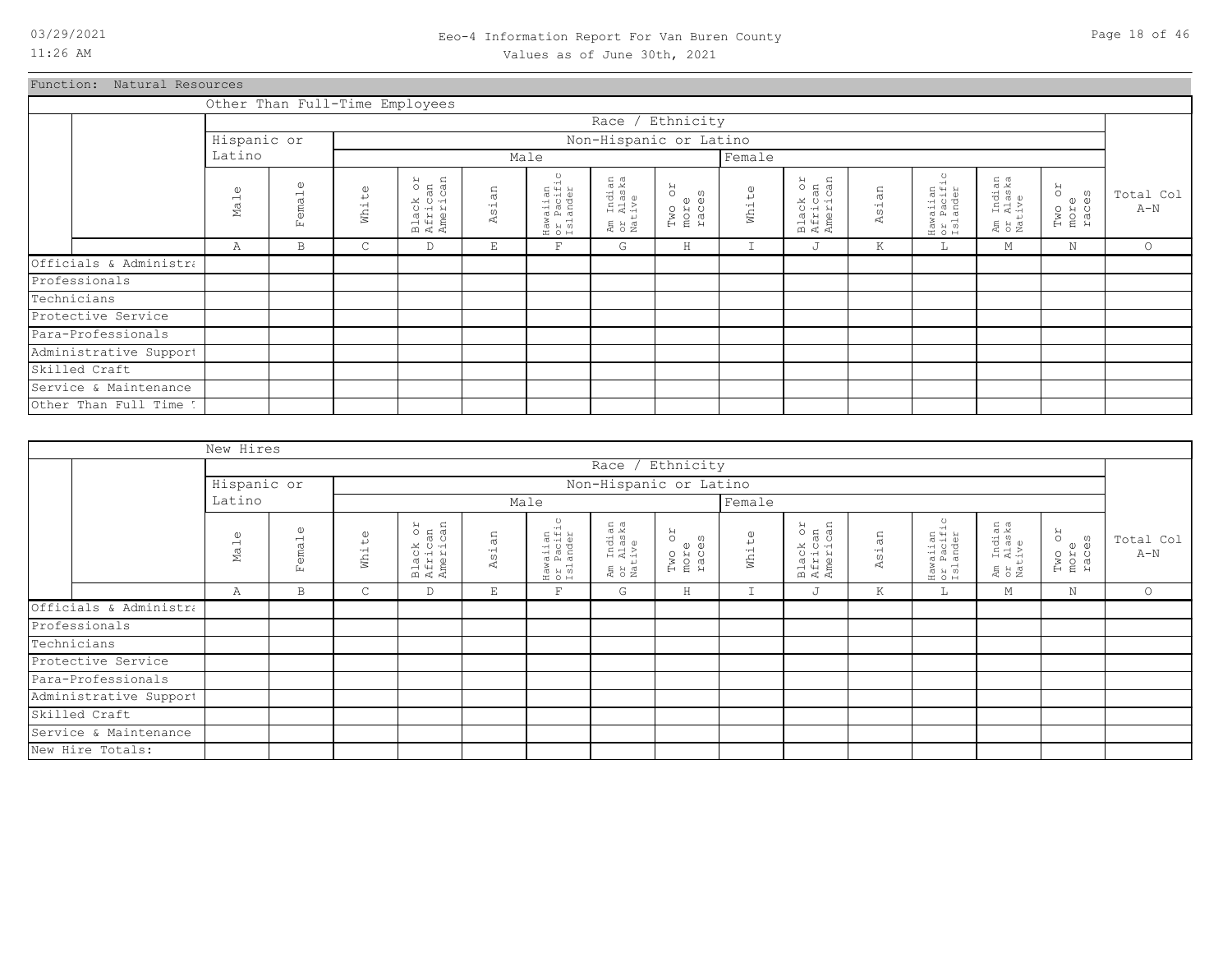### 03/29/2021 Page 19 of 46 Eeo-4 Information Report For Van Buren County Values as of June 30th, 2021

### Function: Hospitals and Sanitoriums

|                               |                   |                 | Full-Time Employees |             |                                 |             |                                    |                                  |                         |               |                                 |         |                                    |                                  |                         |                         |
|-------------------------------|-------------------|-----------------|---------------------|-------------|---------------------------------|-------------|------------------------------------|----------------------------------|-------------------------|---------------|---------------------------------|---------|------------------------------------|----------------------------------|-------------------------|-------------------------|
|                               |                   |                 |                     |             |                                 |             |                                    | Race                             | / Ethnicity             |               |                                 |         |                                    |                                  |                         |                         |
|                               |                   | Hispanic or     |                     |             |                                 |             |                                    | Non-Hispanic or Latino           |                         |               |                                 |         |                                    |                                  |                         |                         |
|                               |                   | Latino          |                     |             |                                 |             | Male                               |                                  |                         | Female        |                                 |         |                                    |                                  |                         |                         |
|                               |                   |                 |                     |             |                                 |             |                                    |                                  |                         |               |                                 |         |                                    |                                  |                         |                         |
|                               |                   | $\omega$        | emale               |             | Black or<br>African<br>American |             | Hawaiian<br>or Pacific<br>Islander | Am Indian<br>or Alaska<br>Native |                         |               | Black or<br>African<br>American |         | Hawaiian<br>or Pacific<br>Islander | Am Indian<br>or Alaska<br>Native | Two or<br>more<br>races | Total Col               |
|                               |                   | Ma <sub>1</sub> |                     | White       |                                 | Asian       |                                    |                                  | Two or<br>more<br>races | White         |                                 | Asian   |                                    |                                  |                         | $\mbox{\AA}-\mbox{\AA}$ |
|                               |                   |                 | Ŀц                  |             |                                 |             |                                    |                                  |                         |               |                                 |         |                                    |                                  |                         |                         |
|                               |                   | Α               | $\, {\bf B}$        | $\mathsf C$ | $\mathbb D$                     | $\mathbf E$ | $\mathbf{F}$                       | ${\mathbb G}$                    | $\rm H$                 | $\mathbbm{I}$ | J                               | $\rm K$ | $\mathbb L$                        | $M_{\odot}$                      | $\rm N$                 | $\circ$                 |
|                               | $$0.1 - 15.9$     |                 |                     |             |                                 |             |                                    |                                  |                         |               |                                 |         |                                    |                                  |                         |                         |
|                               | $$16.0 - 19.9$    |                 |                     |             |                                 |             |                                    |                                  |                         |               |                                 |         |                                    |                                  |                         |                         |
|                               | $-24.9$<br>\$20.0 |                 |                     |             |                                 |             |                                    |                                  |                         |               |                                 |         |                                    |                                  |                         |                         |
|                               | $-32.9$<br>\$25.0 |                 |                     |             |                                 |             |                                    |                                  |                         |               |                                 |         |                                    |                                  |                         |                         |
|                               | $-42.9$<br>\$33.0 |                 |                     |             |                                 |             |                                    |                                  |                         |               |                                 |         |                                    |                                  |                         |                         |
|                               | \$43.0<br>$-54.9$ |                 |                     |             |                                 |             |                                    |                                  |                         |               |                                 |         |                                    |                                  |                         |                         |
| Officials &<br>Administrators | $-69.9$<br>\$55.0 |                 |                     |             |                                 |             |                                    |                                  |                         |               |                                 |         |                                    |                                  |                         |                         |
|                               | \$70.0 Plus       |                 |                     |             |                                 |             |                                    |                                  |                         |               |                                 |         |                                    |                                  |                         |                         |
|                               | $$0.1 - 15.9$     |                 |                     |             |                                 |             |                                    |                                  |                         |               |                                 |         |                                    |                                  |                         |                         |
| w                             | $$16.0 - 19.9$    |                 |                     |             |                                 |             |                                    |                                  |                         |               |                                 |         |                                    |                                  |                         |                         |
|                               | $-24.9$<br>\$20.0 |                 |                     |             |                                 |             |                                    |                                  |                         |               |                                 |         |                                    |                                  |                         |                         |
|                               | $-32.9$<br>\$25.0 |                 |                     |             |                                 |             |                                    |                                  |                         |               |                                 |         |                                    |                                  |                         |                         |
| Professional                  | $-42.9$<br>\$33.0 |                 |                     |             |                                 |             |                                    |                                  |                         |               |                                 |         |                                    |                                  |                         |                         |
|                               | $-54.9$<br>\$43.0 |                 |                     |             |                                 |             |                                    |                                  |                         |               |                                 |         |                                    |                                  |                         |                         |
|                               | $-69.9$<br>\$55.0 |                 |                     |             |                                 |             |                                    |                                  |                         |               |                                 |         |                                    |                                  |                         |                         |
|                               | \$70.0 Plus       |                 |                     |             |                                 |             |                                    |                                  |                         |               |                                 |         |                                    |                                  |                         |                         |
|                               | $$0.1 - 15.9$     |                 |                     |             |                                 |             |                                    |                                  |                         |               |                                 |         |                                    |                                  |                         |                         |
|                               | $$16.0 - 19.9$    |                 |                     |             |                                 |             |                                    |                                  |                         |               |                                 |         |                                    |                                  |                         |                         |
|                               | $-24.9$<br>\$20.0 |                 |                     |             |                                 |             |                                    |                                  |                         |               |                                 |         |                                    |                                  |                         |                         |
|                               | $-32.9$<br>\$25.0 |                 |                     |             |                                 |             |                                    |                                  |                         |               |                                 |         |                                    |                                  |                         |                         |
| Technicians                   | $-42.9$<br>\$33.0 |                 |                     |             |                                 |             |                                    |                                  |                         |               |                                 |         |                                    |                                  |                         |                         |
|                               | $-54.9$<br>\$43.0 |                 |                     |             |                                 |             |                                    |                                  |                         |               |                                 |         |                                    |                                  |                         |                         |
|                               | $-69.9$<br>\$55.0 |                 |                     |             |                                 |             |                                    |                                  |                         |               |                                 |         |                                    |                                  |                         |                         |
|                               | \$70.0 Plus       |                 |                     |             |                                 |             |                                    |                                  |                         |               |                                 |         |                                    |                                  |                         |                         |
|                               | $$0.1 - 15.9$     |                 |                     |             |                                 |             |                                    |                                  |                         |               |                                 |         |                                    |                                  |                         |                         |
|                               | $$16.0 - 19.9$    |                 |                     |             |                                 |             |                                    |                                  |                         |               |                                 |         |                                    |                                  |                         |                         |
|                               | $-24.9$<br>\$20.0 |                 |                     |             |                                 |             |                                    |                                  |                         |               |                                 |         |                                    |                                  |                         |                         |
|                               | $-32.9$<br>\$25.0 |                 |                     |             |                                 |             |                                    |                                  |                         |               |                                 |         |                                    |                                  |                         |                         |
| Protective<br>Service         | $-42.9$<br>\$33.0 |                 |                     |             |                                 |             |                                    |                                  |                         |               |                                 |         |                                    |                                  |                         |                         |
|                               | $-54.9$<br>\$43.0 |                 |                     |             |                                 |             |                                    |                                  |                         |               |                                 |         |                                    |                                  |                         |                         |
|                               | $-69.9$<br>\$55.0 |                 |                     |             |                                 |             |                                    |                                  |                         |               |                                 |         |                                    |                                  |                         |                         |
|                               | \$70.0 Plus       |                 |                     |             |                                 |             |                                    |                                  |                         |               |                                 |         |                                    |                                  |                         |                         |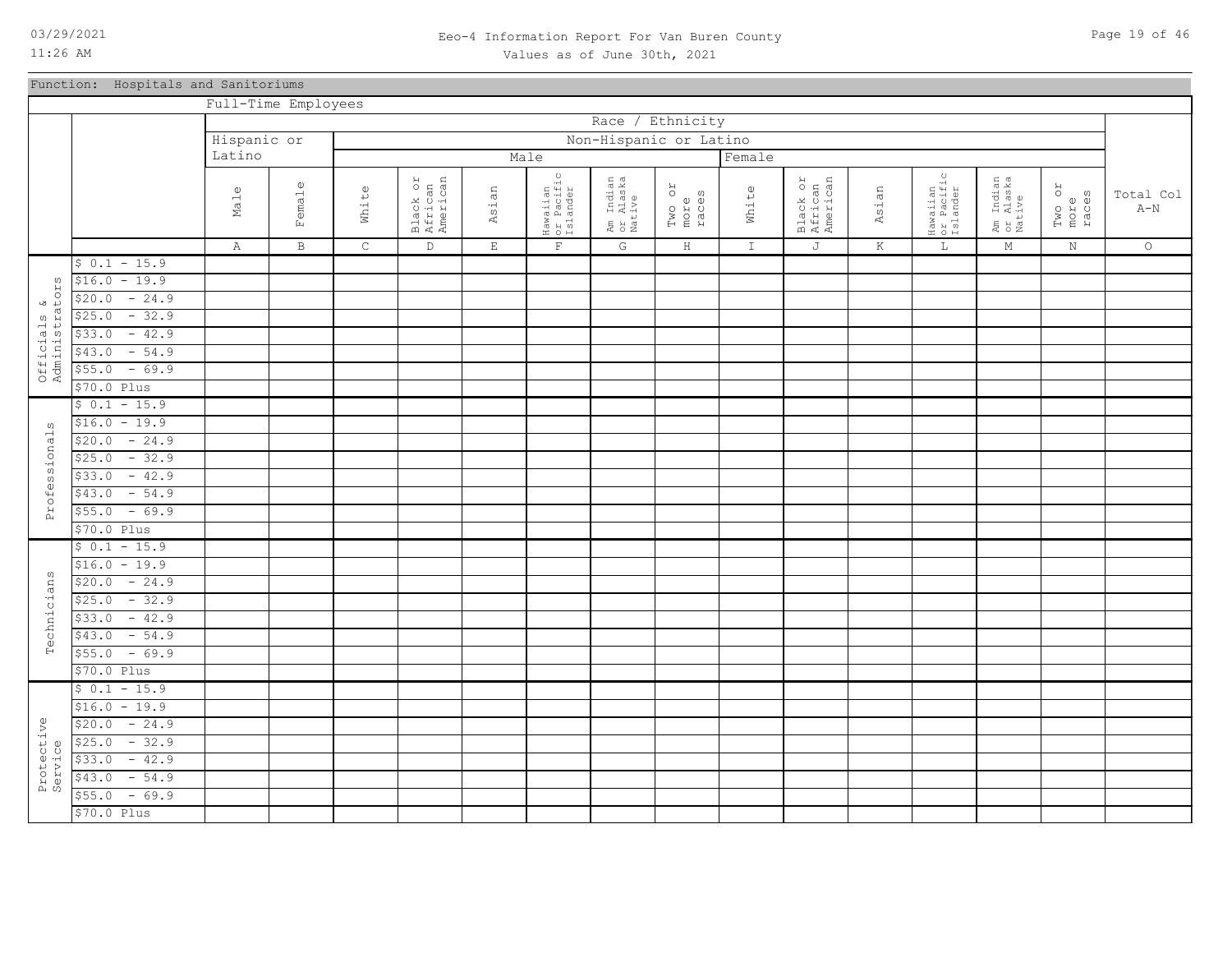### 03/29/2021 Page 20 of 46 Eeo-4 Information Report For Van Buren County Values as of June 30th, 2021

|                           | Function: Hospitals and Sanitoriums |  |  |  |  |  |  |  |  |
|---------------------------|-------------------------------------|--|--|--|--|--|--|--|--|
|                           | $$0.1 - 15.9$                       |  |  |  |  |  |  |  |  |
| $\Omega$                  | $$16.0 - 19.9$                      |  |  |  |  |  |  |  |  |
|                           | $$20.0 - 24.9$                      |  |  |  |  |  |  |  |  |
|                           | $$25.0 - 32.9$                      |  |  |  |  |  |  |  |  |
| ssional                   | $$33.0 - 42.9$                      |  |  |  |  |  |  |  |  |
|                           | $$43.0 - 54.9$                      |  |  |  |  |  |  |  |  |
| Para-<br>Profes           | $$55.0 - 69.9$                      |  |  |  |  |  |  |  |  |
|                           | $$70.0$ Plus                        |  |  |  |  |  |  |  |  |
|                           | $$0.1 - 15.9$                       |  |  |  |  |  |  |  |  |
| Administrative<br>Support | $$16.0 - 19.9$                      |  |  |  |  |  |  |  |  |
|                           | $$20.0 - 24.9$                      |  |  |  |  |  |  |  |  |
|                           | $$25.0 - 32.9$                      |  |  |  |  |  |  |  |  |
|                           | $$33.0 - 42.9$                      |  |  |  |  |  |  |  |  |
|                           | $$43.0 - 54.9$                      |  |  |  |  |  |  |  |  |
|                           | $$55.0 - 69.9$                      |  |  |  |  |  |  |  |  |
|                           | \$70.0 Plus                         |  |  |  |  |  |  |  |  |
|                           | $$0.1 - 15.9$                       |  |  |  |  |  |  |  |  |
|                           | $$16.0 - 19.9$                      |  |  |  |  |  |  |  |  |
| Craft                     | $$20.0 - 24.9$                      |  |  |  |  |  |  |  |  |
|                           | $$25.0 - 32.9$                      |  |  |  |  |  |  |  |  |
| Skilled                   | $$33.0 - 42.9$                      |  |  |  |  |  |  |  |  |
|                           | $$43.0 - 54.9$                      |  |  |  |  |  |  |  |  |
|                           | $$55.0 - 69.9$                      |  |  |  |  |  |  |  |  |
|                           | \$70.0 Plus                         |  |  |  |  |  |  |  |  |
|                           | $$0.1 - 15.9$                       |  |  |  |  |  |  |  |  |
| $\omega$                  | $$16.0 - 19.9$                      |  |  |  |  |  |  |  |  |
| $\tilde{Q}$               | $$20.0 - 24.9$                      |  |  |  |  |  |  |  |  |
|                           | $$25.0 - 32.9$                      |  |  |  |  |  |  |  |  |
|                           | $$33.0 - 42.9$                      |  |  |  |  |  |  |  |  |
| Service &<br>Maintenano   | $$43.0 - 54.9$                      |  |  |  |  |  |  |  |  |
|                           | $$55.0 - 69.9$                      |  |  |  |  |  |  |  |  |
|                           | $$70.0$ $Plus$                      |  |  |  |  |  |  |  |  |
|                           | Full Time Totals:                   |  |  |  |  |  |  |  |  |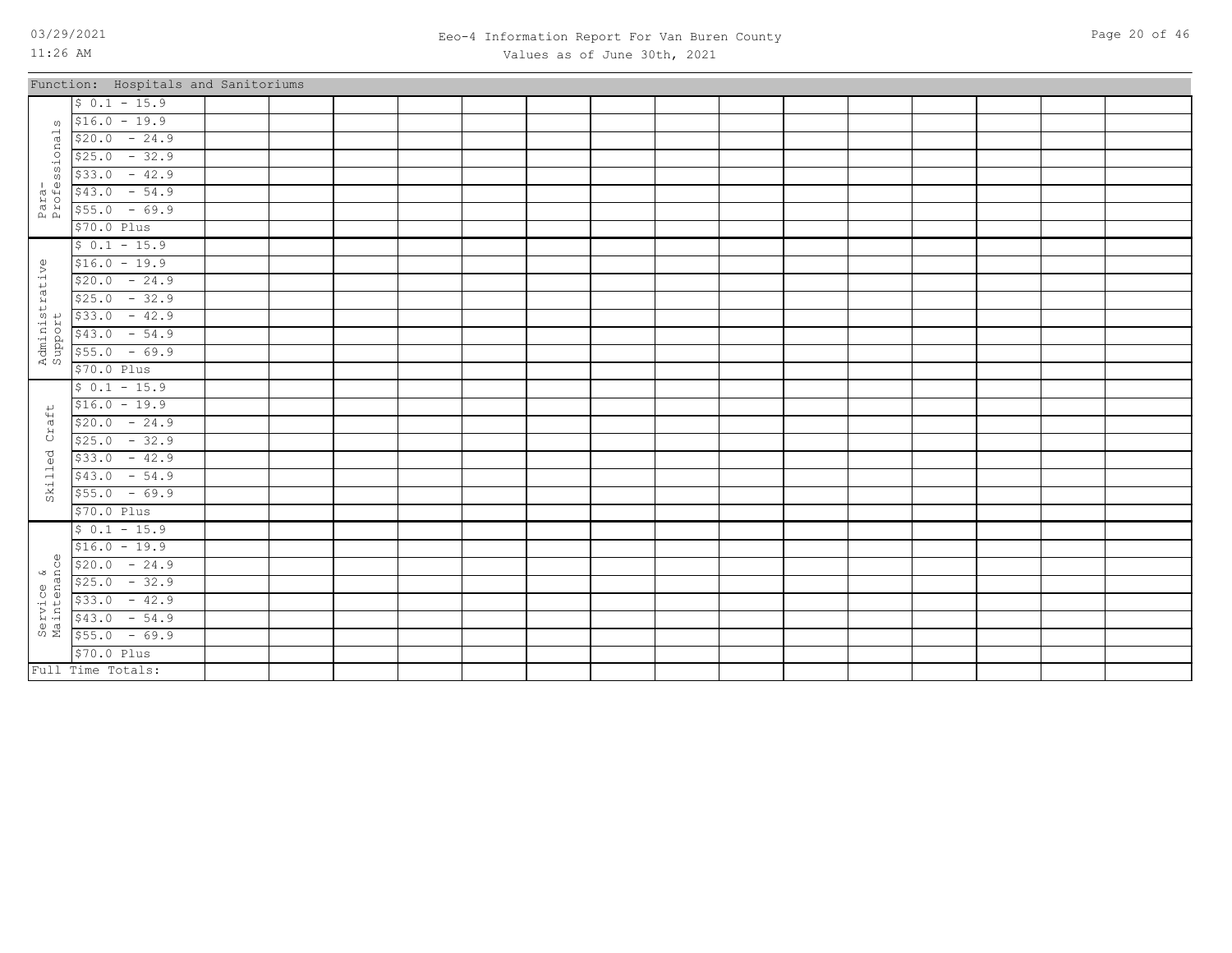Function: Hospitals and Sanitoriums

|                        |                                 |                                                                                       |       | Other Than Full-Time Employees  |            |                                    |                                  |                                      |        |                                 |       |                                    |                                                   |                               |                    |
|------------------------|---------------------------------|---------------------------------------------------------------------------------------|-------|---------------------------------|------------|------------------------------------|----------------------------------|--------------------------------------|--------|---------------------------------|-------|------------------------------------|---------------------------------------------------|-------------------------------|--------------------|
|                        |                                 |                                                                                       |       |                                 |            |                                    | Race /                           | Ethnicity                            |        |                                 |       |                                    |                                                   |                               |                    |
|                        | Hispanic or                     |                                                                                       |       |                                 |            |                                    | Non-Hispanic or Latino           |                                      |        |                                 |       |                                    |                                                   |                               |                    |
|                        | Latino                          |                                                                                       |       |                                 |            | Male                               |                                  |                                      | Female |                                 |       |                                    |                                                   |                               |                    |
|                        | $\mathbb{O}$<br>Ma <sub>1</sub> | $\omega$<br>emal<br>Ŀц                                                                | White | Black or<br>African<br>American | sian<br>A, | Hawaiian<br>or Pacific<br>Islander | Am Indian<br>or Alaska<br>Native | <b>ZO</b><br>Two or<br>more<br>races | White  | Black or<br>African<br>American | Asian | Hawaiian<br>or Pacific<br>Islander | Indian<br>Alaska<br>ive<br>$\pm$<br>と<br>こと<br>こと | RO<br>Two o:<br>more<br>races | Total Col<br>$A-N$ |
|                        | Α                               | $\mathbf{F}$<br>G<br>J<br>E<br>Η<br>$\mathbbm{I}$<br>К<br>М<br>N<br>B<br>C<br>D<br>Щ. |       |                                 |            |                                    |                                  |                                      |        |                                 |       |                                    | $\circ$                                           |                               |                    |
| Officials & Administra |                                 |                                                                                       |       |                                 |            |                                    |                                  |                                      |        |                                 |       |                                    |                                                   |                               |                    |
| Professionals          |                                 |                                                                                       |       |                                 |            |                                    |                                  |                                      |        |                                 |       |                                    |                                                   |                               |                    |
| Technicians            |                                 |                                                                                       |       |                                 |            |                                    |                                  |                                      |        |                                 |       |                                    |                                                   |                               |                    |
| Protective Service     |                                 |                                                                                       |       |                                 |            |                                    |                                  |                                      |        |                                 |       |                                    |                                                   |                               |                    |
| Para-Professionals     |                                 |                                                                                       |       |                                 |            |                                    |                                  |                                      |        |                                 |       |                                    |                                                   |                               |                    |
| Administrative Support |                                 |                                                                                       |       |                                 |            |                                    |                                  |                                      |        |                                 |       |                                    |                                                   |                               |                    |
| Skilled Craft          |                                 |                                                                                       |       |                                 |            |                                    |                                  |                                      |        |                                 |       |                                    |                                                   |                               |                    |
| Service & Maintenance  |                                 |                                                                                       |       |                                 |            |                                    |                                  |                                      |        |                                 |       |                                    |                                                   |                               |                    |
| Other Than Full Time 1 |                                 |                                                                                       |       |                                 |            |                                    |                                  |                                      |        |                                 |       |                                    |                                                   |                               |                    |

|                        | New Hires                       |                                       |              |                                 |       |                                    |                                  |                                      |               |                                 |         |                                    |                                                 |                               |                    |
|------------------------|---------------------------------|---------------------------------------|--------------|---------------------------------|-------|------------------------------------|----------------------------------|--------------------------------------|---------------|---------------------------------|---------|------------------------------------|-------------------------------------------------|-------------------------------|--------------------|
|                        |                                 |                                       |              |                                 |       |                                    | Race / Ethnicity                 |                                      |               |                                 |         |                                    |                                                 |                               |                    |
|                        | Hispanic or                     |                                       |              |                                 |       |                                    | Non-Hispanic or Latino           |                                      |               |                                 |         |                                    |                                                 |                               |                    |
|                        | Latino                          |                                       |              |                                 |       | Male                               |                                  |                                      | Female        |                                 |         |                                    |                                                 |                               |                    |
|                        | $\mathbb{O}$<br>Ma <sub>1</sub> | $\mathbb{O}$<br>ema <sub>1</sub><br>囟 | White        | Black or<br>African<br>American | Asian | Hawaiian<br>or Pacific<br>Islander | Am Indian<br>or Alaska<br>Native | <b>JO</b><br>Two or<br>more<br>races | White         | Black or<br>African<br>American | Asian   | Hawaiian<br>or Pacific<br>Islander | ı Indian<br>: Alaska<br>.tive<br>Ex<br>S<br>Nat | RO<br>Two or<br>more<br>races | Total Col<br>$A-N$ |
|                        | Α                               | B                                     | $\mathsf{C}$ | D                               | E     | F                                  | G                                | $\rm H$                              | $\mathbbm{I}$ | J                               | $\rm K$ | ш.                                 | М                                               | $\mathbb N$                   | $\circ$            |
| Officials & Administra |                                 |                                       |              |                                 |       |                                    |                                  |                                      |               |                                 |         |                                    |                                                 |                               |                    |
| Professionals          |                                 |                                       |              |                                 |       |                                    |                                  |                                      |               |                                 |         |                                    |                                                 |                               |                    |
| Technicians            |                                 |                                       |              |                                 |       |                                    |                                  |                                      |               |                                 |         |                                    |                                                 |                               |                    |
| Protective Service     |                                 |                                       |              |                                 |       |                                    |                                  |                                      |               |                                 |         |                                    |                                                 |                               |                    |
| Para-Professionals     |                                 |                                       |              |                                 |       |                                    |                                  |                                      |               |                                 |         |                                    |                                                 |                               |                    |
| Administrative Support |                                 |                                       |              |                                 |       |                                    |                                  |                                      |               |                                 |         |                                    |                                                 |                               |                    |
| Skilled Craft          |                                 |                                       |              |                                 |       |                                    |                                  |                                      |               |                                 |         |                                    |                                                 |                               |                    |
| Service & Maintenance  |                                 |                                       |              |                                 |       |                                    |                                  |                                      |               |                                 |         |                                    |                                                 |                               |                    |
| New Hire Totals:       |                                 |                                       |              |                                 |       |                                    |                                  |                                      |               |                                 |         |                                    |                                                 |                               |                    |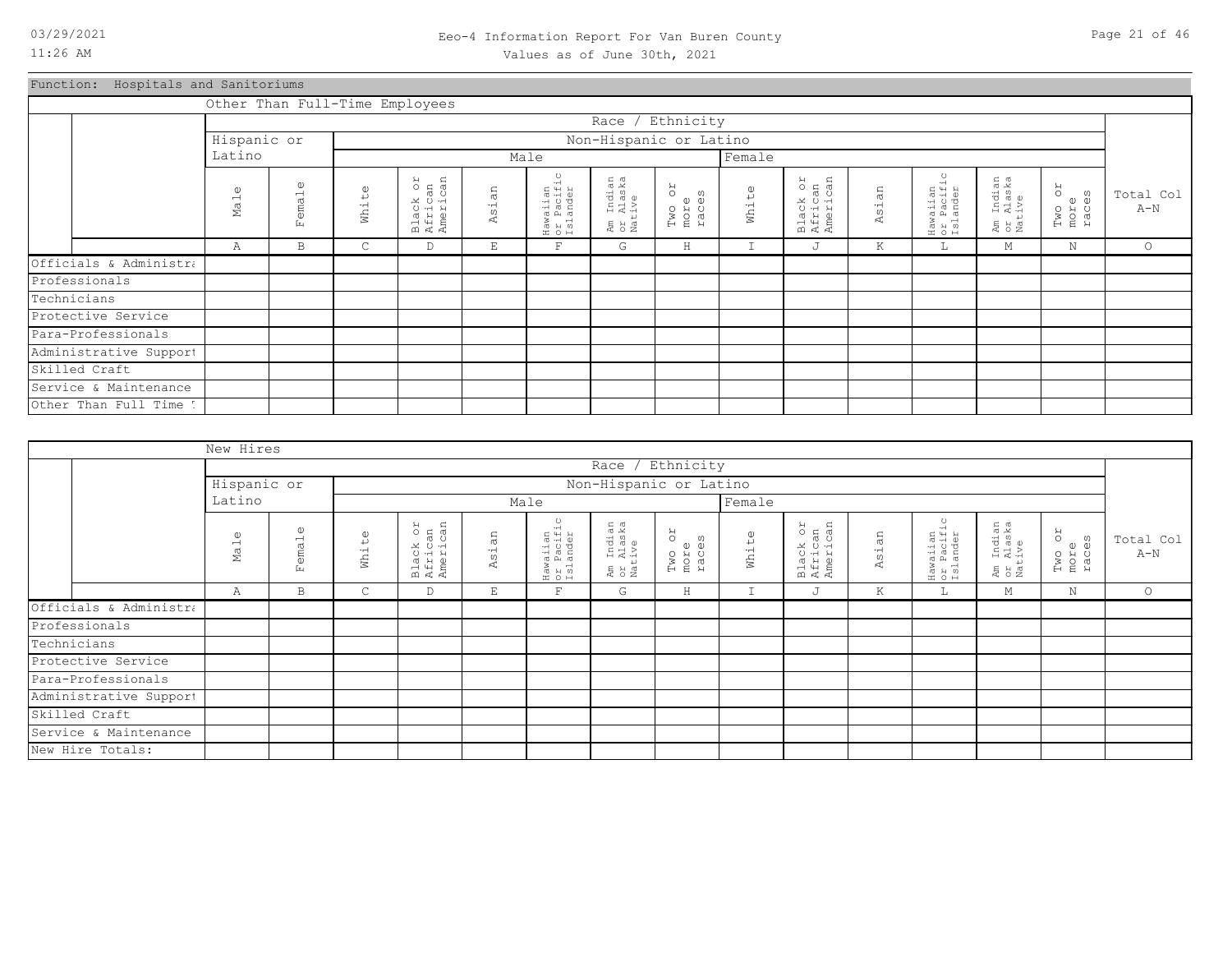Function: Health

11:26 AM

### 03/29/2021 Page 22 of 46 Eeo-4 Information Report For Van Buren County Values as of June 30th, 2021

Full-Time Employees Race / Ethnicity Hispanic or Non-Hispanic or Latino Latino Male **Female** Hawaiian or Pacific Islander Hawaiian or Pacific Islander Black or African American Am Indian or Alaska Native Black or African American Am Indian or Alaska Native Male Female White Asian Two or more races White Asian Two or more races Total Col  $A-N$ C D E F K A B G  $\,$  H I J  $L$ M N O  $$ 0.1 - 15.9$  $$16.0 - 19.9$ ΣS Administrators  $\begin{smallmatrix} 0 \\ 0 \\ 0 \end{smallmatrix}$  $$20.0 - 24.9$ Officials<br>Administrat Officials &  $$25.0 - 32.9$  $$33.0 - 42.9$  $$43.0$  - 54.9  $$55.0$  - 69.9 \$70.0 Plus  $$ 0.1 - 15.9$  $$16.0 - 19.9$  $\omega$ Professionals ssional  $$20.0 - 24.9$  $$25.0 - 32.9$  $$33.0 - 42.9$ rofes  $$43.0$  - 54.9  $$55.0$  - 69.9  $\tilde{\triangle}$ \$70.0 Plus  $$ 0.1 - 15.9$  $$16.0 - 19.9$  $\omega$ Technicians cians  $$20.0 - 24.9$  $$25.0$  - 32.9 Techni  $$33.0 - 42.9$  $$43.0$  - 54.9  $$55.0$  - 69.9 \$70.0 Plus  $$ 0.1 - 15.9$  $$16.0 - 19.9$ Protective  $$20.0 - 24.9$  $$25.0 - 32.9$ Service $$33.0 - 42.9$  $$43.0$  - 54.9  $$55.0$  - 69.9 \$70.0 Plus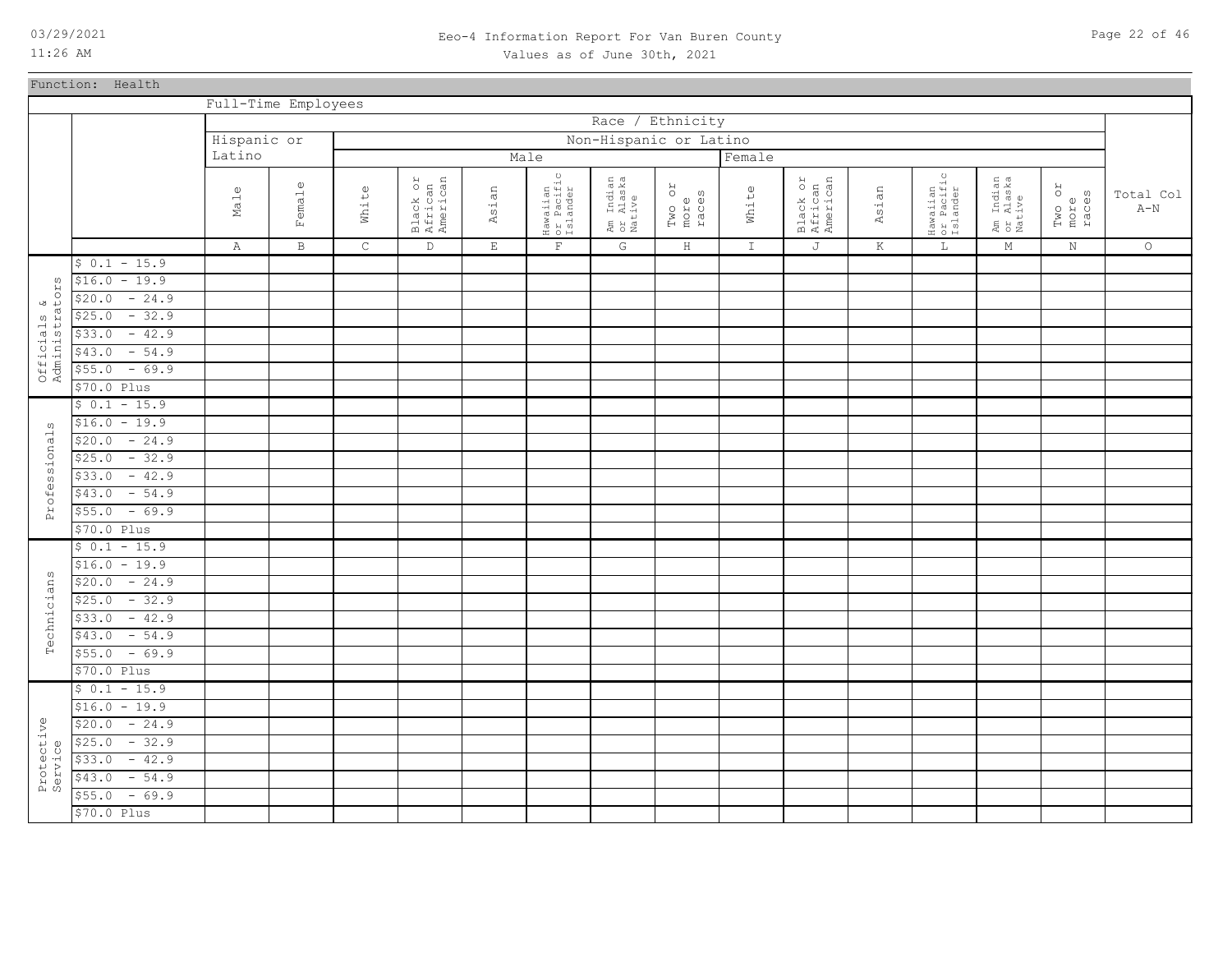Full Time Totals:

### 03/29/2021 Page 23 of 46 Eeo-4 Information Report For Van Buren County Values as of June 30th, 2021

|                           | Function: Health |  |  |  |  |  |  |  |  |
|---------------------------|------------------|--|--|--|--|--|--|--|--|
|                           | $$0.1 - 15.9$    |  |  |  |  |  |  |  |  |
| $\Omega$                  | $$16.0 - 19.9$   |  |  |  |  |  |  |  |  |
|                           | $$20.0 - 24.9$   |  |  |  |  |  |  |  |  |
| ional                     | $$25.0 - 32.9$   |  |  |  |  |  |  |  |  |
| $\Omega$                  | $$33.0 - 42.9$   |  |  |  |  |  |  |  |  |
| Para-<br>Profes:          | $$43.0 - 54.9$   |  |  |  |  |  |  |  |  |
|                           | $$55.0 - 69.9$   |  |  |  |  |  |  |  |  |
|                           | \$70.0 Plus      |  |  |  |  |  |  |  |  |
|                           | $$0.1 - 15.9$    |  |  |  |  |  |  |  |  |
|                           | $$16.0 - 19.9$   |  |  |  |  |  |  |  |  |
|                           | $$20.0 - 24.9$   |  |  |  |  |  |  |  |  |
|                           | $$25.0 - 32.9$   |  |  |  |  |  |  |  |  |
|                           | $$33.0 - 42.9$   |  |  |  |  |  |  |  |  |
|                           | $$43.0 - 54.9$   |  |  |  |  |  |  |  |  |
| Administrative<br>Support | $$55.0 - 69.9$   |  |  |  |  |  |  |  |  |
|                           | $$70.0$ Plus     |  |  |  |  |  |  |  |  |
|                           | $$0.1 - 15.9$    |  |  |  |  |  |  |  |  |
|                           | $$16.0 - 19.9$   |  |  |  |  |  |  |  |  |
| Craft                     | $$20.0 - 24.9$   |  |  |  |  |  |  |  |  |
|                           | $$25.0 - 32.9$   |  |  |  |  |  |  |  |  |
| Skilled                   | $$33.0 - 42.9$   |  |  |  |  |  |  |  |  |
|                           | $$43.0 - 54.9$   |  |  |  |  |  |  |  |  |
|                           | $$55.0 - 69.9$   |  |  |  |  |  |  |  |  |
|                           | \$70.0 Plus      |  |  |  |  |  |  |  |  |
|                           | $$0.1 - 15.9$    |  |  |  |  |  |  |  |  |
|                           | $$16.0 - 19.9$   |  |  |  |  |  |  |  |  |
| $\circ$                   | $$20.0 - 24.9$   |  |  |  |  |  |  |  |  |
|                           | $$25.0 - 32.9$   |  |  |  |  |  |  |  |  |
| Service &<br>Maintenance  | $$33.0 - 42.9$   |  |  |  |  |  |  |  |  |
|                           | $$43.0 - 54.9$   |  |  |  |  |  |  |  |  |
|                           | $$55.0 - 69.9$   |  |  |  |  |  |  |  |  |
|                           | $$70.0$ Plus     |  |  |  |  |  |  |  |  |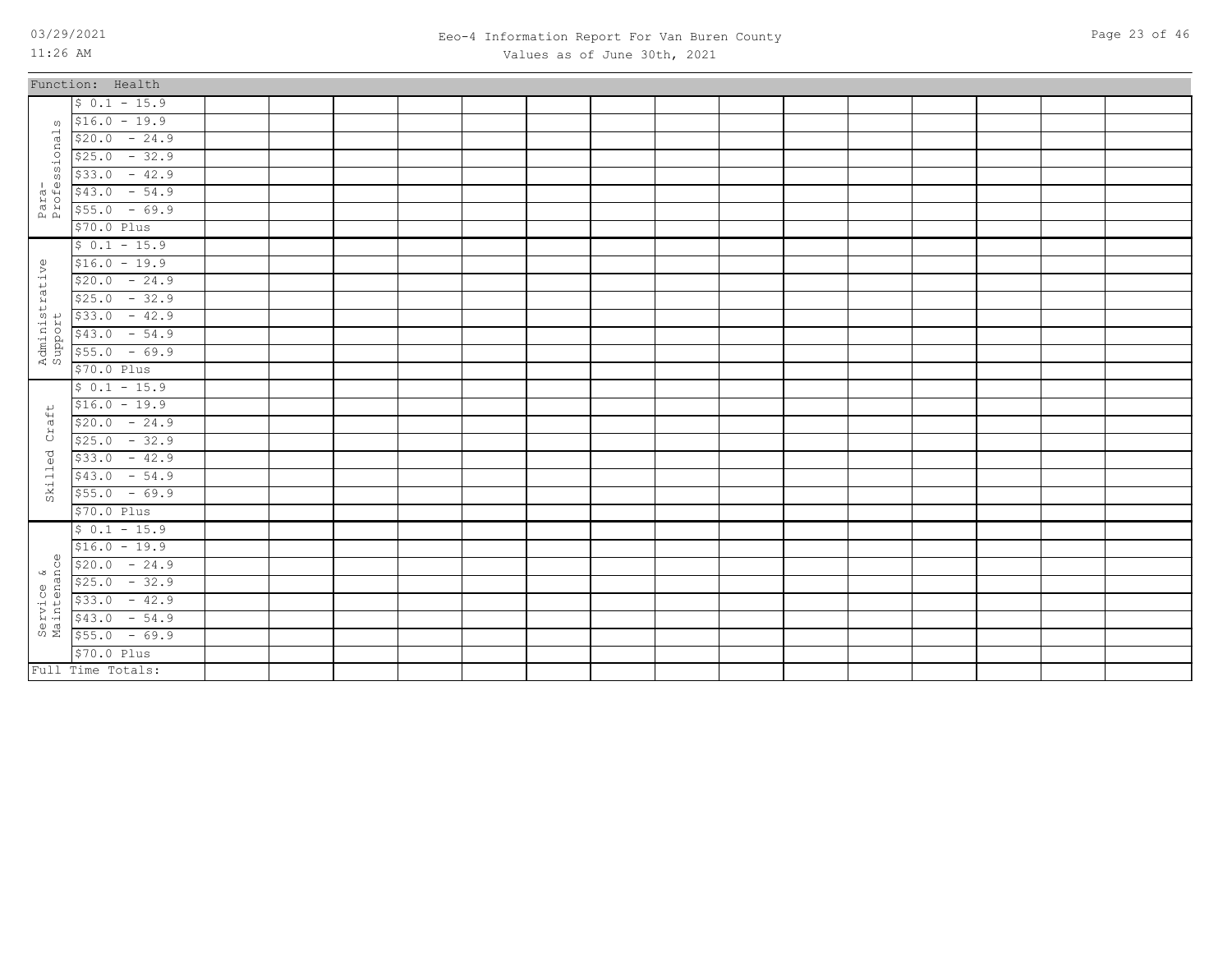### 03/29/2021 Page 24 of 46 Eeo-4 Information Report For Van Buren County Values as of June 30th, 2021

Function: Health

|                        |                             |                                    |                       | Other Than Full-Time Employees  |            |                                    |                                  |                               |             |                                 |            |                                    |                                  |                         |                    |
|------------------------|-----------------------------|------------------------------------|-----------------------|---------------------------------|------------|------------------------------------|----------------------------------|-------------------------------|-------------|---------------------------------|------------|------------------------------------|----------------------------------|-------------------------|--------------------|
|                        |                             |                                    |                       |                                 |            |                                    |                                  | Race / Ethnicity              |             |                                 |            |                                    |                                  |                         |                    |
|                        | Hispanic or                 |                                    |                       |                                 |            |                                    | Non-Hispanic or Latino           |                               |             |                                 |            |                                    |                                  |                         |                    |
|                        | Latino                      |                                    |                       |                                 |            | Male                               |                                  |                               | Female      |                                 |            |                                    |                                  |                         |                    |
|                        | $\omega$<br>Ma <sub>1</sub> | $\omega$<br>ema <sub>1</sub><br>E. | $\mathbb{O}$<br>White | Black or<br>African<br>American | an<br>Asi. | Hawaiian<br>or Pacific<br>Islander | Am Indian<br>or Alaska<br>Native | RO<br>Two or<br>more<br>races | White       | Black or<br>African<br>American | an<br>Asi. | Hawaiian<br>or Pacific<br>Islander | Am Indian<br>or Alaska<br>Native | Two or<br>more<br>races | Total Col<br>$A-N$ |
|                        | Α                           | B                                  | C                     | D                               | E          | $\mathbf{F}$                       | G                                | $\rm H$                       | $\mathbf I$ | J                               | Κ          | L                                  | М                                | $\rm N$                 | $\circ$            |
| Officials & Administra |                             |                                    |                       |                                 |            |                                    |                                  |                               |             |                                 |            |                                    |                                  |                         |                    |
| Professionals          |                             |                                    |                       |                                 |            |                                    |                                  |                               |             |                                 |            |                                    |                                  |                         |                    |
| Technicians            |                             |                                    |                       |                                 |            |                                    |                                  |                               |             |                                 |            |                                    |                                  |                         |                    |
| Protective Service     |                             |                                    |                       |                                 |            |                                    |                                  |                               |             |                                 |            |                                    |                                  |                         |                    |
| Para-Professionals     |                             |                                    |                       |                                 |            |                                    |                                  |                               |             |                                 |            |                                    |                                  |                         |                    |
| Administrative Support |                             |                                    |                       |                                 |            |                                    |                                  |                               |             |                                 |            |                                    |                                  |                         |                    |
| Skilled Craft          |                             |                                    |                       |                                 |            |                                    |                                  |                               |             |                                 |            |                                    |                                  |                         |                    |
| Service & Maintenance  |                             |                                    |                       |                                 |            |                                    |                                  |                               |             |                                 |            |                                    |                                  |                         |                    |
| Other Than Full Time 1 |                             |                                    |                       |                                 |            |                                    |                                  |                               |             |                                 |            |                                    |                                  |                         |                    |

|                        | New Hires                   |                                                       |                   |                                 |            |                                    |                                  |                                      |        |                                 |       |                                          |                                  |                         |                    |
|------------------------|-----------------------------|-------------------------------------------------------|-------------------|---------------------------------|------------|------------------------------------|----------------------------------|--------------------------------------|--------|---------------------------------|-------|------------------------------------------|----------------------------------|-------------------------|--------------------|
|                        |                             |                                                       |                   |                                 |            |                                    |                                  | Race / Ethnicity                     |        |                                 |       |                                          |                                  |                         |                    |
|                        | Hispanic or                 |                                                       |                   |                                 |            |                                    |                                  | Non-Hispanic or Latino               |        |                                 |       |                                          |                                  |                         |                    |
|                        | Latino                      |                                                       |                   |                                 |            | Male                               |                                  |                                      | Female |                                 |       |                                          |                                  |                         |                    |
|                        | $\omega$<br>Ma <sub>1</sub> | $\mathbb U$<br>$\overline{\phantom{a}}$<br>ema.<br>Ŀц | $\omega$<br>White | Black or<br>African<br>American | an<br>Asi. | Hawaiian<br>or Pacific<br>Islander | Am Indian<br>or Alaska<br>Native | <b>ZO</b><br>Two or<br>more<br>races | White  | Black or<br>African<br>American | Asian | ٥ŕ.<br>Hawaiian<br>or Pacifi<br>Islander | Am Indian<br>or Alaska<br>Native | Two or<br>more<br>races | Total Col<br>$A-N$ |
|                        | Α                           | B                                                     | $\mathsf{C}$      | D                               | Ε          | $\mathbf F$                        | G                                | $\rm H$                              | I      | J                               | К     | Щ.                                       | М                                | N                       | $\circ$            |
| Officials & Administra |                             |                                                       |                   |                                 |            |                                    |                                  |                                      |        |                                 |       |                                          |                                  |                         |                    |
| Professionals          |                             |                                                       |                   |                                 |            |                                    |                                  |                                      |        |                                 |       |                                          |                                  |                         |                    |
| Technicians            |                             |                                                       |                   |                                 |            |                                    |                                  |                                      |        |                                 |       |                                          |                                  |                         |                    |
| Protective Service     |                             |                                                       |                   |                                 |            |                                    |                                  |                                      |        |                                 |       |                                          |                                  |                         |                    |
| Para-Professionals     |                             |                                                       |                   |                                 |            |                                    |                                  |                                      |        |                                 |       |                                          |                                  |                         |                    |
| Administrative Support |                             |                                                       |                   |                                 |            |                                    |                                  |                                      |        |                                 |       |                                          |                                  |                         |                    |
| Skilled Craft          |                             |                                                       |                   |                                 |            |                                    |                                  |                                      |        |                                 |       |                                          |                                  |                         |                    |
| Service & Maintenance  |                             |                                                       |                   |                                 |            |                                    |                                  |                                      |        |                                 |       |                                          |                                  |                         |                    |
| New Hire Totals:       |                             |                                                       |                   |                                 |            |                                    |                                  |                                      |        |                                 |       |                                          |                                  |                         |                    |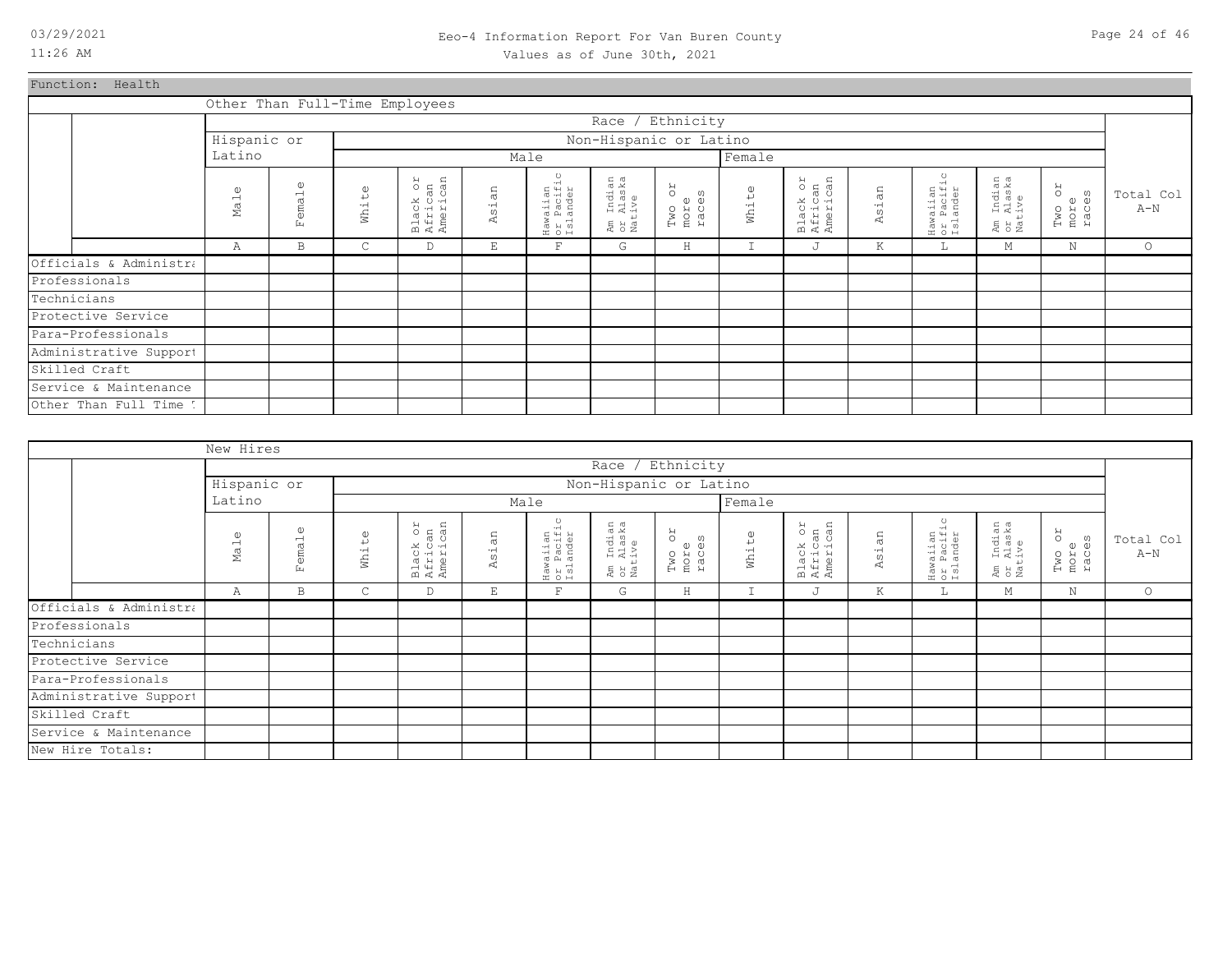Function: Housing

\$70.0 Plus

11:26 AM

### 03/29/2021 Page 25 of 46 Eeo-4 Information Report For Van Buren County Values as of June 30th, 2021

|                               |                   |              | Full-Time Employees |             |                                 |             |                                    |                                  |                              |               |                                 |         |                                               |                                  |                         |                    |
|-------------------------------|-------------------|--------------|---------------------|-------------|---------------------------------|-------------|------------------------------------|----------------------------------|------------------------------|---------------|---------------------------------|---------|-----------------------------------------------|----------------------------------|-------------------------|--------------------|
|                               |                   |              |                     |             |                                 |             |                                    | Race / Ethnicity                 |                              |               |                                 |         |                                               |                                  |                         |                    |
|                               |                   | Hispanic or  |                     |             |                                 |             |                                    | Non-Hispanic or Latino           |                              |               |                                 |         |                                               |                                  |                         |                    |
|                               |                   | Latino       |                     |             |                                 |             | Male                               |                                  |                              | Female        |                                 |         |                                               |                                  |                         |                    |
|                               |                   | Male         | Female              | White       | Black or<br>African<br>American | Asian       | Hawaiian<br>or Pacific<br>Islander | Am Indian<br>or Alaska<br>Native | RO<br>races<br>Two c<br>more | White         | Black or<br>African<br>American | Asian   | $\circ$<br>Hawaiian<br>or Pacific<br>Islander | Am Indian<br>or Alaska<br>Native | Two or<br>more<br>races | Total Col<br>$A-N$ |
|                               |                   | $\mathbb{A}$ | $\, {\bf B}$        | $\mathsf C$ | $\mathbb D$                     | $\mathbf E$ | $\mathbf{F}$                       | G                                | $\, {\rm H}$                 | $\mathbbm{I}$ | J                               | $\rm K$ | $\mathbb L$                                   | $\mathbb M$                      | $\mathbf N$             | $\circ$            |
|                               | $$0.1 - 15.9$     |              |                     |             |                                 |             |                                    |                                  |                              |               |                                 |         |                                               |                                  |                         |                    |
| ω                             | $$16.0 - 19.9$    |              |                     |             |                                 |             |                                    |                                  |                              |               |                                 |         |                                               |                                  |                         |                    |
| $\mathsf{H}$<br>$\frac{8}{3}$ | $-24.9$<br>\$20.0 |              |                     |             |                                 |             |                                    |                                  |                              |               |                                 |         |                                               |                                  |                         |                    |
|                               | $-32.9$<br>\$25.0 |              |                     |             |                                 |             |                                    |                                  |                              |               |                                 |         |                                               |                                  |                         |                    |
|                               | $-42.9$<br>\$33.0 |              |                     |             |                                 |             |                                    |                                  |                              |               |                                 |         |                                               |                                  |                         |                    |
|                               | $-54.9$<br>\$43.0 |              |                     |             |                                 |             |                                    |                                  |                              |               |                                 |         |                                               |                                  |                         |                    |
| Officials<br>Administra       | $-69.9$<br>\$55.0 |              |                     |             |                                 |             |                                    |                                  |                              |               |                                 |         |                                               |                                  |                         |                    |
|                               | \$70.0 Plus       |              |                     |             |                                 |             |                                    |                                  |                              |               |                                 |         |                                               |                                  |                         |                    |
|                               | $$0.1 - 15.9$     |              |                     |             |                                 |             |                                    |                                  |                              |               |                                 |         |                                               |                                  |                         |                    |
| ω                             | $$16.0 - 19.9$    |              |                     |             |                                 |             |                                    |                                  |                              |               |                                 |         |                                               |                                  |                         |                    |
| Professional                  | $-24.9$<br>\$20.0 |              |                     |             |                                 |             |                                    |                                  |                              |               |                                 |         |                                               |                                  |                         |                    |
|                               | $-32.9$<br>\$25.0 |              |                     |             |                                 |             |                                    |                                  |                              |               |                                 |         |                                               |                                  |                         |                    |
|                               | $-42.9$<br>\$33.0 |              |                     |             |                                 |             |                                    |                                  |                              |               |                                 |         |                                               |                                  |                         |                    |
|                               | $-54.9$<br>\$43.0 |              |                     |             |                                 |             |                                    |                                  |                              |               |                                 |         |                                               |                                  |                         |                    |
|                               | $-69.9$<br>\$55.0 |              |                     |             |                                 |             |                                    |                                  |                              |               |                                 |         |                                               |                                  |                         |                    |
|                               | \$70.0 Plus       |              |                     |             |                                 |             |                                    |                                  |                              |               |                                 |         |                                               |                                  |                         |                    |
|                               | $$0.1 - 15.9$     |              |                     |             |                                 |             |                                    |                                  |                              |               |                                 |         |                                               |                                  |                         |                    |
|                               | $$16.0 - 19.9$    |              |                     |             |                                 |             |                                    |                                  |                              |               |                                 |         |                                               |                                  |                         |                    |
|                               | $$20.0 - 24.9$    |              |                     |             |                                 |             |                                    |                                  |                              |               |                                 |         |                                               |                                  |                         |                    |
|                               | $-32.9$<br>\$25.0 |              |                     |             |                                 |             |                                    |                                  |                              |               |                                 |         |                                               |                                  |                         |                    |
| Technicians                   | $-42.9$<br>\$33.0 |              |                     |             |                                 |             |                                    |                                  |                              |               |                                 |         |                                               |                                  |                         |                    |
|                               | $$43.0 - 54.9$    |              |                     |             |                                 |             |                                    |                                  |                              |               |                                 |         |                                               |                                  |                         |                    |
|                               | $$55.0 - 69.9$    |              |                     |             |                                 |             |                                    |                                  |                              |               |                                 |         |                                               |                                  |                         |                    |
|                               | \$70.0 Plus       |              |                     |             |                                 |             |                                    |                                  |                              |               |                                 |         |                                               |                                  |                         |                    |
|                               | $$0.1 - 15.9$     |              |                     |             |                                 |             |                                    |                                  |                              |               |                                 |         |                                               |                                  |                         |                    |
|                               | $$16.0 - 19.9$    |              |                     |             |                                 |             |                                    |                                  |                              |               |                                 |         |                                               |                                  |                         |                    |
|                               | $$20.0 - 24.9$    |              |                     |             |                                 |             |                                    |                                  |                              |               |                                 |         |                                               |                                  |                         |                    |
|                               | $-32.9$<br>\$25.0 |              |                     |             |                                 |             |                                    |                                  |                              |               |                                 |         |                                               |                                  |                         |                    |
|                               | $-42.9$<br>\$33.0 |              |                     |             |                                 |             |                                    |                                  |                              |               |                                 |         |                                               |                                  |                         |                    |
| Protective<br>Service         | $-54.9$<br>\$43.0 |              |                     |             |                                 |             |                                    |                                  |                              |               |                                 |         |                                               |                                  |                         |                    |
|                               | $-69.9$<br>\$55.0 |              |                     |             |                                 |             |                                    |                                  |                              |               |                                 |         |                                               |                                  |                         |                    |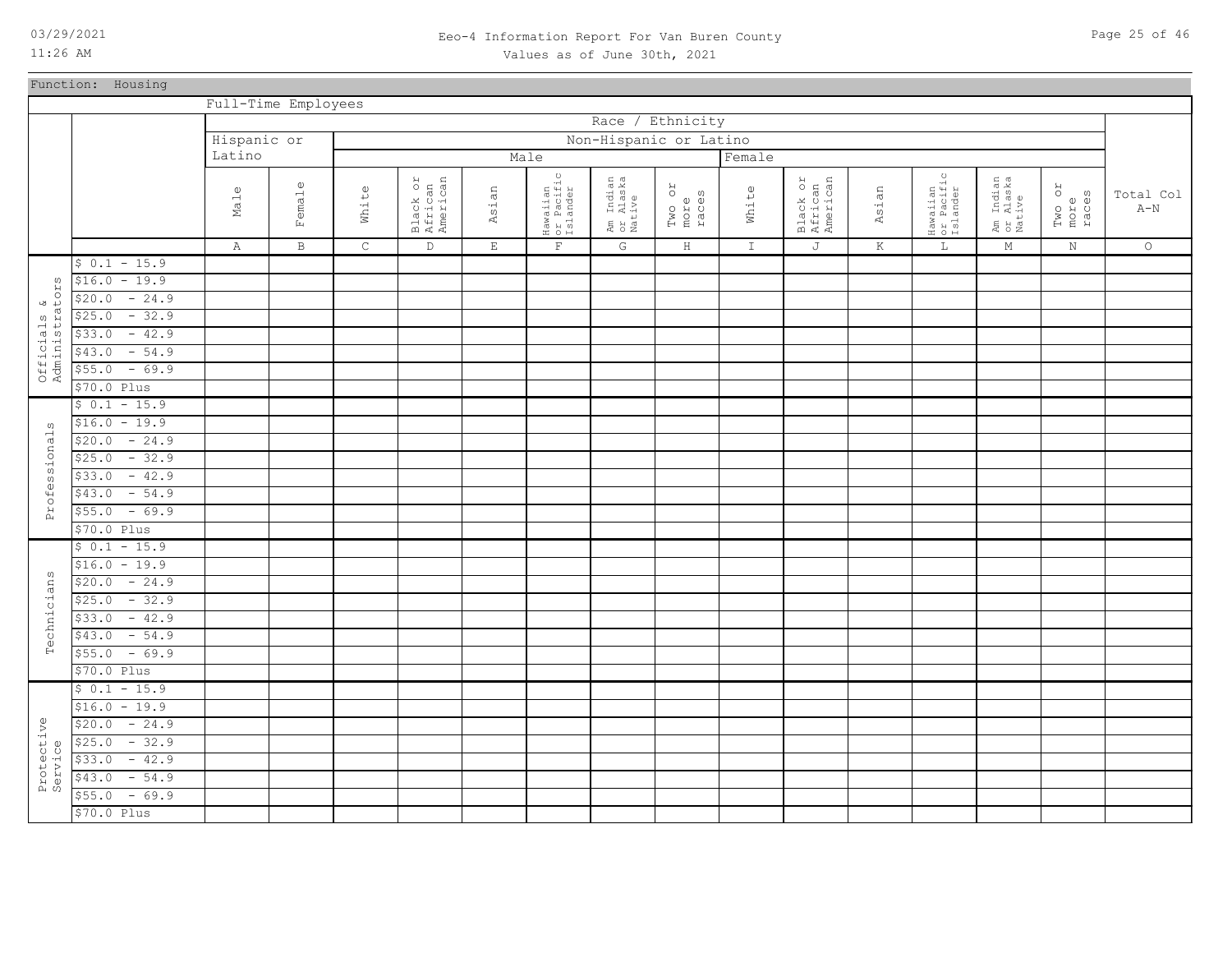Function: 1

 $$70.0$  $$55.0$  $$43.0$  $$33.0$  $$25.0$  $$20.0$  $$16.0$  $$ 0.1$ 

 $$70.0$  $$55.0$  $$43.0$  $$33.0$  $$25.0$  $$20.0$  $$16.0$  $$ 0.1$ 

 $$70.0$  $$55.0$  $$43.0$  $$33.0$  $$25.0$  $$20.0$  $$16.0$  $$ 0.1$ 

 $$33.0$  $$25.0$  $$20.0$  $$16.0$  $$ 0.1$ 

Full Time Totals:

\$70.0 Plus  $$55.0$  - 69.9  $$43.0$  - 54.9

11:26 AM

Para-<br>Professionals Professionals

Administrative Administrative<br>Support

Skilled Craft

Skilled

 $Craft$ 

Service &<br>Maintenance Maintenance

### 03/29/2021 Page 26 of 46 Eeo-4 Information Report For Van Buren County Values as of June 30th, 2021

| lousing |  |  |  |  |  |  |  |  |
|---------|--|--|--|--|--|--|--|--|
| $-15.9$ |  |  |  |  |  |  |  |  |
| $-19.9$ |  |  |  |  |  |  |  |  |
| $-24.9$ |  |  |  |  |  |  |  |  |
| $-32.9$ |  |  |  |  |  |  |  |  |
| $-42.9$ |  |  |  |  |  |  |  |  |
| $-54.9$ |  |  |  |  |  |  |  |  |
| $-69.9$ |  |  |  |  |  |  |  |  |
| Plus    |  |  |  |  |  |  |  |  |
| $-15.9$ |  |  |  |  |  |  |  |  |
| $-19.9$ |  |  |  |  |  |  |  |  |
| $-24.9$ |  |  |  |  |  |  |  |  |
| $-32.9$ |  |  |  |  |  |  |  |  |
| $-42.9$ |  |  |  |  |  |  |  |  |
| $-54.9$ |  |  |  |  |  |  |  |  |
| $-69.9$ |  |  |  |  |  |  |  |  |
| Plus    |  |  |  |  |  |  |  |  |
| $-15.9$ |  |  |  |  |  |  |  |  |
| $-19.9$ |  |  |  |  |  |  |  |  |
| $-24.9$ |  |  |  |  |  |  |  |  |
| $-32.9$ |  |  |  |  |  |  |  |  |
| $-42.9$ |  |  |  |  |  |  |  |  |
| $-54.9$ |  |  |  |  |  |  |  |  |
| $-69.9$ |  |  |  |  |  |  |  |  |
| Plus    |  |  |  |  |  |  |  |  |
| $-15.9$ |  |  |  |  |  |  |  |  |
| $-19.9$ |  |  |  |  |  |  |  |  |
| $-24.9$ |  |  |  |  |  |  |  |  |
| $-32.9$ |  |  |  |  |  |  |  |  |
| $-42.9$ |  |  |  |  |  |  |  |  |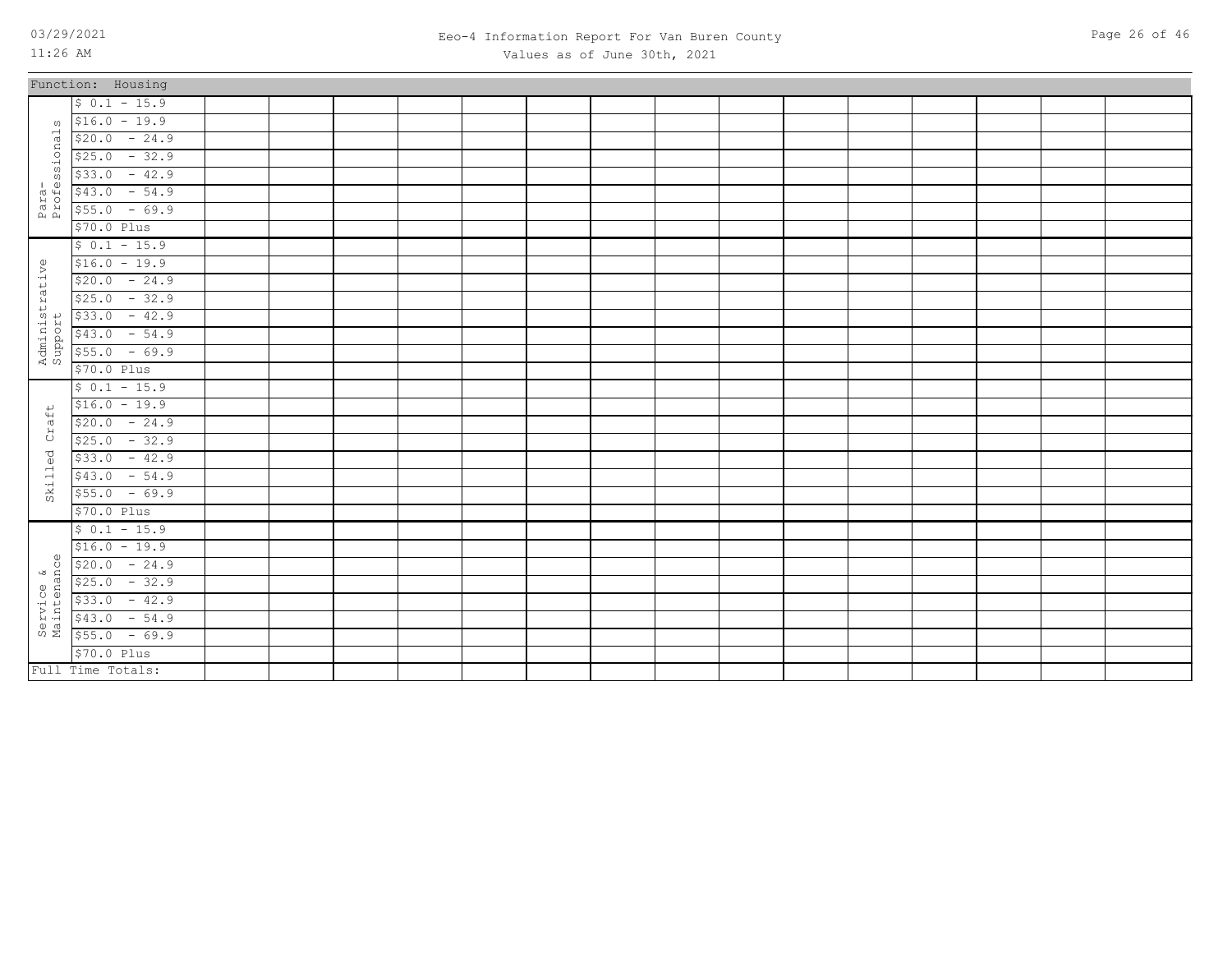### 03/29/2021 Page 27 of 46 Eeo-4 Information Report For Van Buren County Values as of June 30th, 2021

Function: Housing

|                        |                                |                            |                       | Other Than Full-Time Employees  |                          |                                    |                                  |                                      |             |                                 |            |                                                           |                                              |                                 |                    |
|------------------------|--------------------------------|----------------------------|-----------------------|---------------------------------|--------------------------|------------------------------------|----------------------------------|--------------------------------------|-------------|---------------------------------|------------|-----------------------------------------------------------|----------------------------------------------|---------------------------------|--------------------|
|                        |                                |                            |                       |                                 |                          |                                    | Race / Ethnicity                 |                                      |             |                                 |            |                                                           |                                              |                                 |                    |
|                        | Hispanic or                    |                            |                       |                                 |                          |                                    | Non-Hispanic or Latino           |                                      |             |                                 |            |                                                           |                                              |                                 |                    |
|                        | Latino                         |                            |                       |                                 |                          | Male                               |                                  |                                      | Female      |                                 |            |                                                           |                                              |                                 |                    |
|                        | $\mathbb U$<br>Ma <sub>1</sub> | $\mathbb{O}$<br>emal<br>Ŀ. | $\mathbb{O}$<br>White | Black or<br>African<br>American | an<br>Asi                | Hawaiian<br>or Pacific<br>Islander | Am Indian<br>or Alaska<br>Native | <b>ZO</b><br>Two or<br>more<br>races | White       | Black or<br>African<br>American | an<br>Asi. | $\ddot{\phantom{0}}$<br>Hawaiian<br>or Pacifi<br>Islander | . Indian<br>. Alaska<br>.tive<br>អ្នក<br>មាន | RO<br>ω<br>Two<br>more<br>races | Total Col<br>$A-N$ |
|                        | Α                              | B                          | $\mathsf{C}$          | D                               | $\mathop{}\mathopen{} E$ | $\mathbf F$                        | G                                | $\rm H$                              | $\mathbf I$ | J                               | K          | ш.                                                        | М                                            | N                               | $\circ$            |
| Officials & Administra |                                |                            |                       |                                 |                          |                                    |                                  |                                      |             |                                 |            |                                                           |                                              |                                 |                    |
| Professionals          |                                |                            |                       |                                 |                          |                                    |                                  |                                      |             |                                 |            |                                                           |                                              |                                 |                    |
| Technicians            |                                |                            |                       |                                 |                          |                                    |                                  |                                      |             |                                 |            |                                                           |                                              |                                 |                    |
| Protective Service     |                                |                            |                       |                                 |                          |                                    |                                  |                                      |             |                                 |            |                                                           |                                              |                                 |                    |
| Para-Professionals     |                                |                            |                       |                                 |                          |                                    |                                  |                                      |             |                                 |            |                                                           |                                              |                                 |                    |
| Administrative Support |                                |                            |                       |                                 |                          |                                    |                                  |                                      |             |                                 |            |                                                           |                                              |                                 |                    |
| Skilled Craft          |                                |                            |                       |                                 |                          |                                    |                                  |                                      |             |                                 |            |                                                           |                                              |                                 |                    |
| Service & Maintenance  |                                |                            |                       |                                 |                          |                                    |                                  |                                      |             |                                 |            |                                                           |                                              |                                 |                    |
| Other Than Full Time 1 |                                |                            |                       |                                 |                          |                                    |                                  |                                      |             |                                 |            |                                                           |                                              |                                 |                    |

|                        | New Hires             |                           |                      |                                 |           |                                    |                                  |                               |              |                                 |            |                                    |                                  |                                 |                    |
|------------------------|-----------------------|---------------------------|----------------------|---------------------------------|-----------|------------------------------------|----------------------------------|-------------------------------|--------------|---------------------------------|------------|------------------------------------|----------------------------------|---------------------------------|--------------------|
|                        |                       |                           |                      |                                 |           |                                    |                                  | Race / Ethnicity              |              |                                 |            |                                    |                                  |                                 |                    |
|                        | Hispanic or           |                           |                      |                                 |           |                                    |                                  | Non-Hispanic or Latino        |              |                                 |            |                                    |                                  |                                 |                    |
|                        | Latino                |                           |                      |                                 |           | Male                               |                                  |                               | Female       |                                 |            |                                    |                                  |                                 |                    |
|                        | $\mathbb U$<br>$M$ al | $\mathbb U$<br>emal<br>Ŀц | $\mathbb U$<br>White | Black or<br>African<br>American | άn<br>Asi | Hawaiian<br>or Pacific<br>Islander | Am Indian<br>or Alaska<br>Native | RO<br>Two or<br>more<br>races | White        | Black or<br>African<br>American | Asian      | Hawaiian<br>or Pacific<br>Islander | Am Indian<br>or Alaska<br>Native | RO<br>ω<br>Two<br>more<br>races | Total Col<br>$A-N$ |
|                        | Α                     | B                         | $\mathsf{C}$         | D                               | E         | $\mathbf{F}$                       | G                                | H                             | $\mathbf{r}$ | J                               | $_{\rm K}$ | L                                  | М                                | N                               | $\circ$            |
| Officials & Administra |                       |                           |                      |                                 |           |                                    |                                  |                               |              |                                 |            |                                    |                                  |                                 |                    |
| Professionals          |                       |                           |                      |                                 |           |                                    |                                  |                               |              |                                 |            |                                    |                                  |                                 |                    |
| Technicians            |                       |                           |                      |                                 |           |                                    |                                  |                               |              |                                 |            |                                    |                                  |                                 |                    |
| Protective Service     |                       |                           |                      |                                 |           |                                    |                                  |                               |              |                                 |            |                                    |                                  |                                 |                    |
| Para-Professionals     |                       |                           |                      |                                 |           |                                    |                                  |                               |              |                                 |            |                                    |                                  |                                 |                    |
| Administrative Support |                       |                           |                      |                                 |           |                                    |                                  |                               |              |                                 |            |                                    |                                  |                                 |                    |
| Skilled Craft          |                       |                           |                      |                                 |           |                                    |                                  |                               |              |                                 |            |                                    |                                  |                                 |                    |
| Service & Maintenance  |                       |                           |                      |                                 |           |                                    |                                  |                               |              |                                 |            |                                    |                                  |                                 |                    |
| New Hire Totals:       |                       |                           |                      |                                 |           |                                    |                                  |                               |              |                                 |            |                                    |                                  |                                 |                    |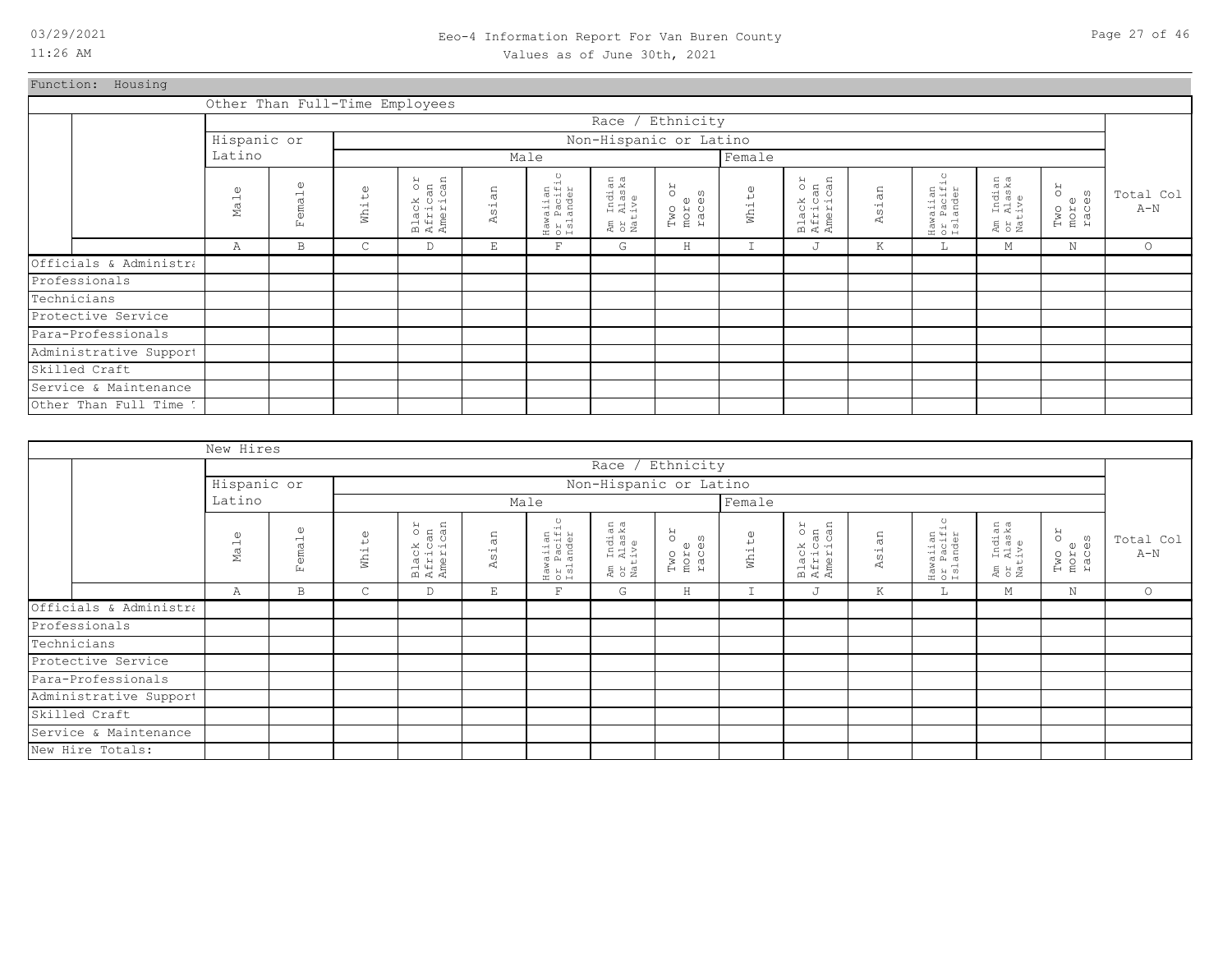### 03/29/2021 Page 28 of 46 Eeo-4 Information Report For Van Buren County Values as of June 30th, 2021

### Function: Community Development

|                               |                   | Full-Time Employees         |                   |              |                                 |             |                                    |                                  |                               |               |                                 |         |                                               |                                  |                         |                                      |
|-------------------------------|-------------------|-----------------------------|-------------------|--------------|---------------------------------|-------------|------------------------------------|----------------------------------|-------------------------------|---------------|---------------------------------|---------|-----------------------------------------------|----------------------------------|-------------------------|--------------------------------------|
|                               |                   |                             |                   |              |                                 |             |                                    | Race                             | / Ethnicity                   |               |                                 |         |                                               |                                  |                         |                                      |
|                               |                   | Hispanic or                 |                   |              |                                 |             |                                    | Non-Hispanic or Latino           |                               |               |                                 |         |                                               |                                  |                         |                                      |
|                               |                   | Latino                      |                   |              |                                 | Male        |                                    |                                  |                               | Female        |                                 |         |                                               |                                  |                         |                                      |
|                               |                   | $\omega$<br>Ma <sub>1</sub> | $\omega$<br>emale | White        | Black or<br>African<br>American | Asian       | Hawaiian<br>or Pacific<br>Islander | Am Indian<br>or Alaska<br>Native | RO<br>Two or<br>more<br>races | White         | Black or<br>African<br>American | Asian   | $\circ$<br>Hawaiian<br>or Pacific<br>Islander | Am Indian<br>or Alaska<br>Native | Two or<br>more<br>races | Total Col<br>$\mbox{\AA}-\mbox{\AA}$ |
|                               |                   |                             | Ŀц                |              |                                 |             |                                    |                                  |                               |               |                                 |         |                                               |                                  |                         |                                      |
|                               |                   | $\mathbb{A}$                | $\, {\bf B}$      | $\mathsf{C}$ | $\mathbb D$                     | $\mathbf E$ | $\mathbb F$                        | ${\mathsf G}$                    | $\, {\rm H}$                  | $\mathbbm{1}$ | $\mathbb J$                     | $\rm K$ | $\mathbb L$                                   | $\mathbb M$                      | $\mathbf N$             | $\circ$                              |
|                               | $$0.1 - 15.9$     |                             |                   |              |                                 |             |                                    |                                  |                               |               |                                 |         |                                               |                                  |                         |                                      |
|                               | $$16.0 - 19.9$    |                             |                   |              |                                 |             |                                    |                                  |                               |               |                                 |         |                                               |                                  |                         |                                      |
|                               | $-24.9$<br>\$20.0 |                             |                   |              |                                 |             |                                    |                                  |                               |               |                                 |         |                                               |                                  |                         |                                      |
|                               | $-32.9$<br>\$25.0 |                             |                   |              |                                 |             |                                    |                                  |                               |               |                                 |         |                                               |                                  |                         |                                      |
|                               | $-42.9$<br>\$33.0 |                             |                   |              |                                 |             |                                    |                                  |                               |               |                                 |         |                                               |                                  |                         |                                      |
| Officials &<br>Administrators | $-54.9$<br>\$43.0 |                             |                   |              |                                 |             |                                    |                                  |                               |               |                                 |         |                                               |                                  |                         |                                      |
|                               | $-69.9$<br>\$55.0 |                             |                   |              |                                 |             |                                    |                                  |                               |               |                                 |         |                                               |                                  |                         |                                      |
|                               | \$70.0 Plus       |                             |                   |              |                                 |             |                                    |                                  |                               |               |                                 |         |                                               |                                  |                         |                                      |
|                               | $$0.1 - 15.9$     |                             |                   |              |                                 |             |                                    |                                  |                               |               |                                 |         |                                               |                                  |                         |                                      |
| ω                             | $$16.0 - 19.9$    |                             |                   |              |                                 |             |                                    |                                  |                               |               |                                 |         |                                               |                                  |                         |                                      |
|                               | $-24.9$<br>\$20.0 |                             |                   |              |                                 |             |                                    |                                  |                               |               |                                 |         |                                               |                                  |                         |                                      |
|                               | $-32.9$<br>\$25.0 |                             |                   |              |                                 |             |                                    |                                  |                               |               |                                 |         |                                               |                                  |                         |                                      |
|                               | $-42.9$<br>\$33.0 |                             |                   |              |                                 |             |                                    |                                  |                               |               |                                 |         |                                               |                                  |                         |                                      |
|                               | $-54.9$<br>\$43.0 |                             |                   |              |                                 |             |                                    |                                  |                               |               |                                 |         |                                               |                                  |                         |                                      |
| Professional                  | $-69.9$<br>\$55.0 |                             |                   |              |                                 |             |                                    |                                  |                               |               |                                 |         |                                               |                                  |                         |                                      |
|                               | \$70.0 Plus       |                             |                   |              |                                 |             |                                    |                                  |                               |               |                                 |         |                                               |                                  |                         |                                      |
|                               | $$0.1 - 15.9$     |                             |                   |              |                                 |             |                                    |                                  |                               |               |                                 |         |                                               |                                  |                         |                                      |
|                               | $$16.0 - 19.9$    |                             |                   |              |                                 |             |                                    |                                  |                               |               |                                 |         |                                               |                                  |                         |                                      |
|                               | $-24.9$<br>\$20.0 |                             |                   |              |                                 |             |                                    |                                  |                               |               |                                 |         |                                               |                                  |                         |                                      |
| Technicians                   | $-32.9$<br>\$25.0 |                             |                   |              |                                 |             |                                    |                                  |                               |               |                                 |         |                                               |                                  |                         |                                      |
|                               | $-42.9$<br>\$33.0 |                             |                   |              |                                 |             |                                    |                                  |                               |               |                                 |         |                                               |                                  |                         |                                      |
|                               | $-54.9$<br>\$43.0 |                             |                   |              |                                 |             |                                    |                                  |                               |               |                                 |         |                                               |                                  |                         |                                      |
|                               | $-69.9$<br>\$55.0 |                             |                   |              |                                 |             |                                    |                                  |                               |               |                                 |         |                                               |                                  |                         |                                      |
|                               | \$70.0 Plus       |                             |                   |              |                                 |             |                                    |                                  |                               |               |                                 |         |                                               |                                  |                         |                                      |
|                               | $$0.1 - 15.9$     |                             |                   |              |                                 |             |                                    |                                  |                               |               |                                 |         |                                               |                                  |                         |                                      |
|                               | $$16.0 - 19.9$    |                             |                   |              |                                 |             |                                    |                                  |                               |               |                                 |         |                                               |                                  |                         |                                      |
| Protective<br>Service         | $-24.9$<br>\$20.0 |                             |                   |              |                                 |             |                                    |                                  |                               |               |                                 |         |                                               |                                  |                         |                                      |
|                               | $-32.9$<br>\$25.0 |                             |                   |              |                                 |             |                                    |                                  |                               |               |                                 |         |                                               |                                  |                         |                                      |
|                               | $-42.9$<br>\$33.0 |                             |                   |              |                                 |             |                                    |                                  |                               |               |                                 |         |                                               |                                  |                         |                                      |
|                               | $-54.9$<br>\$43.0 |                             |                   |              |                                 |             |                                    |                                  |                               |               |                                 |         |                                               |                                  |                         |                                      |
|                               | $-69.9$<br>\$55.0 |                             |                   |              |                                 |             |                                    |                                  |                               |               |                                 |         |                                               |                                  |                         |                                      |
|                               | \$70.0 Plus       |                             |                   |              |                                 |             |                                    |                                  |                               |               |                                 |         |                                               |                                  |                         |                                      |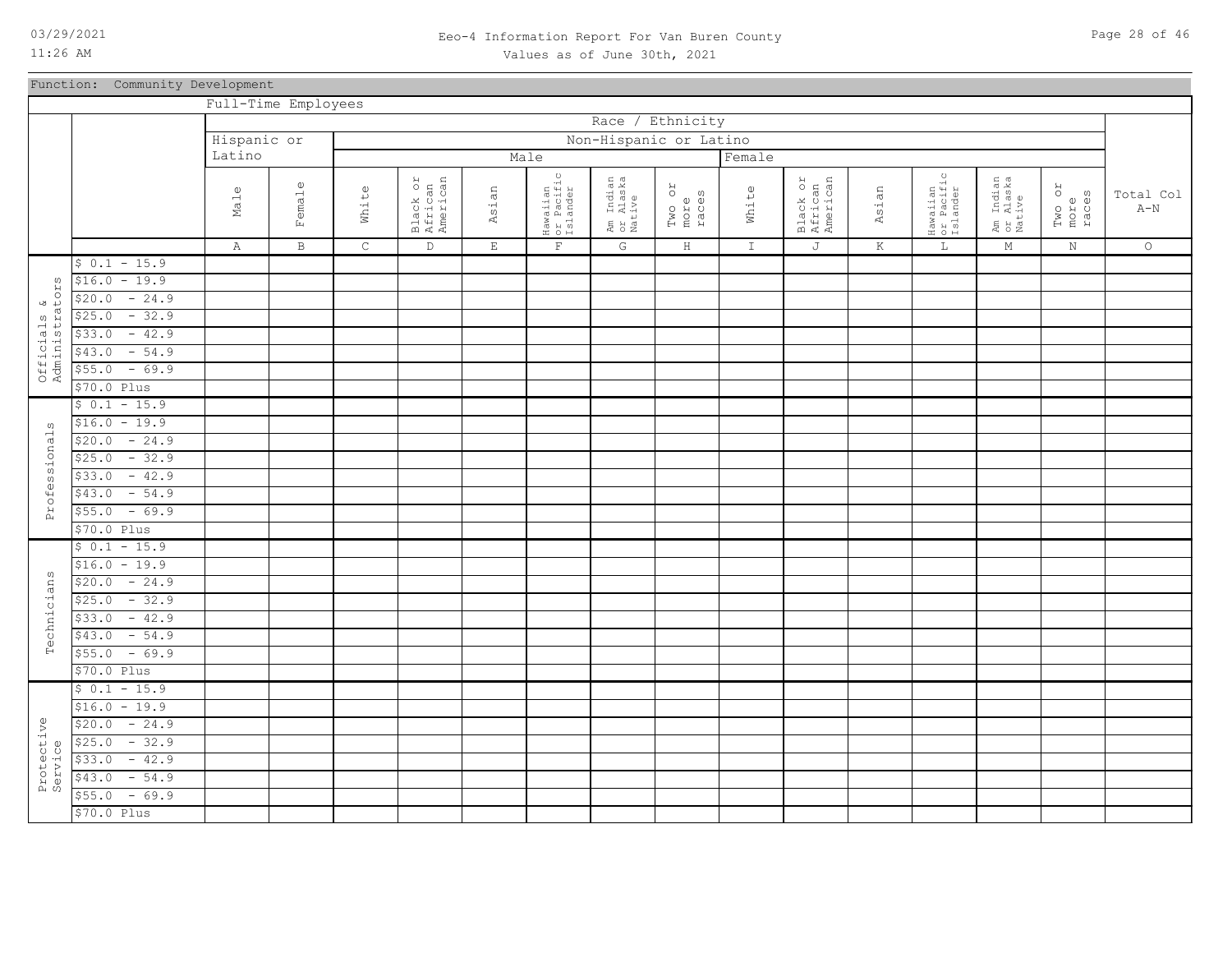Full Time Totals:

### 03/29/2021 Page 29 of 46 Eeo-4 Information Report For Van Buren County Values as of June 30th, 2021

|                           | Function: Community Development |  |  |  |  |  |  |  |  |
|---------------------------|---------------------------------|--|--|--|--|--|--|--|--|
|                           | $$0.1 - 15.9$                   |  |  |  |  |  |  |  |  |
| $\Omega$                  | $$16.0 - 19.9$                  |  |  |  |  |  |  |  |  |
|                           | $$20.0 - 24.9$                  |  |  |  |  |  |  |  |  |
| ional                     | $$25.0 - 32.9$                  |  |  |  |  |  |  |  |  |
|                           | $$33.0 - 42.9$                  |  |  |  |  |  |  |  |  |
| Para-<br>Professi         | $$43.0 - 54.9$                  |  |  |  |  |  |  |  |  |
|                           | $$55.0 - 69.9$                  |  |  |  |  |  |  |  |  |
|                           | $$70.0$ Plus                    |  |  |  |  |  |  |  |  |
|                           | $$0.1 - 15.9$                   |  |  |  |  |  |  |  |  |
|                           | $$16.0 - 19.9$                  |  |  |  |  |  |  |  |  |
|                           | $$20.0 - 24.9$                  |  |  |  |  |  |  |  |  |
|                           | $$25.0 - 32.9$                  |  |  |  |  |  |  |  |  |
|                           | $$33.0 - 42.9$                  |  |  |  |  |  |  |  |  |
|                           | $$43.0$ - 54.9                  |  |  |  |  |  |  |  |  |
| Administrative<br>Support | $$55.0 - 69.9$                  |  |  |  |  |  |  |  |  |
|                           | $$70.0$ Plus                    |  |  |  |  |  |  |  |  |
|                           | $$0.1 - 15.9$                   |  |  |  |  |  |  |  |  |
|                           | $$16.0 - 19.9$                  |  |  |  |  |  |  |  |  |
| Craft                     | $$20.0 - 24.9$                  |  |  |  |  |  |  |  |  |
|                           | $$25.0 - 32.9$                  |  |  |  |  |  |  |  |  |
| Skilled                   | $$33.0 - 42.9$                  |  |  |  |  |  |  |  |  |
|                           | $$43.0 - 54.9$                  |  |  |  |  |  |  |  |  |
|                           | $$55.0 - 69.9$                  |  |  |  |  |  |  |  |  |
|                           | \$70.0 Plus                     |  |  |  |  |  |  |  |  |
|                           | $$0.1 - 15.9$                   |  |  |  |  |  |  |  |  |
|                           | $$16.0 - 19.9$                  |  |  |  |  |  |  |  |  |
| $\mathbb{Q}$              | $$20.0 - 24.9$                  |  |  |  |  |  |  |  |  |
|                           | $$25.0 - 32.9$                  |  |  |  |  |  |  |  |  |
| Service &<br>Maintenance  | $$33.0 - 42.9$                  |  |  |  |  |  |  |  |  |
|                           | $$43.0 - 54.9$                  |  |  |  |  |  |  |  |  |
|                           | $$55.0 - 69.9$                  |  |  |  |  |  |  |  |  |
|                           | \$70.0 Plus                     |  |  |  |  |  |  |  |  |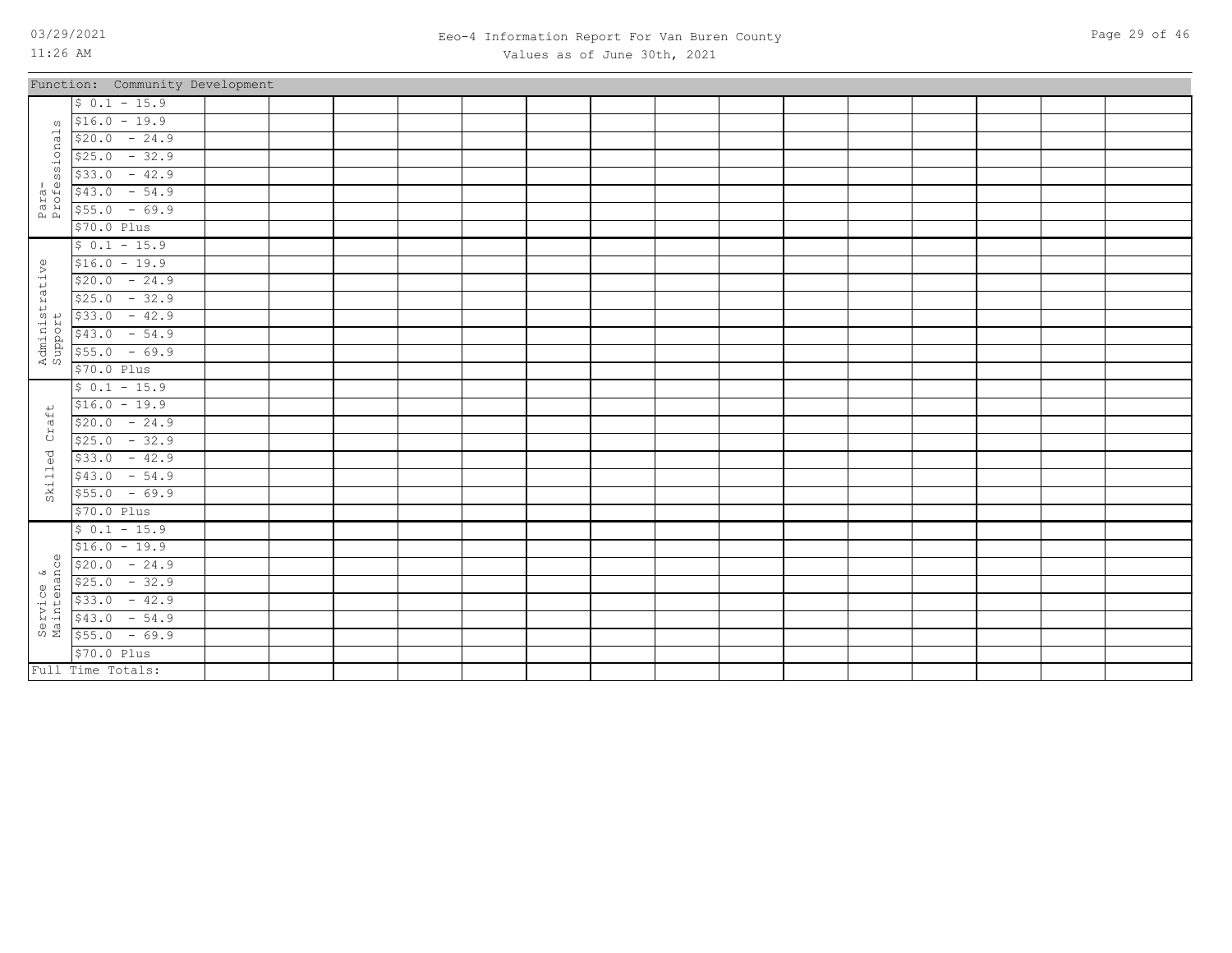# Function: Community Development

|                        |                                |                   |       | Other Than Full-Time Employees  |                           |                                    |                                  |                               |               |                                 |       |                                               |                                  |                               |                    |
|------------------------|--------------------------------|-------------------|-------|---------------------------------|---------------------------|------------------------------------|----------------------------------|-------------------------------|---------------|---------------------------------|-------|-----------------------------------------------|----------------------------------|-------------------------------|--------------------|
|                        |                                |                   |       |                                 |                           |                                    | Race / Ethnicity                 |                               |               |                                 |       |                                               |                                  |                               |                    |
|                        | Hispanic or                    |                   |       |                                 |                           |                                    | Non-Hispanic or Latino           |                               |               |                                 |       |                                               |                                  |                               |                    |
|                        | Latino                         |                   |       |                                 |                           | Male                               |                                  |                               | Female        |                                 |       |                                               |                                  |                               |                    |
|                        | $\mathbb U$<br>Ma <sub>1</sub> | (1)<br>emal<br>Ŀц | White | Black or<br>African<br>American | an<br>$\frac{1}{2}$<br>K, | Hawaiian<br>or Pacific<br>Islander | Am Indian<br>or Alaska<br>Native | RO<br>Two oi<br>more<br>races | White         | Black or<br>African<br>American | Asian | $\circ$<br>Hawaiian<br>or Pacific<br>Islander | Am Indian<br>or Alaska<br>Native | RO<br>Two or<br>more<br>races | Total Col<br>$A-N$ |
|                        | Α                              | B                 | C     | D                               | Ε                         | $\mathbf{F}$                       | G                                | H                             | $\mathbbm{I}$ | J                               | Κ     | Щ.                                            | М                                | N                             | $\circ$            |
| Officials & Administra |                                |                   |       |                                 |                           |                                    |                                  |                               |               |                                 |       |                                               |                                  |                               |                    |
| Professionals          |                                |                   |       |                                 |                           |                                    |                                  |                               |               |                                 |       |                                               |                                  |                               |                    |
| Technicians            |                                |                   |       |                                 |                           |                                    |                                  |                               |               |                                 |       |                                               |                                  |                               |                    |
| Protective Service     |                                |                   |       |                                 |                           |                                    |                                  |                               |               |                                 |       |                                               |                                  |                               |                    |
| Para-Professionals     |                                |                   |       |                                 |                           |                                    |                                  |                               |               |                                 |       |                                               |                                  |                               |                    |
| Administrative Support |                                |                   |       |                                 |                           |                                    |                                  |                               |               |                                 |       |                                               |                                  |                               |                    |
| Skilled Craft          |                                |                   |       |                                 |                           |                                    |                                  |                               |               |                                 |       |                                               |                                  |                               |                    |
| Service & Maintenance  |                                |                   |       |                                 |                           |                                    |                                  |                               |               |                                 |       |                                               |                                  |                               |                    |
| Other Than Full Time 1 |                                |                   |       |                                 |                           |                                    |                                  |                               |               |                                 |       |                                               |                                  |                               |                    |

|                        | New Hires          |                            |       |                                 |       |                                    |                                  |                               |               |                                 |       |                                    |                                                       |                               |                    |
|------------------------|--------------------|----------------------------|-------|---------------------------------|-------|------------------------------------|----------------------------------|-------------------------------|---------------|---------------------------------|-------|------------------------------------|-------------------------------------------------------|-------------------------------|--------------------|
|                        |                    |                            |       |                                 |       |                                    |                                  | Race / Ethnicity              |               |                                 |       |                                    |                                                       |                               |                    |
|                        | Hispanic or        |                            |       |                                 |       |                                    |                                  | Non-Hispanic or Latino        |               |                                 |       |                                    |                                                       |                               |                    |
|                        | Latino             |                            |       |                                 |       | Male                               |                                  |                               | Female        |                                 |       |                                    |                                                       |                               |                    |
|                        | $\mathbb U$<br>Ma1 | $\mathbb{O}$<br>ema1<br>Ŀц | White | Black or<br>African<br>American | Asian | Hawaiian<br>or Pacific<br>Islander | Am Indian<br>or Alaska<br>Native | RO<br>Two on<br>more<br>races | White         | Black or<br>African<br>American | Asian | Hawaiian<br>or Pacific<br>Islander | ı Indian<br>: Alaska<br>.tive<br>Am<br>O Y d<br>N a t | RO<br>Two o:<br>more<br>races | Total Col<br>$A-N$ |
|                        | Α                  | B                          | C     | D                               | E     | $\mathbf F$                        | G                                | $\rm H$                       | $\mathbbm{I}$ | J                               | K     | ш.                                 | М                                                     | $\mathbf N$                   | $\circ$            |
| Officials & Administra |                    |                            |       |                                 |       |                                    |                                  |                               |               |                                 |       |                                    |                                                       |                               |                    |
| Professionals          |                    |                            |       |                                 |       |                                    |                                  |                               |               |                                 |       |                                    |                                                       |                               |                    |
| Technicians            |                    |                            |       |                                 |       |                                    |                                  |                               |               |                                 |       |                                    |                                                       |                               |                    |
| Protective Service     |                    |                            |       |                                 |       |                                    |                                  |                               |               |                                 |       |                                    |                                                       |                               |                    |
| Para-Professionals     |                    |                            |       |                                 |       |                                    |                                  |                               |               |                                 |       |                                    |                                                       |                               |                    |
| Administrative Support |                    |                            |       |                                 |       |                                    |                                  |                               |               |                                 |       |                                    |                                                       |                               |                    |
| Skilled Craft          |                    |                            |       |                                 |       |                                    |                                  |                               |               |                                 |       |                                    |                                                       |                               |                    |
| Service & Maintenance  |                    |                            |       |                                 |       |                                    |                                  |                               |               |                                 |       |                                    |                                                       |                               |                    |
| New Hire Totals:       |                    |                            |       |                                 |       |                                    |                                  |                               |               |                                 |       |                                    |                                                       |                               |                    |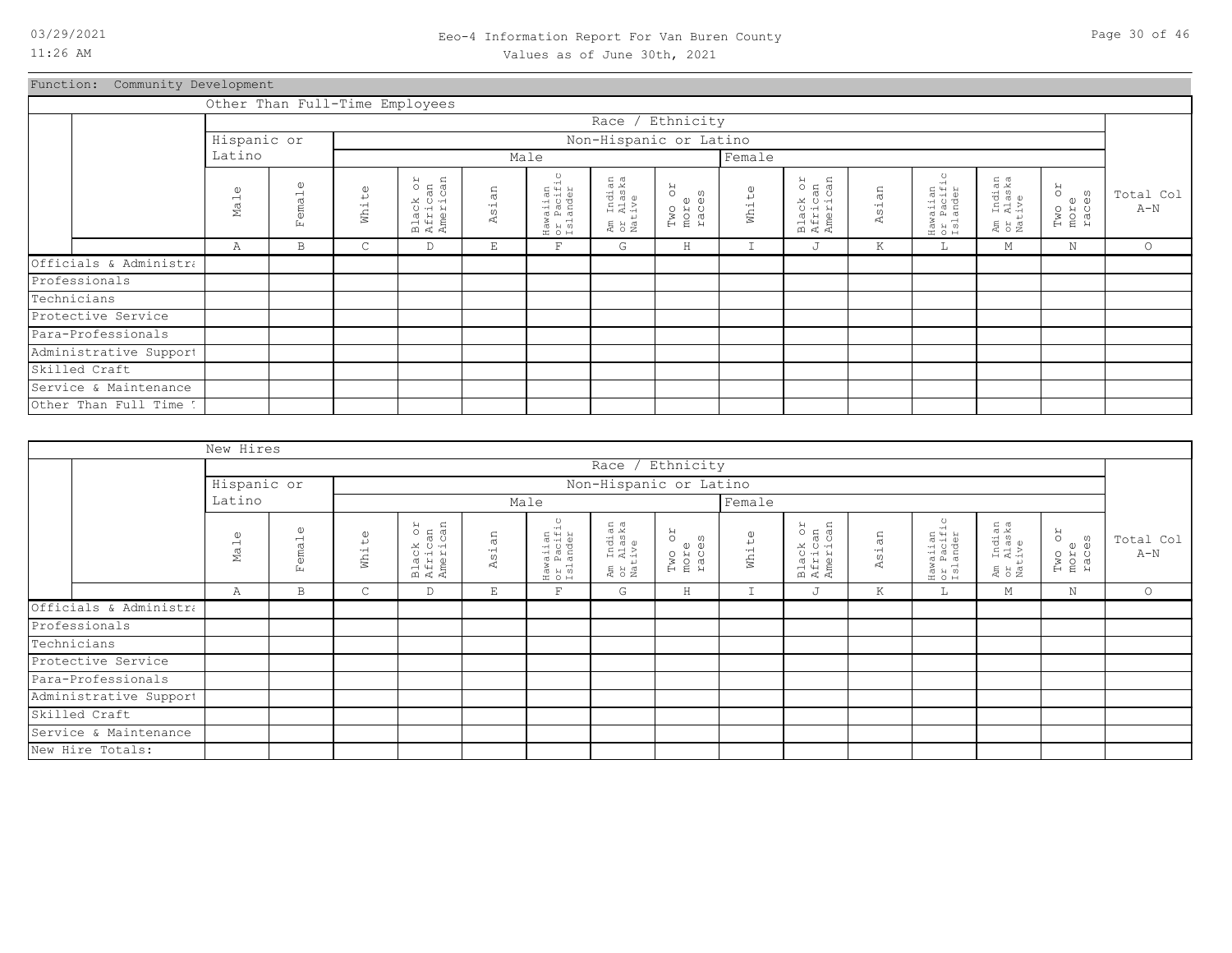### 03/29/2021 Page 31 of 46 Eeo-4 Information Report For Van Buren County Values as of June 30th, 2021

Function: Corrections

|                               |                   | Full-Time Employees         |                        |              |                                 |              |                                    |                                  |                               |              |                                 |       |                                    |                                  |                               |                                      |
|-------------------------------|-------------------|-----------------------------|------------------------|--------------|---------------------------------|--------------|------------------------------------|----------------------------------|-------------------------------|--------------|---------------------------------|-------|------------------------------------|----------------------------------|-------------------------------|--------------------------------------|
|                               |                   |                             |                        |              |                                 |              |                                    | Race /                           | Ethnicity                     |              |                                 |       |                                    |                                  |                               |                                      |
|                               |                   | Hispanic or                 |                        |              |                                 |              |                                    | Non-Hispanic or Latino           |                               |              |                                 |       |                                    |                                  |                               |                                      |
|                               |                   | Latino                      |                        |              |                                 |              | Male                               |                                  |                               | Female       |                                 |       |                                    |                                  |                               |                                      |
|                               |                   | $\omega$<br>Ma <sub>1</sub> | $\mathbbm{O}$<br>Femal | White        | Black or<br>African<br>American | Asian        | Hawaiian<br>or Pacific<br>Islander | Am Indian<br>or Alaska<br>Native | RO<br>Two or<br>more<br>races | White        | Black or<br>African<br>American | Asian | Hawaiian<br>or Pacific<br>Islander | Am Indian<br>or Alaska<br>Native | RO<br>Two or<br>more<br>races | Total Col<br>$\mbox{\AA}-\mbox{\AA}$ |
|                               |                   | Α                           | B                      | $\mathsf{C}$ | $\mathbb D$                     | $\mathbf{E}$ | $\mathbf{F}$                       | $\mathbb{G}$                     | H                             | $\mathbb{I}$ | J                               | К     | $\mathbb L$                        | М                                | $\,$ N                        | $\circ$                              |
|                               | $$0.1 - 15.9$     |                             |                        |              |                                 |              |                                    |                                  |                               |              |                                 |       |                                    |                                  |                               |                                      |
|                               | $$16.0 - 19.9$    |                             |                        |              |                                 |              |                                    |                                  |                               |              |                                 |       |                                    |                                  |                               |                                      |
|                               | \$20.0<br>$-24.9$ |                             |                        |              |                                 |              |                                    |                                  |                               |              |                                 |       |                                    |                                  |                               |                                      |
|                               | $-32.9$<br>\$25.0 |                             |                        |              |                                 |              |                                    |                                  |                               |              |                                 |       |                                    |                                  |                               |                                      |
|                               | \$33.0<br>$-42.9$ |                             |                        |              |                                 |              |                                    |                                  |                               |              |                                 |       |                                    |                                  |                               |                                      |
|                               | \$43.0<br>$-54.9$ |                             |                        |              |                                 |              |                                    |                                  |                               |              |                                 |       |                                    |                                  |                               |                                      |
| Officials &<br>Administrators | $-69.9$<br>\$55.0 |                             |                        |              |                                 |              |                                    |                                  |                               |              |                                 |       |                                    |                                  |                               |                                      |
|                               | $$70.0$ Plus      |                             |                        |              |                                 |              |                                    |                                  |                               |              |                                 |       |                                    |                                  |                               |                                      |
|                               | $$0.1 - 15.9$     |                             |                        |              |                                 |              |                                    |                                  |                               |              |                                 |       |                                    |                                  |                               |                                      |
| ω                             | $$16.0 - 19.9$    |                             |                        |              |                                 |              |                                    |                                  |                               |              |                                 |       |                                    |                                  |                               |                                      |
| Professional                  | $-24.9$<br>\$20.0 |                             |                        |              |                                 |              |                                    |                                  |                               |              |                                 |       |                                    |                                  |                               |                                      |
|                               | $-32.9$<br>\$25.0 |                             |                        |              |                                 |              |                                    |                                  |                               |              |                                 |       |                                    |                                  |                               |                                      |
|                               | $-42.9$<br>\$33.0 |                             |                        |              |                                 |              |                                    |                                  |                               |              |                                 |       |                                    |                                  |                               |                                      |
|                               | $-54.9$<br>\$43.0 |                             |                        |              |                                 |              |                                    |                                  |                               |              |                                 |       |                                    |                                  |                               |                                      |
|                               | $$55.0 - 69.9$    |                             |                        |              |                                 |              |                                    |                                  |                               |              |                                 |       |                                    |                                  |                               |                                      |
|                               | \$70.0 Plus       | $\mathbf{1}$                |                        |              |                                 |              |                                    |                                  |                               |              |                                 |       |                                    |                                  |                               | $\mathbf{1}$                         |
|                               | $$0.1 - 15.9$     |                             |                        |              |                                 |              |                                    |                                  |                               |              |                                 |       |                                    |                                  |                               |                                      |
|                               | $$16.0 - 19.9$    |                             |                        |              |                                 |              |                                    |                                  |                               |              |                                 |       |                                    |                                  |                               |                                      |
|                               | $-24.9$<br>\$20.0 |                             |                        |              |                                 |              |                                    |                                  |                               |              |                                 |       |                                    |                                  |                               |                                      |
| Technicians                   | $$25.0 - 32.9$    |                             |                        |              |                                 |              |                                    |                                  |                               |              |                                 |       |                                    |                                  |                               |                                      |
|                               | $-42.9$<br>\$33.0 |                             |                        |              |                                 |              |                                    |                                  |                               |              |                                 |       |                                    |                                  |                               |                                      |
|                               | $-54.9$<br>\$43.0 |                             |                        |              |                                 |              |                                    |                                  |                               |              |                                 |       |                                    |                                  |                               |                                      |
|                               | $$55.0 - 69.9$    |                             |                        | 3            |                                 |              |                                    |                                  |                               |              |                                 |       |                                    |                                  |                               | $\mathsf 3$                          |
|                               | \$70.0 Plus       |                             |                        |              |                                 |              |                                    |                                  |                               |              |                                 |       |                                    |                                  |                               |                                      |
|                               | $$0.1 - 15.9$     |                             |                        |              |                                 |              |                                    |                                  |                               | $\mathbf{1}$ |                                 |       |                                    |                                  |                               | $\mathbf 1$                          |
|                               | $$16.0 - 19.9$    |                             |                        |              |                                 |              |                                    |                                  |                               |              |                                 |       |                                    |                                  |                               |                                      |
|                               | $-24.9$<br>\$20.0 |                             |                        |              |                                 |              |                                    |                                  |                               |              |                                 |       |                                    |                                  |                               |                                      |
|                               | $-32.9$<br>\$25.0 |                             |                        |              |                                 |              |                                    |                                  |                               |              |                                 |       |                                    |                                  |                               |                                      |
| Protective<br>Service         | $-42.9$<br>\$33.0 |                             |                        |              |                                 |              |                                    |                                  |                               |              |                                 |       |                                    |                                  |                               |                                      |
|                               | \$43.0<br>$-54.9$ |                             |                        | 14           |                                 |              |                                    |                                  |                               | 6            |                                 |       |                                    |                                  |                               | 20                                   |
|                               | $-69.9$<br>\$55.0 |                             |                        |              |                                 |              |                                    |                                  |                               |              |                                 |       |                                    |                                  |                               |                                      |
|                               | \$70.0 Plus       |                             |                        |              |                                 |              |                                    |                                  |                               |              |                                 |       |                                    |                                  |                               |                                      |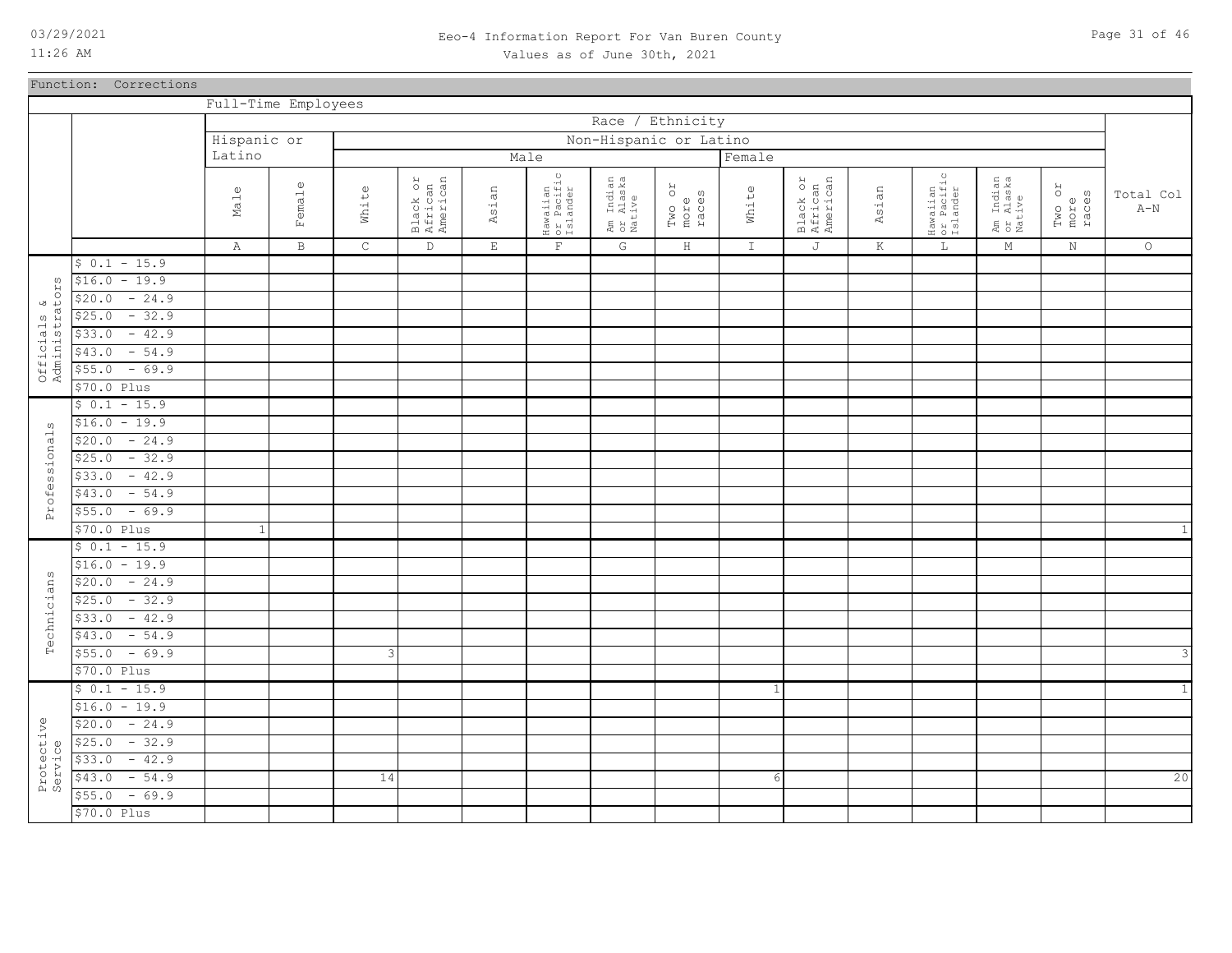Full Time Totals:

1 17

### 03/29/2021 Page 32 of 46 Eeo-4 Information Report For Van Buren County Values as of June 30th, 2021

|                           | Function: Corrections |  |  |  |  |  |  |  |  |
|---------------------------|-----------------------|--|--|--|--|--|--|--|--|
|                           | $$0.1 - 15.9$         |  |  |  |  |  |  |  |  |
|                           | $\sqrt{516.0}$ - 19.9 |  |  |  |  |  |  |  |  |
|                           | $$20.0 - 24.9$        |  |  |  |  |  |  |  |  |
|                           | $$25.0 - 32.9$        |  |  |  |  |  |  |  |  |
|                           | $$33.0 - 42.9$        |  |  |  |  |  |  |  |  |
| Para-<br>Professionals    | $$43.0 - 54.9$        |  |  |  |  |  |  |  |  |
|                           | $$55.0 - 69.9$        |  |  |  |  |  |  |  |  |
|                           | \$70.0 Plus           |  |  |  |  |  |  |  |  |
|                           | $$0.1 - 15.9$         |  |  |  |  |  |  |  |  |
|                           | $$16.0 - 19.9$        |  |  |  |  |  |  |  |  |
|                           | $$20.0 - 24.9$        |  |  |  |  |  |  |  |  |
| Administrative<br>Support | $$25.0 - 32.9$        |  |  |  |  |  |  |  |  |
|                           | $$33.0 - 42.9$        |  |  |  |  |  |  |  |  |
|                           | $$43.0 - 54.9$        |  |  |  |  |  |  |  |  |
|                           | $$55.0 - 69.9$        |  |  |  |  |  |  |  |  |
|                           | \$70.0 Plus           |  |  |  |  |  |  |  |  |
|                           | $$0.1 - 15.9$         |  |  |  |  |  |  |  |  |
| $\overline{v}$            | $$16.0 - 19.9$        |  |  |  |  |  |  |  |  |
| $\ddot{a}$                | $$20.0 - 24.9$        |  |  |  |  |  |  |  |  |
| ά,                        | $$25.0 - 32.9$        |  |  |  |  |  |  |  |  |
| Skilled                   | $$33.0 - 42.9$        |  |  |  |  |  |  |  |  |
|                           | $$43.0 - 54.9$        |  |  |  |  |  |  |  |  |
|                           | $$55.0 - 69.9$        |  |  |  |  |  |  |  |  |
|                           | \$70.0 Plus           |  |  |  |  |  |  |  |  |
|                           | $$0.1 - 15.9$         |  |  |  |  |  |  |  |  |
|                           | $$16.0 - 19.9$        |  |  |  |  |  |  |  |  |
| $\omega$                  | $$20.0 - 24.9$        |  |  |  |  |  |  |  |  |
|                           | $$25.0 - 32.9$        |  |  |  |  |  |  |  |  |
| Service &<br>Maintenance  | $$33.0 - 42.9$        |  |  |  |  |  |  |  |  |
|                           | $$43.0 - 54.9$        |  |  |  |  |  |  |  |  |
|                           | $$55.0 - 69.9$        |  |  |  |  |  |  |  |  |
|                           | \$70.0 Plus           |  |  |  |  |  |  |  |  |

7 25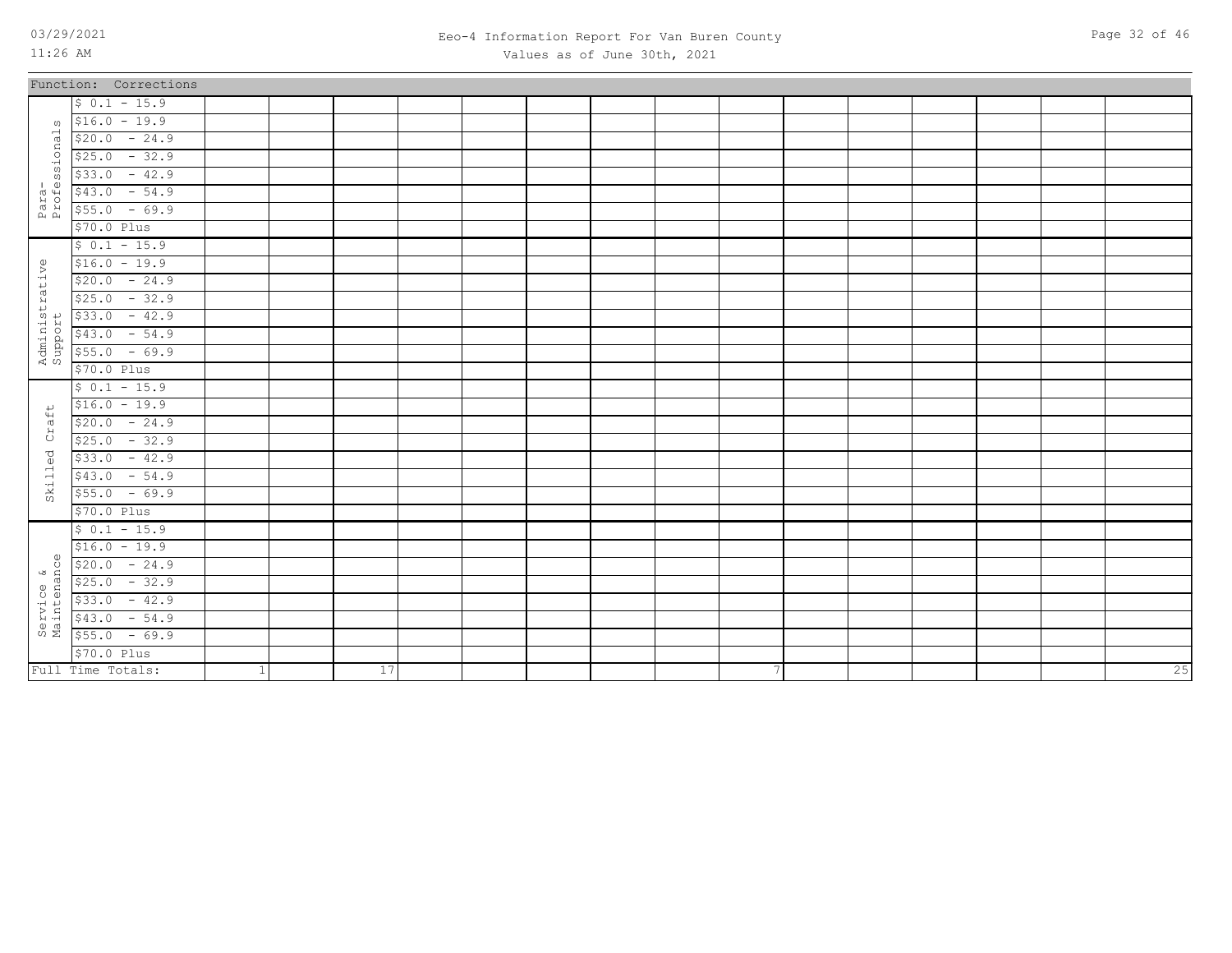### 03/29/2021 Page 33 of 46 Eeo-4 Information Report For Van Buren County Values as of June 30th, 2021

Function: Corrections

| Total Col<br>$A-N$                 |
|------------------------------------|
| $\circ$                            |
|                                    |
|                                    |
|                                    |
|                                    |
|                                    |
|                                    |
|                                    |
|                                    |
|                                    |
| Two or<br>more<br>races<br>$\rm N$ |

|                        | New Hires                   |                                                   |                                  |                                 |                              |                                    |                                  |                               |        |                                 |       |                                    |                                  |                         |                    |
|------------------------|-----------------------------|---------------------------------------------------|----------------------------------|---------------------------------|------------------------------|------------------------------------|----------------------------------|-------------------------------|--------|---------------------------------|-------|------------------------------------|----------------------------------|-------------------------|--------------------|
|                        |                             |                                                   |                                  |                                 |                              |                                    |                                  | Race / Ethnicity              |        |                                 |       |                                    |                                  |                         |                    |
|                        | Hispanic or                 |                                                   |                                  |                                 |                              |                                    |                                  | Non-Hispanic or Latino        |        |                                 |       |                                    |                                  |                         |                    |
|                        | Latino                      |                                                   |                                  |                                 |                              | Male                               |                                  |                               | Female |                                 |       |                                    |                                  |                         |                    |
|                        | $\omega$<br>Ma <sub>1</sub> | $\omega$<br>$\overline{\phantom{0}}$<br>ema<br>Ŀц | $\mathbb{O}$<br>$\mapsto$<br>Wh1 | Black or<br>African<br>American | 2<br><b>LQ</b><br>$-$<br>As. | Hawaiian<br>or Pacific<br>Islander | Am Indian<br>or Alaska<br>Native | RO<br>Two or<br>more<br>races | White  | Black or<br>African<br>American | Asian | Hawaiian<br>or Pacific<br>Islander | Am Indian<br>or Alaska<br>Native | Two or<br>more<br>races | Total Col<br>$A-N$ |
|                        | Α                           | B                                                 | $\mathsf{C}$                     | D                               | $\mathop{}\mathopen{} E$     | F                                  | G                                | $\,$ H                        | I      | J                               | К     | L.                                 | М                                | N                       | $\circ$            |
| Officials & Administra |                             |                                                   |                                  |                                 |                              |                                    |                                  |                               |        |                                 |       |                                    |                                  |                         |                    |
| Professionals          |                             |                                                   |                                  |                                 |                              |                                    |                                  |                               |        |                                 |       |                                    |                                  |                         |                    |
| Technicians            |                             |                                                   |                                  |                                 |                              |                                    |                                  |                               |        |                                 |       |                                    |                                  |                         |                    |
| Protective Service     |                             |                                                   |                                  |                                 |                              |                                    |                                  |                               |        |                                 |       |                                    |                                  |                         |                    |
| Para-Professionals     |                             |                                                   |                                  |                                 |                              |                                    |                                  |                               |        |                                 |       |                                    |                                  |                         |                    |
| Administrative Support |                             |                                                   |                                  |                                 |                              |                                    |                                  |                               |        |                                 |       |                                    |                                  |                         |                    |
| Skilled Craft          |                             |                                                   |                                  |                                 |                              |                                    |                                  |                               |        |                                 |       |                                    |                                  |                         |                    |
| Service & Maintenance  |                             |                                                   |                                  |                                 |                              |                                    |                                  |                               |        |                                 |       |                                    |                                  |                         |                    |
| New Hire Totals:       |                             |                                                   |                                  |                                 |                              |                                    |                                  |                               |        |                                 |       |                                    |                                  |                         | $1\vert$           |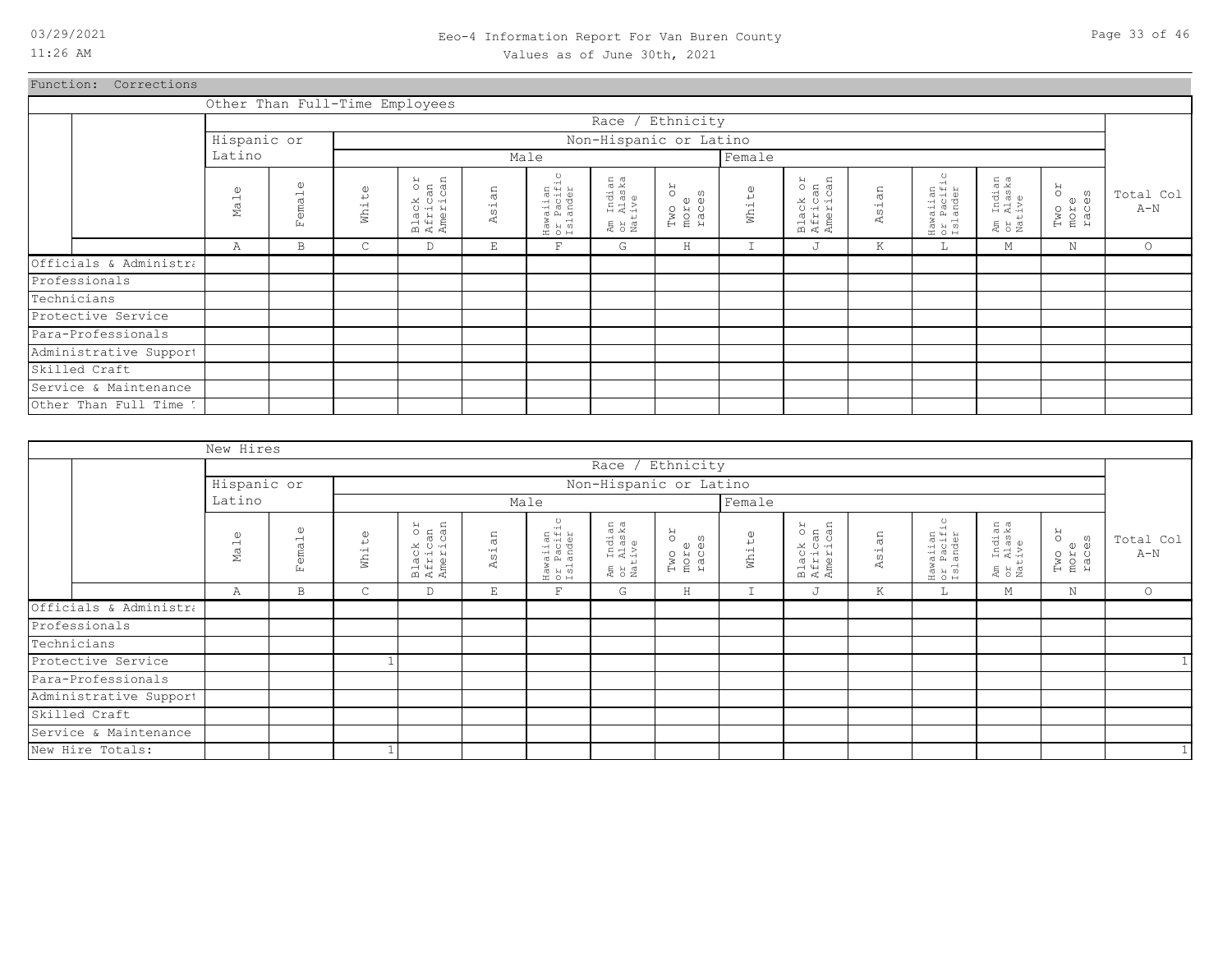### 03/29/2021 Page 34 of 46 Eeo-4 Information Report For Van Buren County Values as of June 30th, 2021

Function: Utilities and Transportation

|                               |                   | Full-Time Employees |              |             |                                 |             |                                    |                                  |                         |               |                                 |         |                                               |                                  |                         |                                      |
|-------------------------------|-------------------|---------------------|--------------|-------------|---------------------------------|-------------|------------------------------------|----------------------------------|-------------------------|---------------|---------------------------------|---------|-----------------------------------------------|----------------------------------|-------------------------|--------------------------------------|
|                               |                   |                     |              |             |                                 |             |                                    |                                  | Race / Ethnicity        |               |                                 |         |                                               |                                  |                         |                                      |
|                               |                   | Hispanic or         |              |             |                                 |             |                                    |                                  | Non-Hispanic or Latino  |               |                                 |         |                                               |                                  |                         |                                      |
|                               |                   | Latino              |              |             |                                 |             | Male                               |                                  |                         | Female        |                                 |         |                                               |                                  |                         |                                      |
|                               |                   | $\mathbb U$<br>Ma1  | Female       | White       | Black or<br>African<br>American | Asian       | Hawaiian<br>or Pacific<br>Islander | Am Indian<br>or Alaska<br>Native | Two or<br>more<br>races | White         | Black or<br>African<br>American | Asian   | $\circ$<br>Hawaiian<br>or Pacific<br>Islander | Am Indian<br>or Alaska<br>Native | Two or<br>more<br>races | Total Col<br>$\mbox{\AA}-\mbox{\AA}$ |
|                               |                   | Α                   | $\, {\bf B}$ | $\mathsf C$ | $\mathbb D$                     | $\mathbf E$ | $\mathbf F$                        | G                                | $\, {\rm H}$            | $\mathbbm{I}$ | J                               | $\rm K$ | $\mathbb L$                                   | М                                | $\rm N$                 | $\circ$                              |
|                               | $$0.1 - 15.9$     |                     |              |             |                                 |             |                                    |                                  |                         |               |                                 |         |                                               |                                  |                         |                                      |
|                               | $$16.0 - 19.9$    |                     |              |             |                                 |             |                                    |                                  |                         |               |                                 |         |                                               |                                  |                         |                                      |
|                               | $$20.0 - 24.9$    |                     |              |             |                                 |             |                                    |                                  |                         |               |                                 |         |                                               |                                  |                         |                                      |
|                               | $$25.0 - 32.9$    |                     |              |             |                                 |             |                                    |                                  |                         |               |                                 |         |                                               |                                  |                         |                                      |
|                               | $-42.9$<br>\$33.0 |                     |              |             |                                 |             |                                    |                                  |                         |               |                                 |         |                                               |                                  |                         |                                      |
|                               | $-54.9$<br>\$43.0 |                     |              |             |                                 |             |                                    |                                  |                         |               |                                 |         |                                               |                                  |                         |                                      |
| Officials &<br>Administrators | $-69.9$<br>\$55.0 |                     |              |             |                                 |             |                                    |                                  |                         |               |                                 |         |                                               |                                  |                         |                                      |
|                               | $$70.0$ Plus      |                     |              | -1          |                                 |             |                                    |                                  |                         |               |                                 |         |                                               |                                  |                         | $\mathbf{1}$                         |
|                               | $$0.1 - 15.9$     |                     |              |             |                                 |             |                                    |                                  |                         |               |                                 |         |                                               |                                  |                         |                                      |
| ω                             | $$16.0 - 19.9$    |                     |              |             |                                 |             |                                    |                                  |                         |               |                                 |         |                                               |                                  |                         |                                      |
|                               | $$20.0 - 24.9$    |                     |              |             |                                 |             |                                    |                                  |                         |               |                                 |         |                                               |                                  |                         |                                      |
|                               | $$25.0 - 32.9$    |                     |              |             |                                 |             |                                    |                                  |                         |               |                                 |         |                                               |                                  |                         |                                      |
|                               | $$33.0 - 42.9$    |                     |              |             |                                 |             |                                    |                                  |                         |               |                                 |         |                                               |                                  |                         |                                      |
|                               | $-54.9$<br>\$43.0 |                     |              |             |                                 |             |                                    |                                  |                         |               |                                 |         |                                               |                                  |                         |                                      |
| Professional                  | $-69.9$<br>\$55.0 |                     |              | -1          |                                 |             |                                    |                                  |                         |               |                                 |         |                                               |                                  |                         | $\mathbf{1}$                         |
|                               | \$70.0 Plus       |                     |              |             |                                 |             |                                    |                                  |                         |               |                                 |         |                                               |                                  |                         |                                      |
|                               | $$0.1 - 15.9$     |                     |              |             |                                 |             |                                    |                                  |                         |               |                                 |         |                                               |                                  |                         |                                      |
|                               | $$16.0 - 19.9$    |                     |              |             |                                 |             |                                    |                                  |                         |               |                                 |         |                                               |                                  |                         |                                      |
| ans                           | $$20.0 - 24.9$    |                     |              |             |                                 |             |                                    |                                  |                         |               |                                 |         |                                               |                                  |                         |                                      |
|                               | $$25.0 - 32.9$    |                     |              |             |                                 |             |                                    |                                  |                         |               |                                 |         |                                               |                                  |                         |                                      |
|                               | $-42.9$<br>\$33.0 |                     |              |             |                                 |             |                                    |                                  |                         |               |                                 |         |                                               |                                  |                         |                                      |
| Technici                      | $$43.0 - 54.9$    |                     |              | 1           |                                 |             |                                    |                                  |                         |               |                                 |         |                                               |                                  |                         | $\mathbf{1}$                         |
|                               | $-69.9$<br>\$55.0 |                     |              |             |                                 |             |                                    |                                  |                         |               |                                 |         |                                               |                                  |                         |                                      |
|                               | \$70.0 Plus       |                     |              |             |                                 |             |                                    |                                  |                         |               |                                 |         |                                               |                                  |                         |                                      |
|                               | $$0.1 - 15.9$     |                     |              |             |                                 |             |                                    |                                  |                         |               |                                 |         |                                               |                                  |                         |                                      |
|                               | $$16.0 - 19.9$    |                     |              |             |                                 |             |                                    |                                  |                         |               |                                 |         |                                               |                                  |                         |                                      |
|                               | $$20.0 - 24.9$    |                     |              |             |                                 |             |                                    |                                  |                         |               |                                 |         |                                               |                                  |                         |                                      |
|                               | $-32.9$<br>\$25.0 |                     |              |             |                                 |             |                                    |                                  |                         |               |                                 |         |                                               |                                  |                         |                                      |
| Protective<br>Service         | $-42.9$<br>\$33.0 |                     |              |             |                                 |             |                                    |                                  |                         |               |                                 |         |                                               |                                  |                         |                                      |
|                               | $-54.9$<br>\$43.0 |                     |              |             |                                 |             |                                    |                                  |                         |               |                                 |         |                                               |                                  |                         |                                      |
|                               | $-69.9$<br>\$55.0 |                     |              |             |                                 |             |                                    |                                  |                         |               |                                 |         |                                               |                                  |                         |                                      |
|                               | \$70.0 Plus       |                     |              |             |                                 |             |                                    |                                  |                         |               |                                 |         |                                               |                                  |                         |                                      |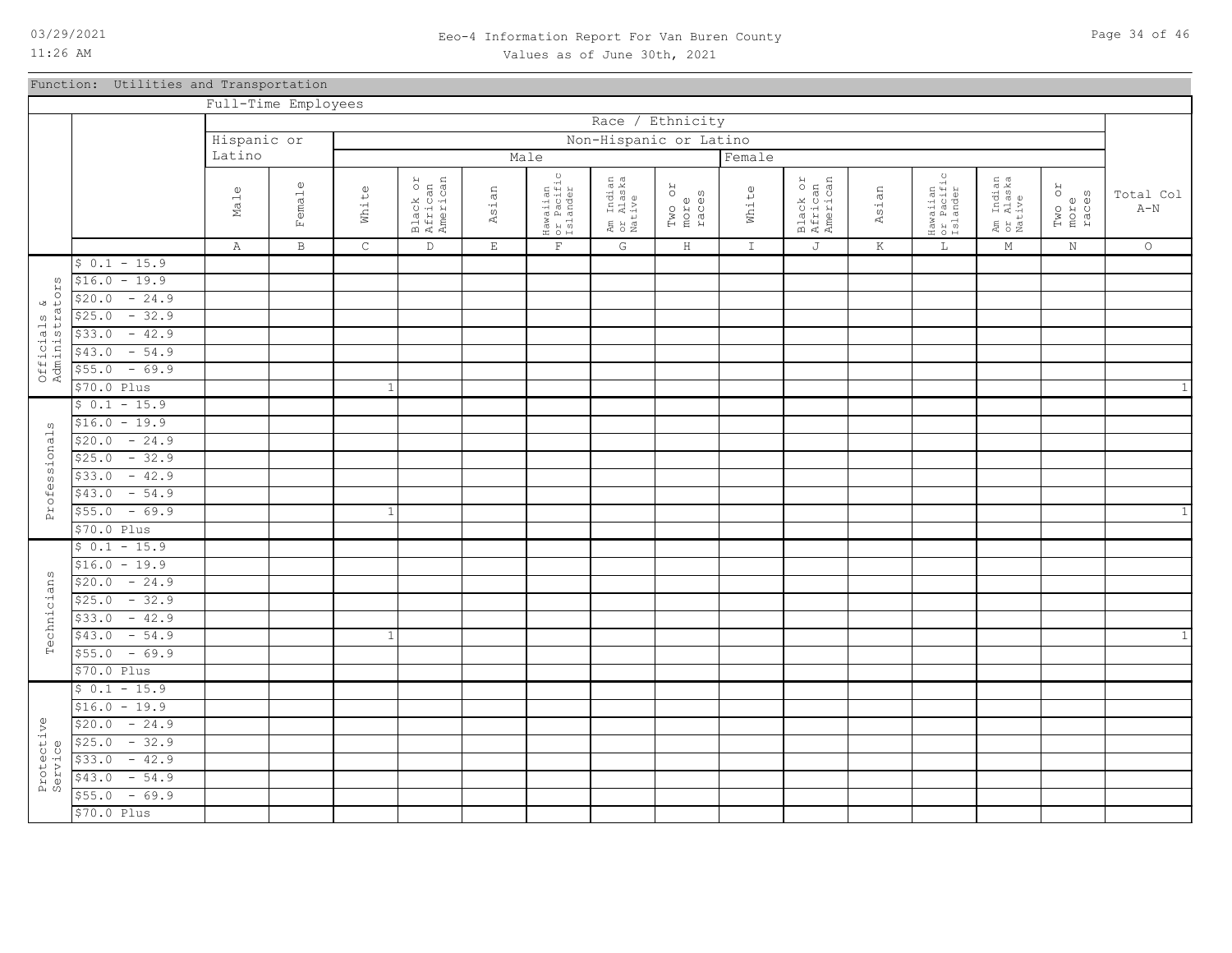### 03/29/2021 Page 35 of 46 Eeo-4 Information Report For Van Buren County Values as of June 30th, 2021

| Page 35 of 46 |  |  |  |
|---------------|--|--|--|
|---------------|--|--|--|

|                           | Function: Utilities and Transportation |  |                |  |  |                |              |  |  |      |
|---------------------------|----------------------------------------|--|----------------|--|--|----------------|--------------|--|--|------|
|                           | $$0.1 - 15.9$                          |  |                |  |  |                |              |  |  |      |
| $\Omega$                  | $$16.0 - 19.9$                         |  |                |  |  |                |              |  |  |      |
| onal                      | $$20.0 - 24.9$                         |  |                |  |  |                |              |  |  |      |
|                           | $$25.0 - 32.9$                         |  |                |  |  |                |              |  |  |      |
| i<br>SS<br>S              | $$33.0 - 42.9$                         |  |                |  |  |                |              |  |  |      |
|                           | $$43.0 - 54.9$                         |  |                |  |  |                |              |  |  |      |
| Para-<br>Profes           | $$55.0 - 69.9$                         |  |                |  |  |                |              |  |  |      |
|                           | \$70.0 Plus                            |  |                |  |  |                |              |  |  |      |
|                           | $$0.1 - 15.9$                          |  |                |  |  |                |              |  |  |      |
| Administrative<br>Support | $$16.0 - 19.9$                         |  |                |  |  |                |              |  |  |      |
|                           | $$20.0 - 24.9$                         |  |                |  |  |                |              |  |  |      |
|                           | $$25.0 - 32.9$                         |  |                |  |  |                |              |  |  |      |
|                           | $$33.0 - 42.9$                         |  |                |  |  | $\overline{c}$ |              |  |  |      |
|                           | $$43.0 - 54.9$                         |  |                |  |  | $\mathbf{1}$   |              |  |  |      |
|                           | $$55.0 - 69.9$                         |  |                |  |  | 1              |              |  |  |      |
|                           | \$70.0 Plus                            |  |                |  |  |                |              |  |  |      |
|                           | $$0.1 - 15.9$                          |  |                |  |  |                |              |  |  |      |
| $\overline{+}$            | $$16.0 - 19.9$                         |  |                |  |  |                |              |  |  |      |
| Craf                      | $$20.0 - 24.9$                         |  |                |  |  |                |              |  |  |      |
|                           | $$25.0 - 32.9$                         |  |                |  |  |                |              |  |  |      |
| Skilled                   | $$33.0 - 42.9$                         |  |                |  |  |                |              |  |  |      |
|                           | $$43.0 - 54.9$                         |  |                |  |  |                |              |  |  |      |
|                           | $$55.0 - 69.9$                         |  |                |  |  |                |              |  |  |      |
|                           | \$70.0 Plus                            |  |                |  |  |                |              |  |  |      |
|                           | $$0.1 - 15.9$                          |  |                |  |  |                |              |  |  |      |
|                           | $$16.0 - 19.9$                         |  |                |  |  |                |              |  |  |      |
| $\omega$<br>Ù.            | $$20.0 - 24.9$                         |  |                |  |  |                |              |  |  |      |
|                           | $$25.0 - 32.9$                         |  |                |  |  |                |              |  |  |      |
|                           | $$33.0 - 42.9$                         |  |                |  |  |                |              |  |  |      |
| Service &<br>Maintenano   | $$43.0 - 54.9$                         |  |                |  |  |                |              |  |  |      |
|                           | $$55.0 - 69.9$                         |  |                |  |  |                |              |  |  |      |
|                           | \$70.0 Plus                            |  |                |  |  |                |              |  |  |      |
|                           | Full Time Totals:                      |  | 9 <sub>o</sub> |  |  | 5              | $\mathbf{1}$ |  |  | $15$ |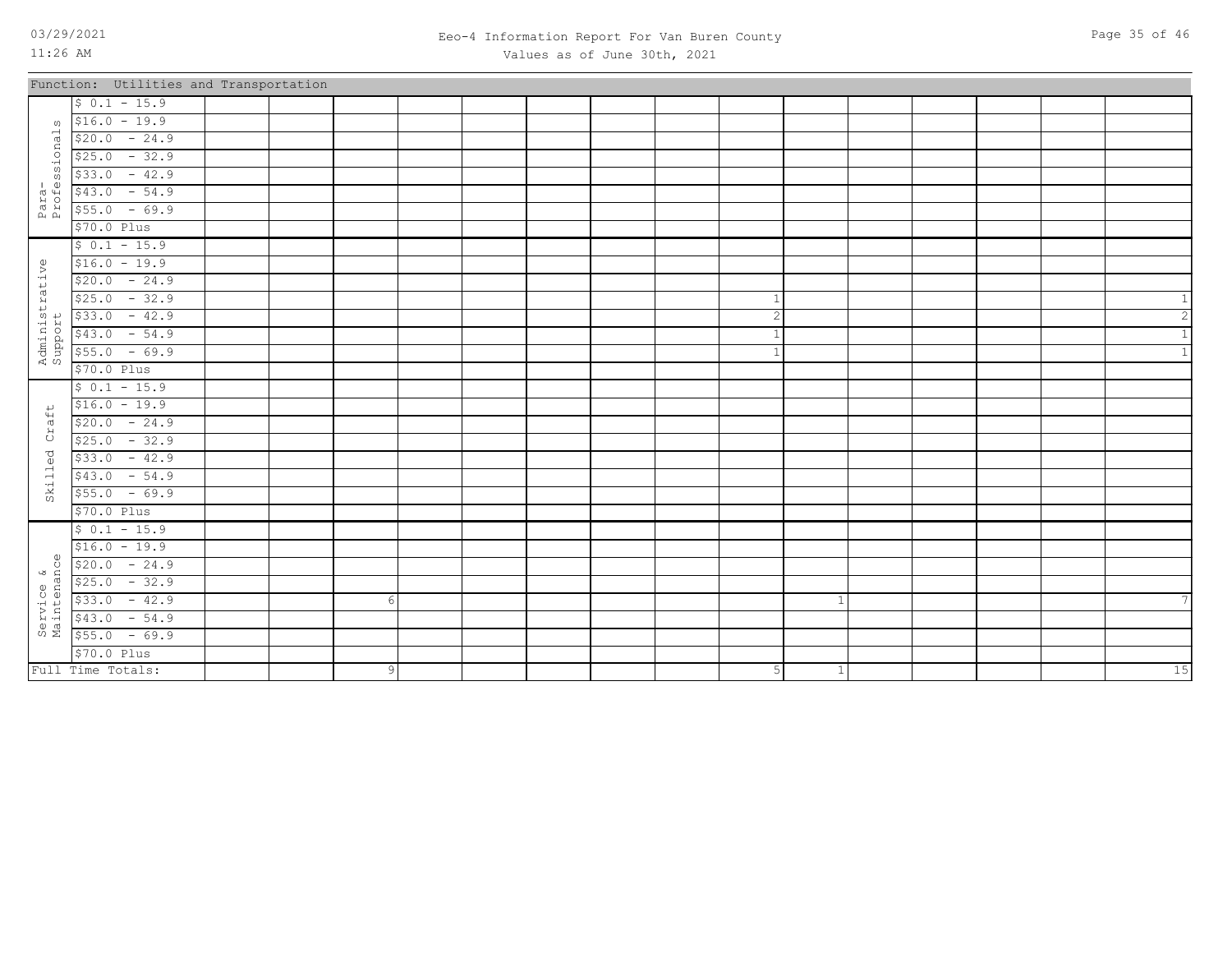### 03/29/2021 Page 36 of 46 Eeo-4 Information Report For Van Buren County Values as of June 30th, 2021

Function: Utilities and Transportation

|                        |                 |                            |                       | Other Than Full-Time Employees  |                            |                                    |                                  |                                      |                |                                 |            |                                    |                                        |                               |                    |
|------------------------|-----------------|----------------------------|-----------------------|---------------------------------|----------------------------|------------------------------------|----------------------------------|--------------------------------------|----------------|---------------------------------|------------|------------------------------------|----------------------------------------|-------------------------------|--------------------|
|                        |                 |                            |                       |                                 |                            |                                    |                                  | Race / Ethnicity                     |                |                                 |            |                                    |                                        |                               |                    |
|                        | Hispanic or     |                            |                       |                                 |                            |                                    |                                  | Non-Hispanic or Latino               |                |                                 |            |                                    |                                        |                               |                    |
|                        | Latino          |                            |                       |                                 |                            | Male                               |                                  |                                      | Female         |                                 |            |                                    |                                        |                               |                    |
|                        | $\omega$<br>Mal | $\mathbb{O}$<br>emal<br>Ŀ. | $\mathbb{O}$<br>White | Black or<br>African<br>American | an<br>$\overline{5}$<br>₫. | Hawaiian<br>or Pacific<br>Islander | Am Indian<br>or Alaska<br>Native | <b>JO</b><br>Two or<br>more<br>races | White          | Black or<br>African<br>American | sian<br>K. | Hawaiian<br>or Pacific<br>Islander | . Indian<br>. Alaska<br>.tive<br>E S E | RO<br>Two o:<br>more<br>races | Total Col<br>$A-N$ |
|                        | Α               | B                          | $\mathsf{C}$          | D                               | E                          | $\mathbf F$                        | G                                | H                                    | I              | J                               | K          | ш.                                 | M                                      | N                             | $\circ$            |
| Officials & Administra |                 |                            |                       |                                 |                            |                                    |                                  |                                      |                |                                 |            |                                    |                                        |                               |                    |
| Professionals          |                 |                            |                       |                                 |                            |                                    |                                  |                                      |                |                                 |            |                                    |                                        |                               |                    |
| Technicians            |                 |                            |                       |                                 |                            |                                    |                                  |                                      |                |                                 |            |                                    |                                        |                               |                    |
| Protective Service     |                 |                            |                       |                                 |                            |                                    |                                  |                                      |                |                                 |            |                                    |                                        |                               |                    |
| Para-Professionals     |                 |                            |                       |                                 |                            |                                    |                                  |                                      |                |                                 |            |                                    |                                        |                               |                    |
| Administrative Support |                 |                            |                       |                                 |                            |                                    |                                  |                                      | $\overline{c}$ |                                 |            |                                    |                                        |                               | 2                  |
| Skilled Craft          |                 |                            |                       |                                 |                            |                                    |                                  |                                      |                |                                 |            |                                    |                                        |                               |                    |
| Service & Maintenance  |                 |                            |                       | $\mathcal{D}$                   |                            |                                    |                                  |                                      |                | $\sim$                          |            |                                    |                                        |                               | $14$               |
| Other Than Full Time 1 |                 |                            | $\circ$               | $\mathfrak{D}$                  |                            |                                    |                                  |                                      | 3              | $\sim$                          |            |                                    |                                        |                               | 16                 |

|                        | New Hires                   |                           |                          |                                 |            |                                    |                                  |                               |               |                                 |       |                                    |                                  |                               |                    |
|------------------------|-----------------------------|---------------------------|--------------------------|---------------------------------|------------|------------------------------------|----------------------------------|-------------------------------|---------------|---------------------------------|-------|------------------------------------|----------------------------------|-------------------------------|--------------------|
|                        |                             |                           |                          |                                 |            |                                    |                                  | Race / Ethnicity              |               |                                 |       |                                    |                                  |                               |                    |
|                        | Hispanic or                 |                           |                          |                                 |            |                                    |                                  | Non-Hispanic or Latino        |               |                                 |       |                                    |                                  |                               |                    |
|                        | Latino                      |                           |                          |                                 |            | Male                               |                                  |                               | Female        |                                 |       |                                    |                                  |                               |                    |
|                        | $\omega$<br>Ma <sub>1</sub> | $\mathbb U$<br>emal<br>Ŀц | $\mathbbmss{O}$<br>White | Black or<br>African<br>American | άn<br>Asi. | Hawaiian<br>or Pacific<br>Islander | Am Indian<br>or Alaska<br>Native | RO<br>Two or<br>more<br>races | White         | Black or<br>African<br>American | Asian | Hawaiian<br>or Pacific<br>Islander | Am Indian<br>or Alaska<br>Native | RO<br>Two o:<br>more<br>races | Total Col<br>$A-N$ |
|                        | Α                           | B                         | $\mathsf{C}$             | D                               | E          | $\mathbf{F}$                       | G                                | H                             | $\mathbbm{I}$ | J                               | K     | L                                  | М                                | $\mathbf N$                   | $\circ$            |
| Officials & Administra |                             |                           |                          |                                 |            |                                    |                                  |                               |               |                                 |       |                                    |                                  |                               |                    |
| Professionals          |                             |                           |                          |                                 |            |                                    |                                  |                               |               |                                 |       |                                    |                                  |                               |                    |
| Technicians            |                             |                           |                          |                                 |            |                                    |                                  |                               |               |                                 |       |                                    |                                  |                               |                    |
| Protective Service     |                             |                           |                          |                                 |            |                                    |                                  |                               |               |                                 |       |                                    |                                  |                               |                    |
| Para-Professionals     |                             |                           |                          |                                 |            |                                    |                                  |                               |               |                                 |       |                                    |                                  |                               |                    |
| Administrative Support |                             |                           |                          |                                 |            |                                    |                                  |                               |               |                                 |       |                                    |                                  |                               |                    |
| Skilled Craft          |                             |                           |                          |                                 |            |                                    |                                  |                               |               |                                 |       |                                    |                                  |                               |                    |
| Service & Maintenance  |                             |                           |                          |                                 |            |                                    |                                  |                               |               |                                 |       |                                    |                                  |                               |                    |
| New Hire Totals:       |                             |                           |                          |                                 |            |                                    |                                  |                               |               |                                 |       |                                    |                                  |                               |                    |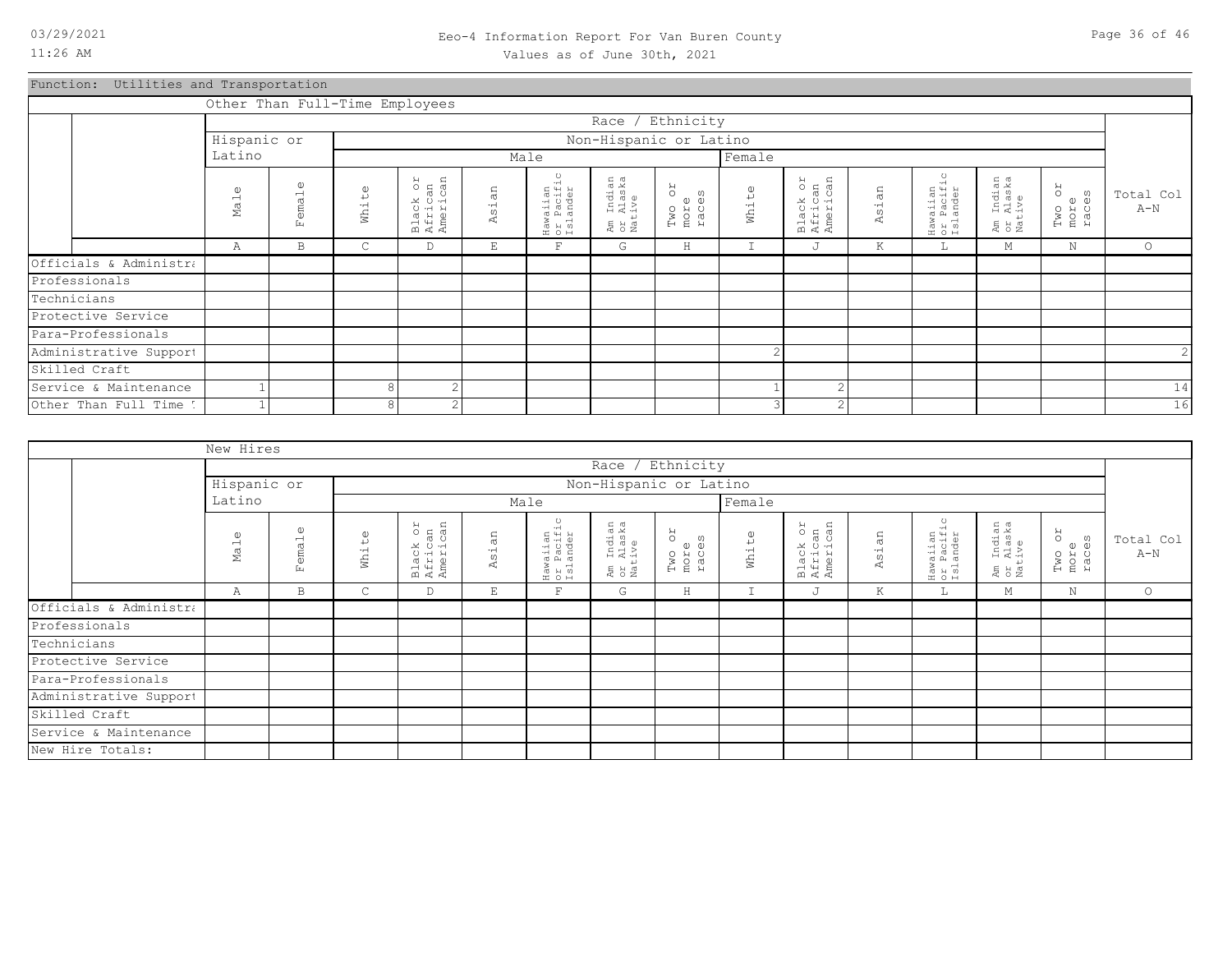### 03/29/2021 Page 37 of 46 Eeo-4 Information Report For Van Buren County Values as of June 30th, 2021

### Function: Sanitation and Sewage

|                               |                           | Full-Time Employees            |                    |             |                                 |             |                                    |                                  |                               |               |                                 |         |                                               |                                  |                         |                                      |
|-------------------------------|---------------------------|--------------------------------|--------------------|-------------|---------------------------------|-------------|------------------------------------|----------------------------------|-------------------------------|---------------|---------------------------------|---------|-----------------------------------------------|----------------------------------|-------------------------|--------------------------------------|
|                               |                           |                                |                    |             |                                 |             |                                    |                                  | Race / Ethnicity              |               |                                 |         |                                               |                                  |                         |                                      |
|                               |                           | Hispanic or                    |                    |             |                                 |             |                                    |                                  | Non-Hispanic or Latino        |               |                                 |         |                                               |                                  |                         |                                      |
|                               |                           | Latino                         |                    |             |                                 |             | Male                               |                                  |                               | Female        |                                 |         |                                               |                                  |                         |                                      |
|                               |                           | $\mathbb U$<br>Ma <sub>1</sub> | $\omega$<br>Female | White       | Black or<br>African<br>American | Asian       | Hawaiian<br>or Pacific<br>Islander | Am Indian<br>or Alaska<br>Native | RO<br>Two or<br>more<br>races | White         | Black or<br>African<br>American | Asian   | $\circ$<br>Hawaiian<br>or Pacific<br>Islander | Am Indian<br>or Alaska<br>Native | Two or<br>more<br>races | Total Col<br>$\mbox{\AA}-\mbox{\AA}$ |
|                               |                           | $\mathbb{A}$                   | $\, {\bf B}$       | $\mathsf C$ | $\mathbb D$                     | $\mathbf E$ | $\mathbf F$                        | G                                | $\, {\rm H}$                  | $\mathbbm{I}$ | J                               | $\rm K$ | $\mathbb L$                                   | $\mathop{\rm M}\nolimits$        | $\rm N$                 | $\circ$                              |
|                               | $$0.1 - 15.9$             |                                |                    |             |                                 |             |                                    |                                  |                               |               |                                 |         |                                               |                                  |                         |                                      |
|                               | $$16.0 - 19.9$            |                                |                    |             |                                 |             |                                    |                                  |                               |               |                                 |         |                                               |                                  |                         |                                      |
|                               | $-24.9$<br>\$20.0         |                                |                    |             |                                 |             |                                    |                                  |                               |               |                                 |         |                                               |                                  |                         |                                      |
|                               | $-32.9$<br>\$25.0         |                                |                    |             |                                 |             |                                    |                                  |                               |               |                                 |         |                                               |                                  |                         |                                      |
|                               | $-42.9$<br>\$33.0         |                                |                    |             |                                 |             |                                    |                                  |                               |               |                                 |         |                                               |                                  |                         |                                      |
|                               | $-54.9$<br>\$43.0         |                                |                    |             |                                 |             |                                    |                                  |                               |               |                                 |         |                                               |                                  |                         |                                      |
| Officials &<br>Administrators | $-69.9$<br>\$55.0         |                                |                    |             |                                 |             |                                    |                                  |                               |               |                                 |         |                                               |                                  |                         |                                      |
|                               | \$70.0 Plus               |                                |                    |             |                                 |             |                                    |                                  |                               |               |                                 |         |                                               |                                  |                         |                                      |
|                               | $$0.1 - 15.9$             |                                |                    |             |                                 |             |                                    |                                  |                               |               |                                 |         |                                               |                                  |                         |                                      |
|                               | $$16.0 - 19.9$            |                                |                    |             |                                 |             |                                    |                                  |                               |               |                                 |         |                                               |                                  |                         |                                      |
| ω                             | $$20.0 - 24.9$            |                                |                    |             |                                 |             |                                    |                                  |                               |               |                                 |         |                                               |                                  |                         |                                      |
|                               | $-32.9$<br>\$25.0         |                                |                    |             |                                 |             |                                    |                                  |                               |               |                                 |         |                                               |                                  |                         |                                      |
|                               | $-42.9$                   |                                |                    |             |                                 |             |                                    |                                  |                               |               |                                 |         |                                               |                                  |                         |                                      |
|                               | \$33.0<br>$$43.0 - 54.9$  |                                |                    |             |                                 |             |                                    |                                  |                               |               |                                 |         |                                               |                                  |                         |                                      |
| Professional                  | $-69.9$                   |                                |                    |             |                                 |             |                                    |                                  |                               |               |                                 |         |                                               |                                  |                         |                                      |
|                               | \$55.0<br>\$70.0 Plus     |                                |                    |             |                                 |             |                                    |                                  |                               |               |                                 |         |                                               |                                  |                         |                                      |
|                               | $$0.1 - 15.9$             |                                |                    |             |                                 |             |                                    |                                  |                               |               |                                 |         |                                               |                                  |                         |                                      |
|                               |                           |                                |                    |             |                                 |             |                                    |                                  |                               |               |                                 |         |                                               |                                  |                         |                                      |
|                               | $$16.0 - 19.9$<br>$-24.9$ |                                |                    |             |                                 |             |                                    |                                  |                               |               |                                 |         |                                               |                                  |                         |                                      |
|                               | \$20.0                    |                                |                    |             |                                 |             |                                    |                                  |                               |               |                                 |         |                                               |                                  |                         |                                      |
| Technicians                   | $$25.0 - 32.9$<br>$-42.9$ |                                |                    |             |                                 |             |                                    |                                  |                               |               |                                 |         |                                               |                                  |                         |                                      |
|                               | \$33.0                    |                                |                    |             |                                 |             |                                    |                                  |                               |               |                                 |         |                                               |                                  |                         |                                      |
|                               | $$43.0 - 54.9$            |                                |                    |             |                                 |             |                                    |                                  |                               |               |                                 |         |                                               |                                  |                         |                                      |
|                               | $-69.9$<br>\$55.0         |                                |                    |             |                                 |             |                                    |                                  |                               |               |                                 |         |                                               |                                  |                         |                                      |
|                               | \$70.0 Plus               |                                |                    |             |                                 |             |                                    |                                  |                               |               |                                 |         |                                               |                                  |                         |                                      |
|                               | $$0.1 - 15.9$             |                                |                    |             |                                 |             |                                    |                                  |                               |               |                                 |         |                                               |                                  |                         |                                      |
|                               | $$16.0 - 19.9$            |                                |                    |             |                                 |             |                                    |                                  |                               |               |                                 |         |                                               |                                  |                         |                                      |
|                               | $$20.0 - 24.9$            |                                |                    |             |                                 |             |                                    |                                  |                               |               |                                 |         |                                               |                                  |                         |                                      |
| Protective<br>Service         | $-32.9$<br>\$25.0         |                                |                    |             |                                 |             |                                    |                                  |                               |               |                                 |         |                                               |                                  |                         |                                      |
|                               | $-42.9$<br>\$33.0         |                                |                    |             |                                 |             |                                    |                                  |                               |               |                                 |         |                                               |                                  |                         |                                      |
|                               | $-54.9$<br>\$43.0         |                                |                    |             |                                 |             |                                    |                                  |                               |               |                                 |         |                                               |                                  |                         |                                      |
|                               | $-69.9$<br>\$55.0         |                                |                    |             |                                 |             |                                    |                                  |                               |               |                                 |         |                                               |                                  |                         |                                      |
|                               | \$70.0 Plus               |                                |                    |             |                                 |             |                                    |                                  |                               |               |                                 |         |                                               |                                  |                         |                                      |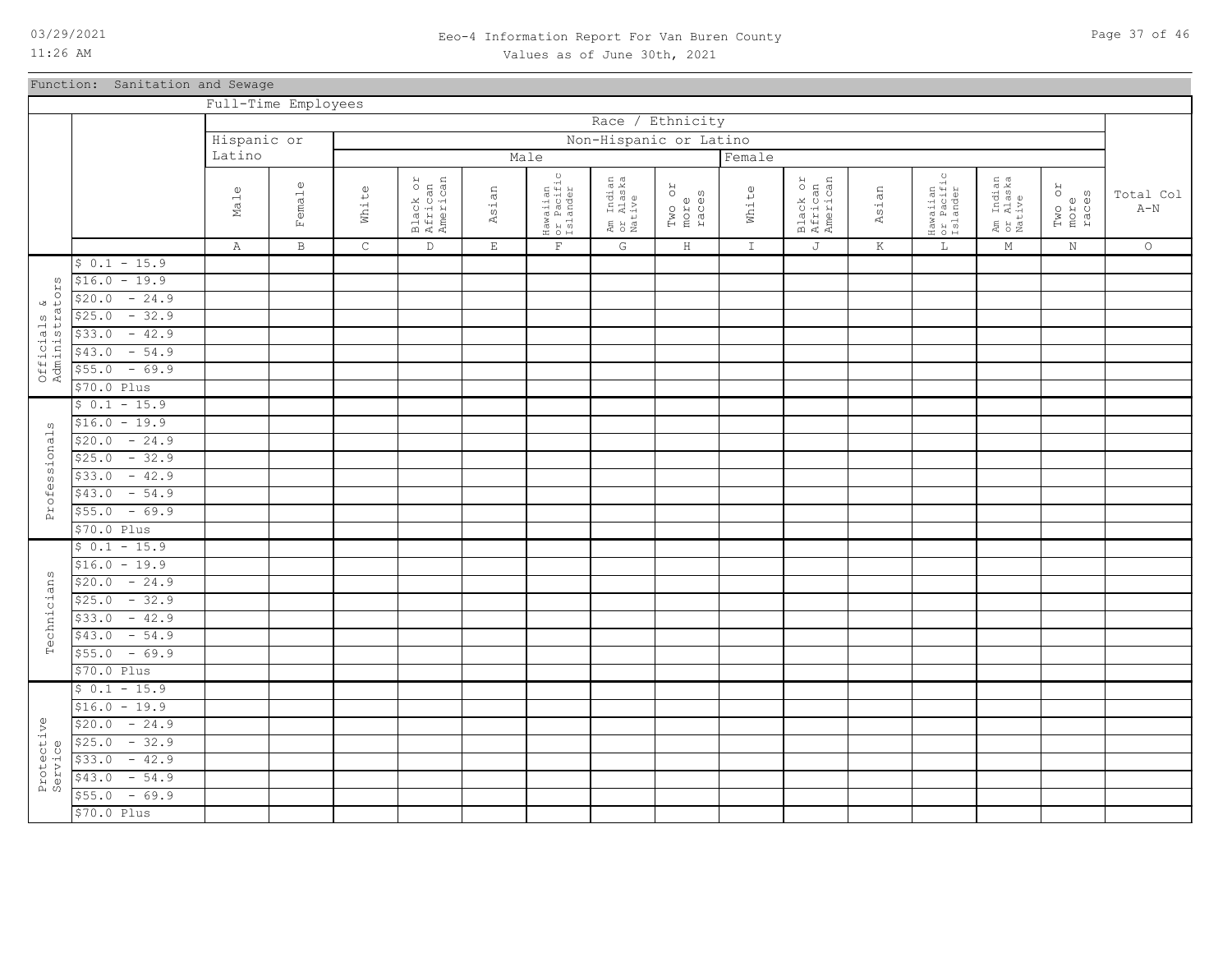Full Time Totals:

### 03/29/2021 Page 38 of 46 Eeo-4 Information Report For Van Buren County Values as of June 30th, 2021

|                           | Function: Sanitation and Sewage |  |  |  |  |  |  |  |  |
|---------------------------|---------------------------------|--|--|--|--|--|--|--|--|
|                           | $$0.1 - 15.9$                   |  |  |  |  |  |  |  |  |
| $\Omega$                  | $$16.0 - 19.9$                  |  |  |  |  |  |  |  |  |
| ional                     | $$20.0 - 24.9$                  |  |  |  |  |  |  |  |  |
|                           | $$25.0 - 32.9$                  |  |  |  |  |  |  |  |  |
|                           | $$33.0 - 42.9$                  |  |  |  |  |  |  |  |  |
|                           | $$43.0 - 54.9$                  |  |  |  |  |  |  |  |  |
| Para-<br>Profess:         | $$55.0 - 69.9$                  |  |  |  |  |  |  |  |  |
|                           | $$70.0$ Plus                    |  |  |  |  |  |  |  |  |
|                           | $$0.1 - 15.9$                   |  |  |  |  |  |  |  |  |
| Administrative<br>Support | $$16.0 - 19.9$                  |  |  |  |  |  |  |  |  |
|                           | $$20.0 - 24.9$                  |  |  |  |  |  |  |  |  |
|                           | $$25.0 - 32.9$                  |  |  |  |  |  |  |  |  |
|                           | $$33.0 - 42.9$                  |  |  |  |  |  |  |  |  |
|                           | $$43.0$ - 54.9                  |  |  |  |  |  |  |  |  |
|                           | $$55.0 - 69.9$                  |  |  |  |  |  |  |  |  |
|                           | $$70.0$ Plus                    |  |  |  |  |  |  |  |  |
|                           | $$0.1 - 15.9$                   |  |  |  |  |  |  |  |  |
|                           | $$16.0 - 19.9$                  |  |  |  |  |  |  |  |  |
| Craft                     | $$20.0 - 24.9$                  |  |  |  |  |  |  |  |  |
|                           | $$25.0 - 32.9$                  |  |  |  |  |  |  |  |  |
|                           | $$33.0 - 42.9$                  |  |  |  |  |  |  |  |  |
| Skilled                   | $$43.0 - 54.9$                  |  |  |  |  |  |  |  |  |
|                           | $$55.0 - 69.9$                  |  |  |  |  |  |  |  |  |
|                           | $$70.0$ Plus                    |  |  |  |  |  |  |  |  |
|                           | $$0.1 - 15.9$                   |  |  |  |  |  |  |  |  |
|                           | $$16.0 - 19.9$                  |  |  |  |  |  |  |  |  |
| $\circ$                   | $$20.0 - 24.9$                  |  |  |  |  |  |  |  |  |
|                           | $$25.0 - 32.9$                  |  |  |  |  |  |  |  |  |
| Service &<br>Maintenance  | $$33.0 - 42.9$                  |  |  |  |  |  |  |  |  |
|                           | $$43.0$ - 54.9                  |  |  |  |  |  |  |  |  |
|                           | $$55.0 - 69.9$                  |  |  |  |  |  |  |  |  |
|                           | $$70.0$ $Plus$                  |  |  |  |  |  |  |  |  |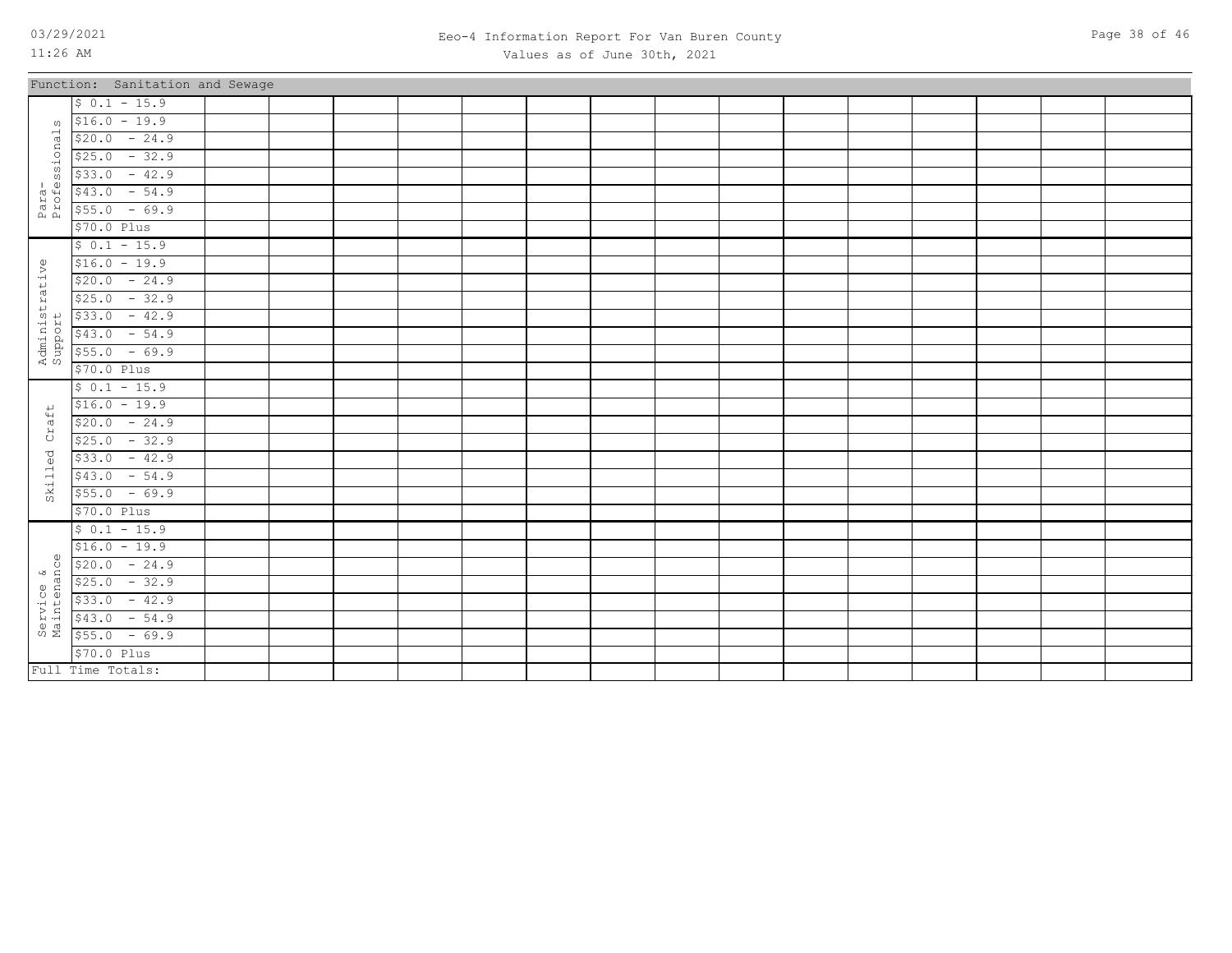# Function: Sanitation and Sewage

|                        |                                |                                    |       | Other Than Full-Time Employees  |       |                                                        |                                             |                               |                       |                                 |       |                                    |                                            |                               |                    |
|------------------------|--------------------------------|------------------------------------|-------|---------------------------------|-------|--------------------------------------------------------|---------------------------------------------|-------------------------------|-----------------------|---------------------------------|-------|------------------------------------|--------------------------------------------|-------------------------------|--------------------|
|                        |                                |                                    |       |                                 |       |                                                        |                                             | Race / Ethnicity              |                       |                                 |       |                                    |                                            |                               |                    |
|                        | Hispanic or                    |                                    |       |                                 |       |                                                        |                                             | Non-Hispanic or Latino        |                       |                                 |       |                                    |                                            |                               |                    |
|                        | Latino                         |                                    |       |                                 |       | Male                                                   |                                             |                               | Female                |                                 |       |                                    |                                            |                               |                    |
|                        | $\mathbb U$<br>Ma <sub>1</sub> | $\omega$<br>ema <sub>1</sub><br>Ŀц | White | Black or<br>African<br>American | Asian | waiian<br>: Pacific<br>:lander<br>Haw<br>Or lä<br>ISlä | Indian<br>Alaska<br>ive<br>Am<br>Or<br>Nati | RO<br>Two or<br>more<br>races | $\mathbb{O}$<br>White | Black or<br>African<br>American | Asian | Hawaiian<br>or Pacific<br>Islander | Indian<br>Alaska<br>ive<br>Am<br>St<br>Nat | RO<br>Two o:<br>more<br>races | Total Col<br>$A-N$ |
|                        | Α                              | B                                  | C     | D                               | E     | $\overline{F}$                                         | G                                           | Η                             | $\mathbbm{I}$         | J                               | К     | L                                  | М                                          | Ν                             | $\circ$            |
| Officials & Administra |                                |                                    |       |                                 |       |                                                        |                                             |                               |                       |                                 |       |                                    |                                            |                               |                    |
| Professionals          |                                |                                    |       |                                 |       |                                                        |                                             |                               |                       |                                 |       |                                    |                                            |                               |                    |
| Technicians            |                                |                                    |       |                                 |       |                                                        |                                             |                               |                       |                                 |       |                                    |                                            |                               |                    |
| Protective Service     |                                |                                    |       |                                 |       |                                                        |                                             |                               |                       |                                 |       |                                    |                                            |                               |                    |
| Para-Professionals     |                                |                                    |       |                                 |       |                                                        |                                             |                               |                       |                                 |       |                                    |                                            |                               |                    |
| Administrative Support |                                |                                    |       |                                 |       |                                                        |                                             |                               |                       |                                 |       |                                    |                                            |                               |                    |
| Skilled Craft          |                                |                                    |       |                                 |       |                                                        |                                             |                               |                       |                                 |       |                                    |                                            |                               |                    |
| Service & Maintenance  |                                |                                    |       |                                 |       |                                                        |                                             |                               |                       |                                 |       |                                    |                                            |                               |                    |
| Other Than Full Time 1 |                                |                                    |       |                                 |       |                                                        |                                             |                               |                       |                                 |       |                                    |                                            |                               |                    |

|                        | New Hires                      |                         |                   |                                 |       |                                    |                                  |                         |             |                                 |       |                                    |                                  |                         |                    |
|------------------------|--------------------------------|-------------------------|-------------------|---------------------------------|-------|------------------------------------|----------------------------------|-------------------------|-------------|---------------------------------|-------|------------------------------------|----------------------------------|-------------------------|--------------------|
|                        |                                |                         |                   |                                 |       |                                    |                                  | Race / Ethnicity        |             |                                 |       |                                    |                                  |                         |                    |
|                        | Hispanic or                    |                         |                   |                                 |       |                                    |                                  | Non-Hispanic or Latino  |             |                                 |       |                                    |                                  |                         |                    |
|                        | Latino                         |                         |                   |                                 |       | Male                               |                                  |                         | Female      |                                 |       |                                    |                                  |                         |                    |
|                        | $\mathbb U$<br>Ma <sub>1</sub> | $\omega$<br>ema1<br>Eq. | $\omega$<br>White | Black or<br>African<br>American | Asian | Hawaiian<br>or Pacific<br>Islander | Am Indian<br>or Alaska<br>Native | Two or<br>more<br>races | White       | Black or<br>African<br>American | Asian | Hawaiian<br>or Pacific<br>Islander | Am Indian<br>or Alaska<br>Native | Two or<br>more<br>races | Total Col<br>$A-N$ |
|                        | Α                              | B                       | $\mathsf{C}$      | D                               | E     | $\mathbf F$                        | G                                | H                       | $\mathbf I$ | J                               | К     | L.                                 | М                                | N                       | $\circ$            |
| Officials & Administra |                                |                         |                   |                                 |       |                                    |                                  |                         |             |                                 |       |                                    |                                  |                         |                    |
| Professionals          |                                |                         |                   |                                 |       |                                    |                                  |                         |             |                                 |       |                                    |                                  |                         |                    |
| Technicians            |                                |                         |                   |                                 |       |                                    |                                  |                         |             |                                 |       |                                    |                                  |                         |                    |
| Protective Service     |                                |                         |                   |                                 |       |                                    |                                  |                         |             |                                 |       |                                    |                                  |                         |                    |
| Para-Professionals     |                                |                         |                   |                                 |       |                                    |                                  |                         |             |                                 |       |                                    |                                  |                         |                    |
| Administrative Support |                                |                         |                   |                                 |       |                                    |                                  |                         |             |                                 |       |                                    |                                  |                         |                    |
| Skilled Craft          |                                |                         |                   |                                 |       |                                    |                                  |                         |             |                                 |       |                                    |                                  |                         |                    |
| Service & Maintenance  |                                |                         |                   |                                 |       |                                    |                                  |                         |             |                                 |       |                                    |                                  |                         |                    |
| New Hire Totals:       |                                |                         |                   |                                 |       |                                    |                                  |                         |             |                                 |       |                                    |                                  |                         |                    |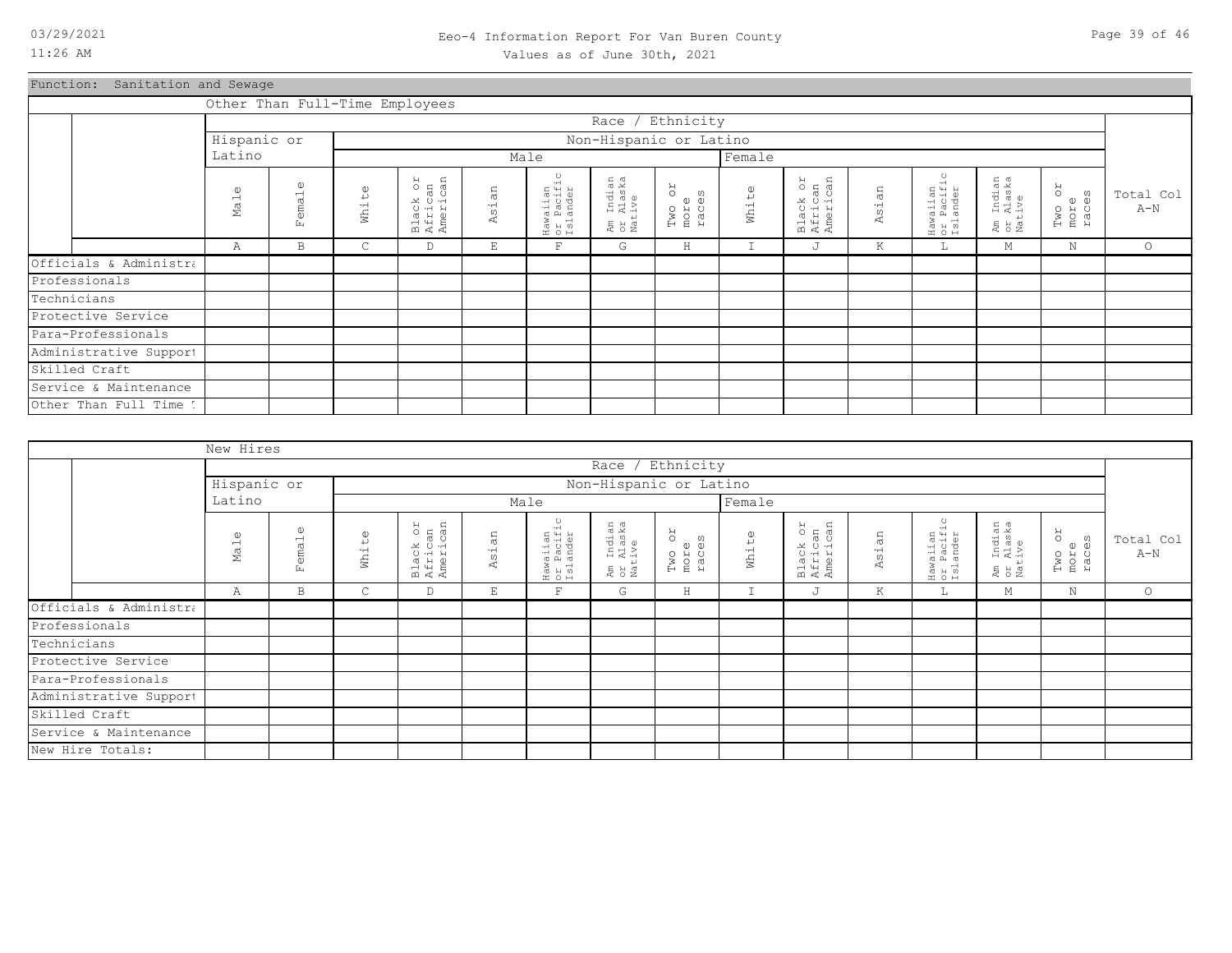### 03/29/2021 Page 40 of 46 Eeo-4 Information Report For Van Buren County Values as of June 30th, 2021

Function: Employment Security

|                              |                   | Full-Time Employees  |              |             |                                 |             |                                    |                                  |                               |               |                                 |         |                                    |                                  |                               |                    |
|------------------------------|-------------------|----------------------|--------------|-------------|---------------------------------|-------------|------------------------------------|----------------------------------|-------------------------------|---------------|---------------------------------|---------|------------------------------------|----------------------------------|-------------------------------|--------------------|
|                              |                   |                      |              |             |                                 |             |                                    | Race / Ethnicity                 |                               |               |                                 |         |                                    |                                  |                               |                    |
|                              |                   | Hispanic or          |              |             |                                 |             |                                    | Non-Hispanic or Latino           |                               |               |                                 |         |                                    |                                  |                               |                    |
|                              |                   | Latino               |              |             |                                 |             | Male                               |                                  |                               | Female        |                                 |         |                                    |                                  |                               |                    |
|                              |                   | $\mathbb{O}$<br>Male | Female       | White       | Black or<br>African<br>American | Asian       | Hawaiian<br>or Pacific<br>Islander | Am Indian<br>or Alaska<br>Native | RO<br>Two or<br>more<br>races | White         | Black or<br>African<br>American | Asian   | Hawaiian<br>or Pacific<br>Islander | Am Indian<br>or Alaska<br>Native | RO<br>Two or<br>more<br>races | Total Col<br>$A-N$ |
|                              |                   | Α                    | $\, {\bf B}$ | $\mathsf C$ | $\mathbb D$                     | $\mathbf E$ | $\mathbf{F}$                       | G                                | $\rm H$                       | $\mathbbm{1}$ | J                               | $\rm K$ | $\mathbb L$                        | $\mathop{\rm M}\nolimits$        | $\rm N$                       | $\circ$            |
|                              | $$0.1 - 15.9$     |                      |              |             |                                 |             |                                    |                                  |                               |               |                                 |         |                                    |                                  |                               |                    |
| ω                            | $$16.0 - 19.9$    |                      |              |             |                                 |             |                                    |                                  |                               |               |                                 |         |                                    |                                  |                               |                    |
| $\mathbf{H}$                 | $-24.9$<br>\$20.0 |                      |              |             |                                 |             |                                    |                                  |                               |               |                                 |         |                                    |                                  |                               |                    |
|                              | $-32.9$<br>\$25.0 |                      |              |             |                                 |             |                                    |                                  |                               |               |                                 |         |                                    |                                  |                               |                    |
|                              | $-42.9$<br>\$33.0 |                      |              |             |                                 |             |                                    |                                  |                               |               |                                 |         |                                    |                                  |                               |                    |
| Officials &<br>Administrator | $-54.9$<br>\$43.0 |                      |              |             |                                 |             |                                    |                                  |                               |               |                                 |         |                                    |                                  |                               |                    |
|                              | \$55.0<br>$-69.9$ |                      |              |             |                                 |             |                                    |                                  |                               |               |                                 |         |                                    |                                  |                               |                    |
|                              | \$70.0 Plus       |                      |              |             |                                 |             |                                    |                                  |                               |               |                                 |         |                                    |                                  |                               |                    |
|                              | $$0.1 - 15.9$     |                      |              |             |                                 |             |                                    |                                  |                               |               |                                 |         |                                    |                                  |                               |                    |
| ω                            | $$16.0 - 19.9$    |                      |              |             |                                 |             |                                    |                                  |                               |               |                                 |         |                                    |                                  |                               |                    |
|                              | $$20.0 - 24.9$    |                      |              |             |                                 |             |                                    |                                  |                               |               |                                 |         |                                    |                                  |                               |                    |
|                              | $-32.9$<br>\$25.0 |                      |              |             |                                 |             |                                    |                                  |                               |               |                                 |         |                                    |                                  |                               |                    |
|                              | $-42.9$<br>\$33.0 |                      |              |             |                                 |             |                                    |                                  |                               |               |                                 |         |                                    |                                  |                               |                    |
|                              | $$43.0 - 54.9$    |                      |              |             |                                 |             |                                    |                                  |                               |               |                                 |         |                                    |                                  |                               |                    |
| Professional                 | $-69.9$<br>\$55.0 |                      |              |             |                                 |             |                                    |                                  |                               |               |                                 |         |                                    |                                  |                               |                    |
|                              | \$70.0 Plus       |                      |              |             |                                 |             |                                    |                                  |                               |               |                                 |         |                                    |                                  |                               |                    |
|                              | $$0.1 - 15.9$     |                      |              |             |                                 |             |                                    |                                  |                               |               |                                 |         |                                    |                                  |                               |                    |
|                              | $$16.0 - 19.9$    |                      |              |             |                                 |             |                                    |                                  |                               |               |                                 |         |                                    |                                  |                               |                    |
|                              | $-24.9$<br>\$20.0 |                      |              |             |                                 |             |                                    |                                  |                               |               |                                 |         |                                    |                                  |                               |                    |
| Technicians                  | $$25.0 - 32.9$    |                      |              |             |                                 |             |                                    |                                  |                               |               |                                 |         |                                    |                                  |                               |                    |
|                              | $-42.9$<br>\$33.0 |                      |              |             |                                 |             |                                    |                                  |                               |               |                                 |         |                                    |                                  |                               |                    |
|                              | $$43.0 - 54.9$    |                      |              |             |                                 |             |                                    |                                  |                               |               |                                 |         |                                    |                                  |                               |                    |
|                              | $-69.9$<br>\$55.0 |                      |              |             |                                 |             |                                    |                                  |                               |               |                                 |         |                                    |                                  |                               |                    |
|                              | \$70.0 Plus       |                      |              |             |                                 |             |                                    |                                  |                               |               |                                 |         |                                    |                                  |                               |                    |
|                              | $$0.1 - 15.9$     |                      |              |             |                                 |             |                                    |                                  |                               |               |                                 |         |                                    |                                  |                               |                    |
|                              | $$16.0 - 19.9$    |                      |              |             |                                 |             |                                    |                                  |                               |               |                                 |         |                                    |                                  |                               |                    |
|                              | $-24.9$<br>\$20.0 |                      |              |             |                                 |             |                                    |                                  |                               |               |                                 |         |                                    |                                  |                               |                    |
| Protective<br>Service        | $-32.9$<br>\$25.0 |                      |              |             |                                 |             |                                    |                                  |                               |               |                                 |         |                                    |                                  |                               |                    |
|                              | $-42.9$<br>\$33.0 |                      |              |             |                                 |             |                                    |                                  |                               |               |                                 |         |                                    |                                  |                               |                    |
|                              | \$43.0<br>$-54.9$ |                      |              |             |                                 |             |                                    |                                  |                               |               |                                 |         |                                    |                                  |                               |                    |
|                              | $-69.9$<br>\$55.0 |                      |              |             |                                 |             |                                    |                                  |                               |               |                                 |         |                                    |                                  |                               |                    |
|                              | \$70.0 Plus       |                      |              |             |                                 |             |                                    |                                  |                               |               |                                 |         |                                    |                                  |                               |                    |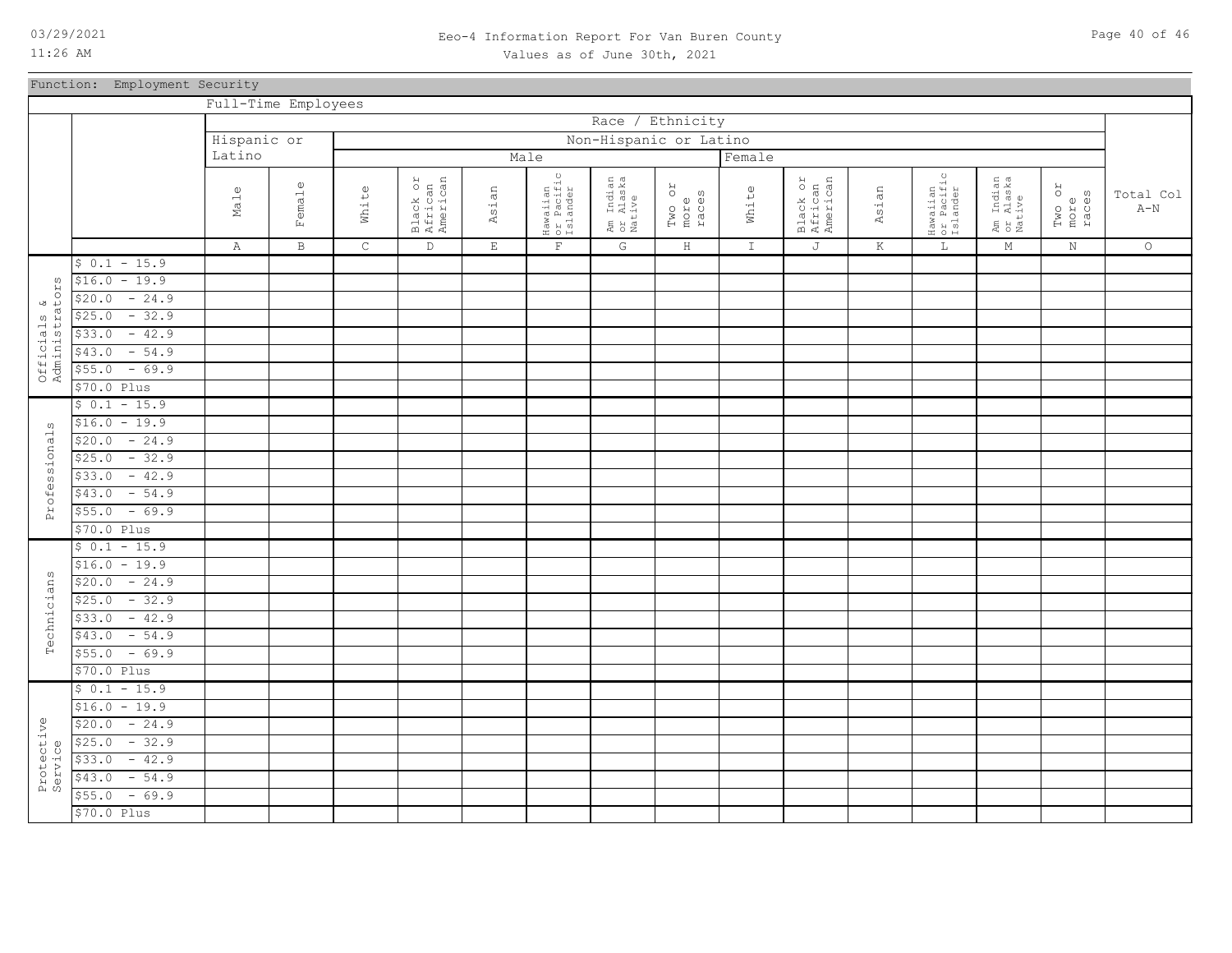### 03/29/2021 Page 41 of 46 Eeo-4 Information Report For Van Buren County Values as of June 30th, 2021

|                           | Function: Employment Security                                                                                                                                                                                                                                                                                                                                                         |  |  |  |  |  |  |  |  |
|---------------------------|---------------------------------------------------------------------------------------------------------------------------------------------------------------------------------------------------------------------------------------------------------------------------------------------------------------------------------------------------------------------------------------|--|--|--|--|--|--|--|--|
|                           | $$0.1 - 15.9$                                                                                                                                                                                                                                                                                                                                                                         |  |  |  |  |  |  |  |  |
|                           | $\sqrt{516.0}$ - 19.9                                                                                                                                                                                                                                                                                                                                                                 |  |  |  |  |  |  |  |  |
|                           | $$20.0 - 24.9$                                                                                                                                                                                                                                                                                                                                                                        |  |  |  |  |  |  |  |  |
|                           | $$25.0 - 32.9$                                                                                                                                                                                                                                                                                                                                                                        |  |  |  |  |  |  |  |  |
|                           | $$33.0 - 42.9$                                                                                                                                                                                                                                                                                                                                                                        |  |  |  |  |  |  |  |  |
|                           | $$43.0$ - 54.9                                                                                                                                                                                                                                                                                                                                                                        |  |  |  |  |  |  |  |  |
| Para-<br>Professional:    | $$55.0 - 69.9$                                                                                                                                                                                                                                                                                                                                                                        |  |  |  |  |  |  |  |  |
|                           | \$70.0 Plus                                                                                                                                                                                                                                                                                                                                                                           |  |  |  |  |  |  |  |  |
|                           | $$0.1 - 15.9$                                                                                                                                                                                                                                                                                                                                                                         |  |  |  |  |  |  |  |  |
|                           | $$16.0 - 19.9$                                                                                                                                                                                                                                                                                                                                                                        |  |  |  |  |  |  |  |  |
|                           | $$20.0 - 24.9$                                                                                                                                                                                                                                                                                                                                                                        |  |  |  |  |  |  |  |  |
| Administrative<br>Support | $$25.0 - 32.9$                                                                                                                                                                                                                                                                                                                                                                        |  |  |  |  |  |  |  |  |
|                           | $$33.0 - 42.9$                                                                                                                                                                                                                                                                                                                                                                        |  |  |  |  |  |  |  |  |
|                           | $$43.0 - 54.9$                                                                                                                                                                                                                                                                                                                                                                        |  |  |  |  |  |  |  |  |
|                           | $$55.0 - 69.9$                                                                                                                                                                                                                                                                                                                                                                        |  |  |  |  |  |  |  |  |
|                           | \$70.0 Plus                                                                                                                                                                                                                                                                                                                                                                           |  |  |  |  |  |  |  |  |
|                           | $$0.1 - 15.9$                                                                                                                                                                                                                                                                                                                                                                         |  |  |  |  |  |  |  |  |
| $\overline{+}$            | $$16.0 - 19.9$                                                                                                                                                                                                                                                                                                                                                                        |  |  |  |  |  |  |  |  |
| Craf                      | $$20.0 - 24.9$                                                                                                                                                                                                                                                                                                                                                                        |  |  |  |  |  |  |  |  |
|                           | $$25.0 - 32.9$                                                                                                                                                                                                                                                                                                                                                                        |  |  |  |  |  |  |  |  |
| Skilled                   | $$33.0 - 42.9$                                                                                                                                                                                                                                                                                                                                                                        |  |  |  |  |  |  |  |  |
|                           | $$43.0 - 54.9$                                                                                                                                                                                                                                                                                                                                                                        |  |  |  |  |  |  |  |  |
|                           | $$55.0 - 69.9$                                                                                                                                                                                                                                                                                                                                                                        |  |  |  |  |  |  |  |  |
|                           | \$70.0 Plus                                                                                                                                                                                                                                                                                                                                                                           |  |  |  |  |  |  |  |  |
|                           | $$0.1 - 15.9$                                                                                                                                                                                                                                                                                                                                                                         |  |  |  |  |  |  |  |  |
|                           | $$16.0 - 19.9$                                                                                                                                                                                                                                                                                                                                                                        |  |  |  |  |  |  |  |  |
|                           |                                                                                                                                                                                                                                                                                                                                                                                       |  |  |  |  |  |  |  |  |
|                           |                                                                                                                                                                                                                                                                                                                                                                                       |  |  |  |  |  |  |  |  |
|                           |                                                                                                                                                                                                                                                                                                                                                                                       |  |  |  |  |  |  |  |  |
|                           | $\begin{array}{r} \n\text{9} \\ \n\text{9} \\ \n\text{10} \\ \n\text{11} \\ \n\text{12} \\ \n\text{13} \\ \n\text{14} \\ \n\text{15} \\ \n\text{16} \\ \n\text{17} \\ \n\text{18} \\ \n\text{19} \\ \n\text{10} \\ \n\text{10} \\ \n\text{13} \\ \n\text{10} \\ \n\text{13} \\ \n\text{10} \\ \n\text{13} \\ \n\text{10} \\ \n\text{13} \\ \n\text{14} \\ \n\text{15} \\ \n\text{16}$ |  |  |  |  |  |  |  |  |
|                           |                                                                                                                                                                                                                                                                                                                                                                                       |  |  |  |  |  |  |  |  |
|                           | $$70.0$ Plus                                                                                                                                                                                                                                                                                                                                                                          |  |  |  |  |  |  |  |  |
|                           | Full Time Totals:                                                                                                                                                                                                                                                                                                                                                                     |  |  |  |  |  |  |  |  |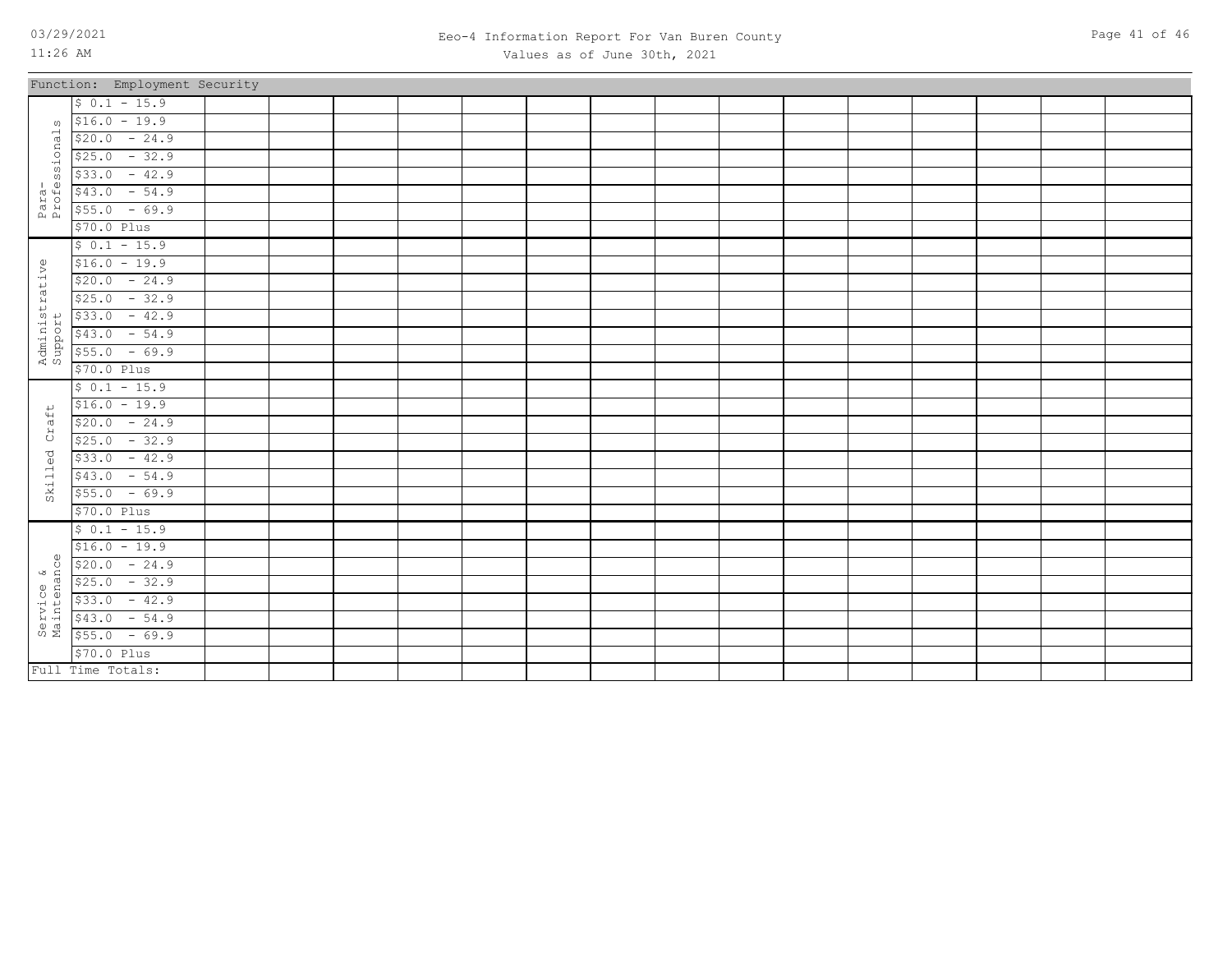### 03/29/2021 Page 42 of 46 Eeo-4 Information Report For Van Buren County Values as of June 30th, 2021

Function: Employment Security

|                        |                 |                            |                       | Other Than Full-Time Employees  |                       |                                    |                                  |                                      |               |                                 |            |                                    |                                       |                               |                    |
|------------------------|-----------------|----------------------------|-----------------------|---------------------------------|-----------------------|------------------------------------|----------------------------------|--------------------------------------|---------------|---------------------------------|------------|------------------------------------|---------------------------------------|-------------------------------|--------------------|
|                        |                 |                            |                       |                                 |                       |                                    |                                  | Race / Ethnicity                     |               |                                 |            |                                    |                                       |                               |                    |
|                        | Hispanic or     |                            |                       |                                 |                       |                                    | Non-Hispanic or Latino           |                                      |               |                                 |            |                                    |                                       |                               |                    |
|                        | Latino          |                            |                       |                                 |                       | Male                               |                                  |                                      | Female        |                                 |            |                                    |                                       |                               |                    |
|                        | $\omega$<br>Mal | $\mathbb{O}$<br>emal<br>Ŀ. | $\mathbb{O}$<br>White | Black or<br>African<br>American | an<br>$\vec{a}$<br>K. | Hawaiian<br>or Pacific<br>Islander | Am Indian<br>or Alaska<br>Native | <b>ZO</b><br>Two or<br>more<br>races | White         | Black or<br>African<br>American | sian<br>K. | Hawaiian<br>or Pacific<br>Islander | . Indian<br>. Alaska<br>.tive<br>អ្នក | RO<br>Two or<br>more<br>races | Total Col<br>$A-N$ |
|                        | Α               | B                          | C                     | D                               | E                     | $\mathbf F$                        | G                                | H                                    | $\mathbbm{I}$ | J                               | K          | ш.                                 | М                                     | $\mathbb N$                   | $\circ$            |
| Officials & Administra |                 |                            |                       |                                 |                       |                                    |                                  |                                      |               |                                 |            |                                    |                                       |                               |                    |
| Professionals          |                 |                            |                       |                                 |                       |                                    |                                  |                                      |               |                                 |            |                                    |                                       |                               |                    |
| Technicians            |                 |                            |                       |                                 |                       |                                    |                                  |                                      |               |                                 |            |                                    |                                       |                               |                    |
| Protective Service     |                 |                            |                       |                                 |                       |                                    |                                  |                                      |               |                                 |            |                                    |                                       |                               |                    |
| Para-Professionals     |                 |                            |                       |                                 |                       |                                    |                                  |                                      |               |                                 |            |                                    |                                       |                               |                    |
| Administrative Support |                 |                            |                       |                                 |                       |                                    |                                  |                                      |               |                                 |            |                                    |                                       |                               |                    |
| Skilled Craft          |                 |                            |                       |                                 |                       |                                    |                                  |                                      |               |                                 |            |                                    |                                       |                               |                    |
| Service & Maintenance  |                 |                            |                       |                                 |                       |                                    |                                  |                                      |               |                                 |            |                                    |                                       |                               |                    |
| Other Than Full Time 1 |                 |                            |                       |                                 |                       |                                    |                                  |                                      |               |                                 |            |                                    |                                       |                               |                    |

|                        | New Hires                   |                                                   |                              |                                 |            |                                    |                                  |                         |             |                                 |       |                                    |                                  |                               |                    |
|------------------------|-----------------------------|---------------------------------------------------|------------------------------|---------------------------------|------------|------------------------------------|----------------------------------|-------------------------|-------------|---------------------------------|-------|------------------------------------|----------------------------------|-------------------------------|--------------------|
|                        |                             |                                                   |                              |                                 |            |                                    |                                  | Race / Ethnicity        |             |                                 |       |                                    |                                  |                               |                    |
|                        | Hispanic or                 |                                                   |                              |                                 |            |                                    |                                  | Non-Hispanic or Latino  |             |                                 |       |                                    |                                  |                               |                    |
|                        | Latino                      |                                                   |                              |                                 |            | Male                               |                                  |                         | Female      |                                 |       |                                    |                                  |                               |                    |
|                        | $\omega$<br>Ma <sub>1</sub> | $\omega$<br>$\overline{\phantom{0}}$<br>ema<br>Ŀц | $\omega$<br>$\mapsto$<br>Wh1 | Black or<br>African<br>American | άn<br>Asi. | Hawaiian<br>or Pacific<br>Islander | Am Indian<br>or Alaska<br>Native | Two or<br>more<br>races | White       | Black or<br>African<br>American | Asian | Hawaiian<br>or Pacific<br>Islander | Am Indian<br>or Alaska<br>Native | RO<br>Two o:<br>more<br>races | Total Col<br>$A-N$ |
|                        | Α                           | B                                                 | $\mathsf{C}$                 | D                               | Ε          | $\overline{\mathrm{F}}$            | G                                | $\rm H$                 | $\mathbf I$ | J                               | K     | Щ.                                 | М                                | $\mathbf N$                   | $\circ$            |
| Officials & Administra |                             |                                                   |                              |                                 |            |                                    |                                  |                         |             |                                 |       |                                    |                                  |                               |                    |
| Professionals          |                             |                                                   |                              |                                 |            |                                    |                                  |                         |             |                                 |       |                                    |                                  |                               |                    |
| Technicians            |                             |                                                   |                              |                                 |            |                                    |                                  |                         |             |                                 |       |                                    |                                  |                               |                    |
| Protective Service     |                             |                                                   |                              |                                 |            |                                    |                                  |                         |             |                                 |       |                                    |                                  |                               |                    |
| Para-Professionals     |                             |                                                   |                              |                                 |            |                                    |                                  |                         |             |                                 |       |                                    |                                  |                               |                    |
| Administrative Support |                             |                                                   |                              |                                 |            |                                    |                                  |                         |             |                                 |       |                                    |                                  |                               |                    |
| Skilled Craft          |                             |                                                   |                              |                                 |            |                                    |                                  |                         |             |                                 |       |                                    |                                  |                               |                    |
| Service & Maintenance  |                             |                                                   |                              |                                 |            |                                    |                                  |                         |             |                                 |       |                                    |                                  |                               |                    |
| New Hire Totals:       |                             |                                                   |                              |                                 |            |                                    |                                  |                         |             |                                 |       |                                    |                                  |                               |                    |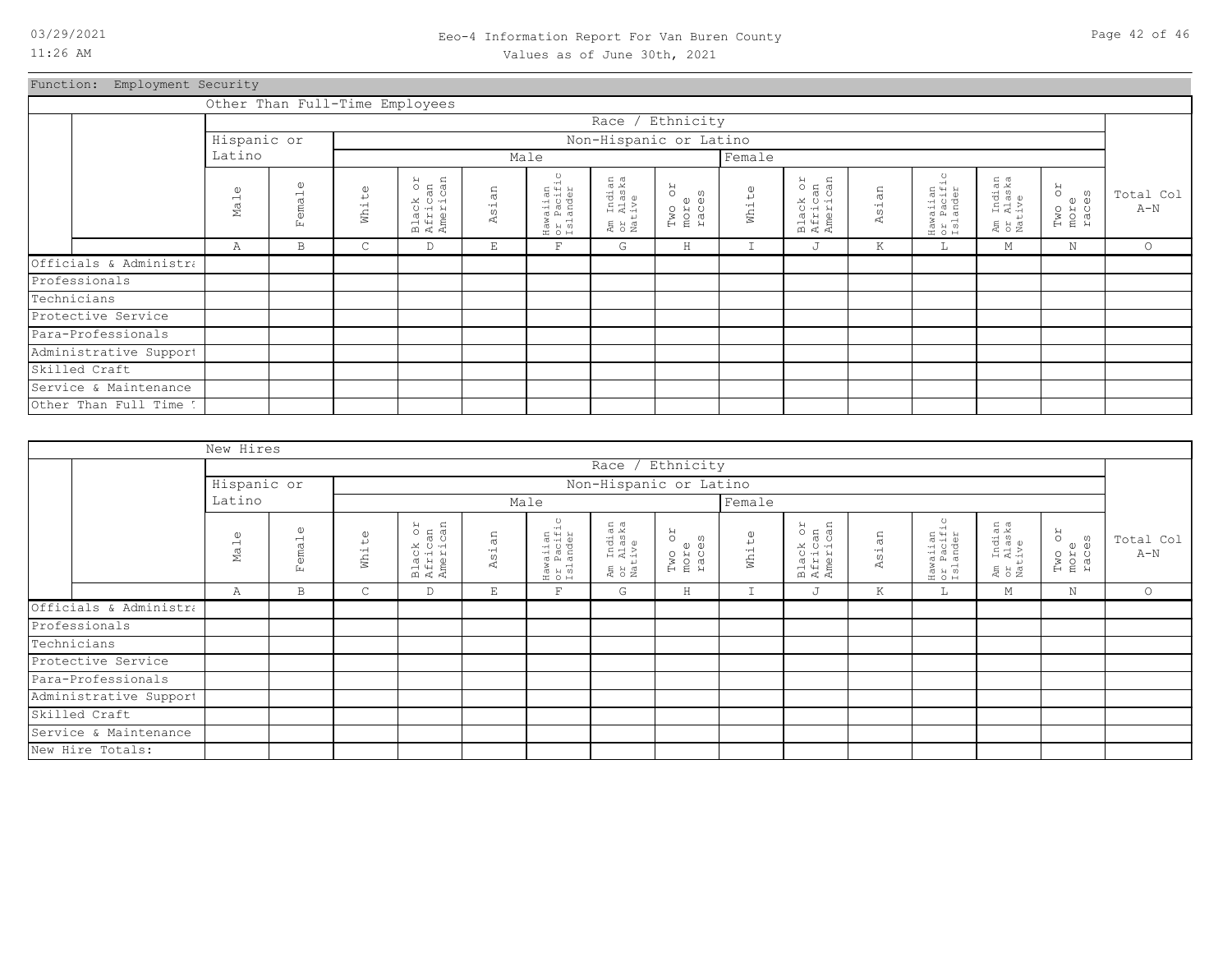Function: Other

11:26 AM

Officials &

 $\omega$ 

ssional

rofes Α

 $\omega$ cians

Techni

\$70.0 Plus  $$55.0$  - 69.9  $$43.0$  - 54.9  $$33.0 - 42.9$  $$25.0 - 32.9$  $$20.0 - 24.9$ 

Protective Service

### 03/29/2021 Page 43 of 46 Eeo-4 Information Report For Van Buren County Values as of June 30th, 2021

Full-Time Employees Race / Ethnicity Hispanic or Non-Hispanic or Latino Latino Male **Female** Hawaiian or Pacific Islander Hawaiian or Pacific Islander Black or African American Am Indian or Alaska Native Black or African American Am Indian or Alaska Native Male Female White Asian Two or more races White Asian Two or more races Total Col  $A-N$ C E F K A B D G  $\,$  H I J  $L$ M N O  $$ 0.1 - 15.9$  $$16.0 - 19.9$ ΣS Administrators  $\begin{smallmatrix} 0 \\ 0 \\ 0 \end{smallmatrix}$  $$20.0 - 24.9$ Officials<br>Administrat  $$25.0 - 32.9$  $$33.0 - 42.9$  $$43.0$  - 54.9  $$55.0$  - 69.9 1 1 \$70.0 Plus  $$ 0.1 - 15.9$  $$16.0 - 19.9$ Professionals  $$20.0 - 24.9$  $$25.0 - 32.9$  $$33.0 - 42.9$  $$43.0$  - 54.9  $$55.0$  - 69.9 \$70.0 Plus  $$ 0.1 - 15.9$  $$16.0 - 19.9$ Technicians  $$20.0 - 24.9$  $$25.0$  - 32.9  $$33.0 - 42.9$  $$43.0$  - 54.9  $$55.0$  - 69.9 \$70.0 Plus  $$ 0.1 - 15.9$  $$16.0 - 19.9$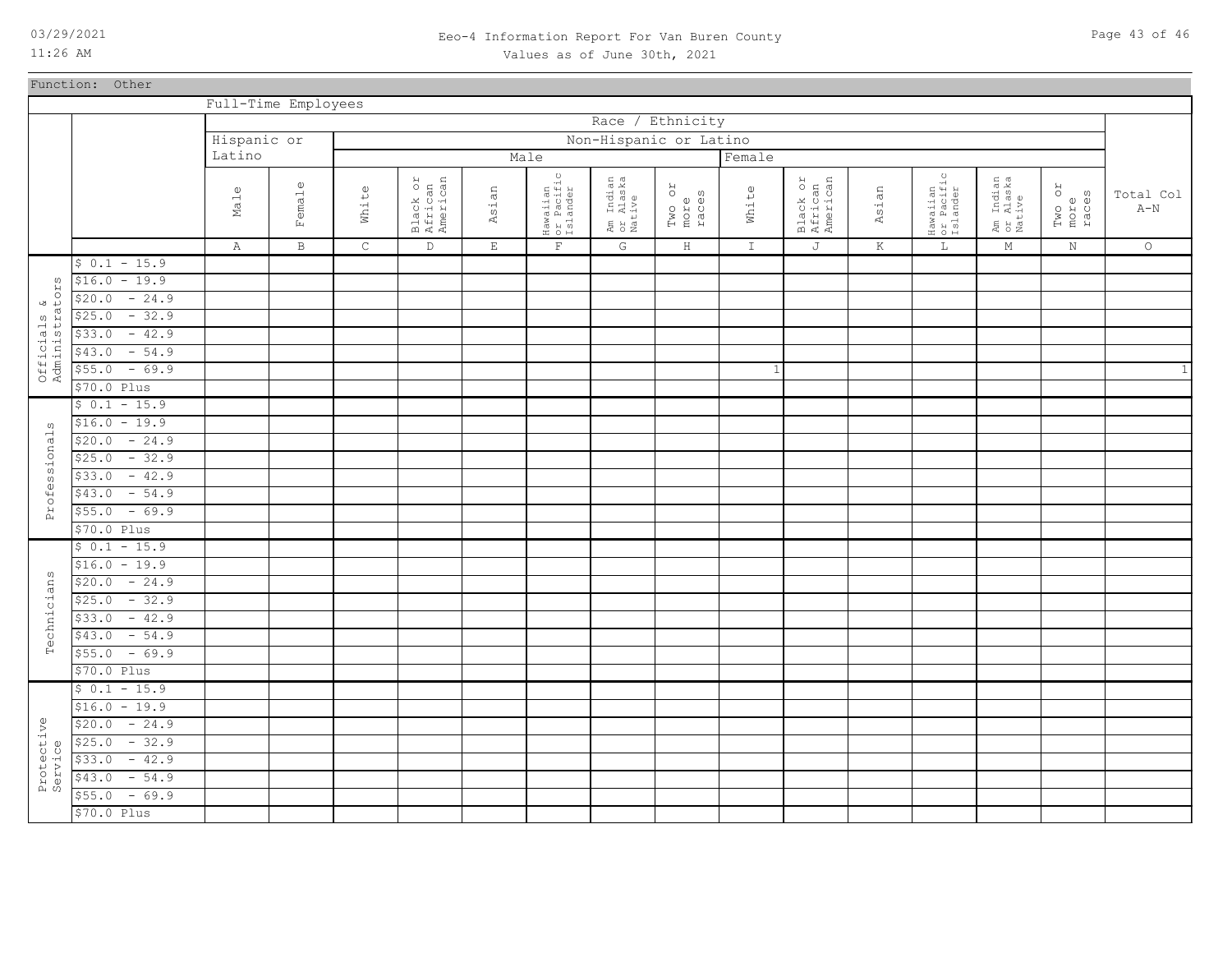### 03/29/2021 Page 44 of 46 Eeo-4 Information Report For Van Buren County Values as of June 30th, 2021

|                           | Function: Other                                                                                                                                                                                                                                                                                                                                                                                                     |   |              |  |  |                |              |  |  |                |
|---------------------------|---------------------------------------------------------------------------------------------------------------------------------------------------------------------------------------------------------------------------------------------------------------------------------------------------------------------------------------------------------------------------------------------------------------------|---|--------------|--|--|----------------|--------------|--|--|----------------|
|                           | $$0.1 - 15.9$                                                                                                                                                                                                                                                                                                                                                                                                       |   |              |  |  |                |              |  |  |                |
|                           | $\sqrt{516.0}$ - 19.9                                                                                                                                                                                                                                                                                                                                                                                               |   |              |  |  |                |              |  |  |                |
| onal                      | $$20.0 - 24.9$                                                                                                                                                                                                                                                                                                                                                                                                      |   |              |  |  |                |              |  |  |                |
|                           | $$25.0 - 32.9$                                                                                                                                                                                                                                                                                                                                                                                                      |   |              |  |  |                |              |  |  |                |
| i<br>S<br>S               | $$33.0 - 42.9$                                                                                                                                                                                                                                                                                                                                                                                                      |   |              |  |  |                |              |  |  |                |
| Para-<br>Profes           | $$43.0 - 54.9$                                                                                                                                                                                                                                                                                                                                                                                                      |   |              |  |  |                |              |  |  |                |
|                           | $$55.0 - 69.9$                                                                                                                                                                                                                                                                                                                                                                                                      |   |              |  |  |                |              |  |  |                |
|                           | \$70.0 Plus                                                                                                                                                                                                                                                                                                                                                                                                         |   |              |  |  |                |              |  |  |                |
|                           | $$0.1 - 15.9$                                                                                                                                                                                                                                                                                                                                                                                                       |   |              |  |  |                |              |  |  |                |
|                           | $$16.0 - 19.9$                                                                                                                                                                                                                                                                                                                                                                                                      |   |              |  |  |                |              |  |  |                |
|                           | $$20.0 - 24.9$                                                                                                                                                                                                                                                                                                                                                                                                      |   |              |  |  |                |              |  |  |                |
|                           | $$25.0 - 32.9$                                                                                                                                                                                                                                                                                                                                                                                                      |   |              |  |  |                |              |  |  |                |
| Administrative<br>Support | $$33.0 - 42.9$                                                                                                                                                                                                                                                                                                                                                                                                      |   | 2            |  |  | 2              | 1            |  |  | 6              |
|                           | $$43.0 - 54.9$                                                                                                                                                                                                                                                                                                                                                                                                      |   |              |  |  |                |              |  |  | $\overline{1}$ |
|                           | $$55.0 - 69.9$                                                                                                                                                                                                                                                                                                                                                                                                      |   |              |  |  |                |              |  |  |                |
|                           | \$70.0 Plus                                                                                                                                                                                                                                                                                                                                                                                                         |   |              |  |  |                |              |  |  |                |
|                           | $$0.1 - 15.9$                                                                                                                                                                                                                                                                                                                                                                                                       |   |              |  |  |                |              |  |  |                |
|                           | $$16.0 - 19.9$                                                                                                                                                                                                                                                                                                                                                                                                      |   |              |  |  |                |              |  |  |                |
| aft                       | $$20.0 - 24.9$                                                                                                                                                                                                                                                                                                                                                                                                      |   |              |  |  |                |              |  |  |                |
| ά                         | $$25.0 - 32.9$                                                                                                                                                                                                                                                                                                                                                                                                      |   |              |  |  |                |              |  |  |                |
| $\vec{C}$                 | $$33.0 - 42.9$                                                                                                                                                                                                                                                                                                                                                                                                      |   |              |  |  |                |              |  |  |                |
| ੜੇ                        | $$43.0 - 54.9$                                                                                                                                                                                                                                                                                                                                                                                                      |   |              |  |  |                |              |  |  |                |
| Ski                       | $$55.0 - 69.9$                                                                                                                                                                                                                                                                                                                                                                                                      |   |              |  |  |                |              |  |  |                |
|                           | \$70.0 Plus                                                                                                                                                                                                                                                                                                                                                                                                         |   |              |  |  |                |              |  |  |                |
|                           | $$0.1 - 15.9$                                                                                                                                                                                                                                                                                                                                                                                                       |   |              |  |  |                |              |  |  |                |
|                           | $$16.0 - 19.9$                                                                                                                                                                                                                                                                                                                                                                                                      |   |              |  |  |                |              |  |  |                |
| $\omega$<br>Õ             | $$20.0 - 24.9$                                                                                                                                                                                                                                                                                                                                                                                                      |   |              |  |  |                |              |  |  |                |
|                           |                                                                                                                                                                                                                                                                                                                                                                                                                     |   |              |  |  |                |              |  |  |                |
|                           |                                                                                                                                                                                                                                                                                                                                                                                                                     |   |              |  |  |                |              |  |  |                |
|                           | $\begin{array}{r} \text{9} \\ \text{9} \\ \text{10} \\ \text{21} \\ \text{22} \\ \text{33} \\ \text{44} \\ \text{55} \\ \text{56} \\ \text{67} \\ \text{78} \\ \text{88} \\ \text{99} \\ \text{100} \\ \text{110} \\ \text{121} \\ \text{133} \\ \text{144} \\ \text{154} \\ \text{165} \\ \text{175} \\ \text{189} \\ \text{199} \\ \text{190} \\ \text{190} \\ \text{190} \\ \text{190} \\ \text{190} \\ \text{1$ |   |              |  |  |                |              |  |  |                |
|                           |                                                                                                                                                                                                                                                                                                                                                                                                                     |   |              |  |  |                |              |  |  |                |
|                           | \$70.0 Plus                                                                                                                                                                                                                                                                                                                                                                                                         |   |              |  |  |                |              |  |  |                |
|                           | Full Time Totals:                                                                                                                                                                                                                                                                                                                                                                                                   | 1 | $\mathbf{2}$ |  |  | $\overline{4}$ | $\mathbf{1}$ |  |  | 8              |